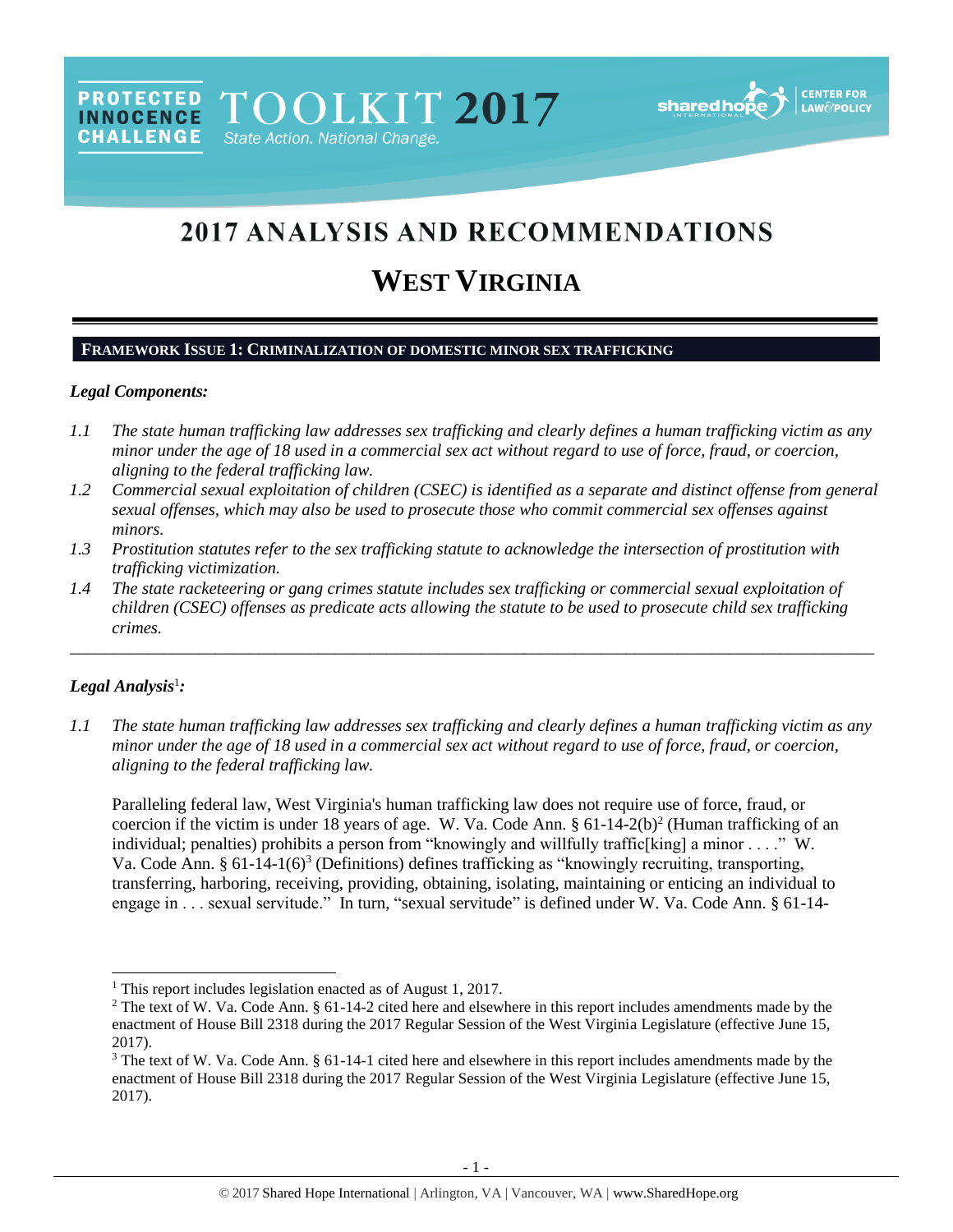1(14)(A) as "[m]aintaining or making available a minor for the purpose of engaging the minor in commercial sexual activity<sup>4</sup>...."

A conviction under W. Va. Code Ann. § 61-14-2(b) is punishable by 5–20 years imprisonment, a possible fine up to \$300,000, or both. W. Va. Code Ann. § 61-14-2(b).

<span id="page-1-2"></span>Sexual servitude is punishable as a separate offense under W. Va. Code Ann. § 61-14-5(b)<sup>5</sup> (Sexual servitude; penalties), which states, "[a]ny person who knowingly maintains or makes available a minor for the purposes of engaging the minor in commercial sexual activity is guilty of a felony  $\dots$ ." A conviction under W. Va. Code Ann. § 61-14-5(b) is punishable by 10–20 years imprisonment and a possible fine up to \$300,000, or both. W. Va. Code Ann. § 61-14-5(b).

<span id="page-1-0"></span>Further, W. Va. Code Ann. § 61-14-6(b)<sup>6</sup> (Patronizing a victim of sexual servitude; penalties) prohibits a person from "knowingly patroniz[ing] a minor to engage in commercial sexual activity" if the person "knows or has reason to know that said minor is a victim of sexual servitude . . . ." A conviction under W. Va. Code Ann. § 61-14-6(b) is punishable by 3–15 years imprisonment and a possible fine up to \$300,000, or both. W. Va. Code Ann. § 61-14-6(b).

<span id="page-1-1"></span>*1.2 Commercial sexual exploitation of children (CSEC) is identified as a separate and distinct offense from general sexual offenses, which may also be used to prosecute those who commit commercial sex offenses against minors.*

West Virginia has several statutes specifically criminalizing CSEC, including the following:

- 1. W. Va. Code Ann. § 61-2-14(a) (Abduction of person; kidnapping or concealing child; penalties) states, in part, "Any person who . . . takes away a child under the age of sixteen years from any person having lawful charge of such child, for the purpose of prostitution or concubinage, shall be guilty of a felony  $\dots$ ." A conviction under this statute is punishable by imprisonment for  $3-10$ years. W. Va. Code Ann. § 61-2-14(a).<sup>7</sup>
- 2. W. Va. Code Ann. § 61-8-6 (Detention of person in place of prostitution; penalty) states,

l

when any person is convicted of an offense and is subject to confinement in the state correctional facility therefor, and it is determined, as provided in section nineteen [§ 61-11-19 (Procedure in trial of persons for second or third offense)] of this article, that such person had been before convicted in the United States of a crime punishable by confinement in a penitentiary, the court shall, if the sentence to be imposed is for a definite term of years, add five years to the time for which the person is or would be otherwise sentenced. Whenever in such case the court imposes an indeterminate sentence, the minimum term shall be twice the term of years otherwise provided for under such sentence.

Persons with two prior convictions for "crime[s] punishable by confinement in a penitentiary . . . shall be confined in the state correctional facility for life." W. Va. Code Ann. § 61-11-18(c).

<sup>4</sup> W. Va. Code Ann. § 61-14-1(3) defines "commercial sexual activity" as "sexual activity for which anything of value is given to, promised to or received by a person."

<sup>5</sup> The text of W. Va. Code Ann. § 61-14-5 cited here and elsewhere in this report includes amendments made by the enactment of House Bill 2318 during the 2017 Regular Session of the West Virginia Legislature (effective June 15, 2017).

<sup>6</sup> The text of W. Va. Code Ann. § 61-14-6 cited here and elsewhere in this report includes amendments made by the enactment of House Bill 2318 during the 2017 Regular Session of the West Virginia Legislature (effective June 15, 2017).

<sup>&</sup>lt;sup>7</sup> Pursuant to W. Va. Code Ann. § 61-11-18(a) (Punishment for second or third offense of felony), with some exceptions,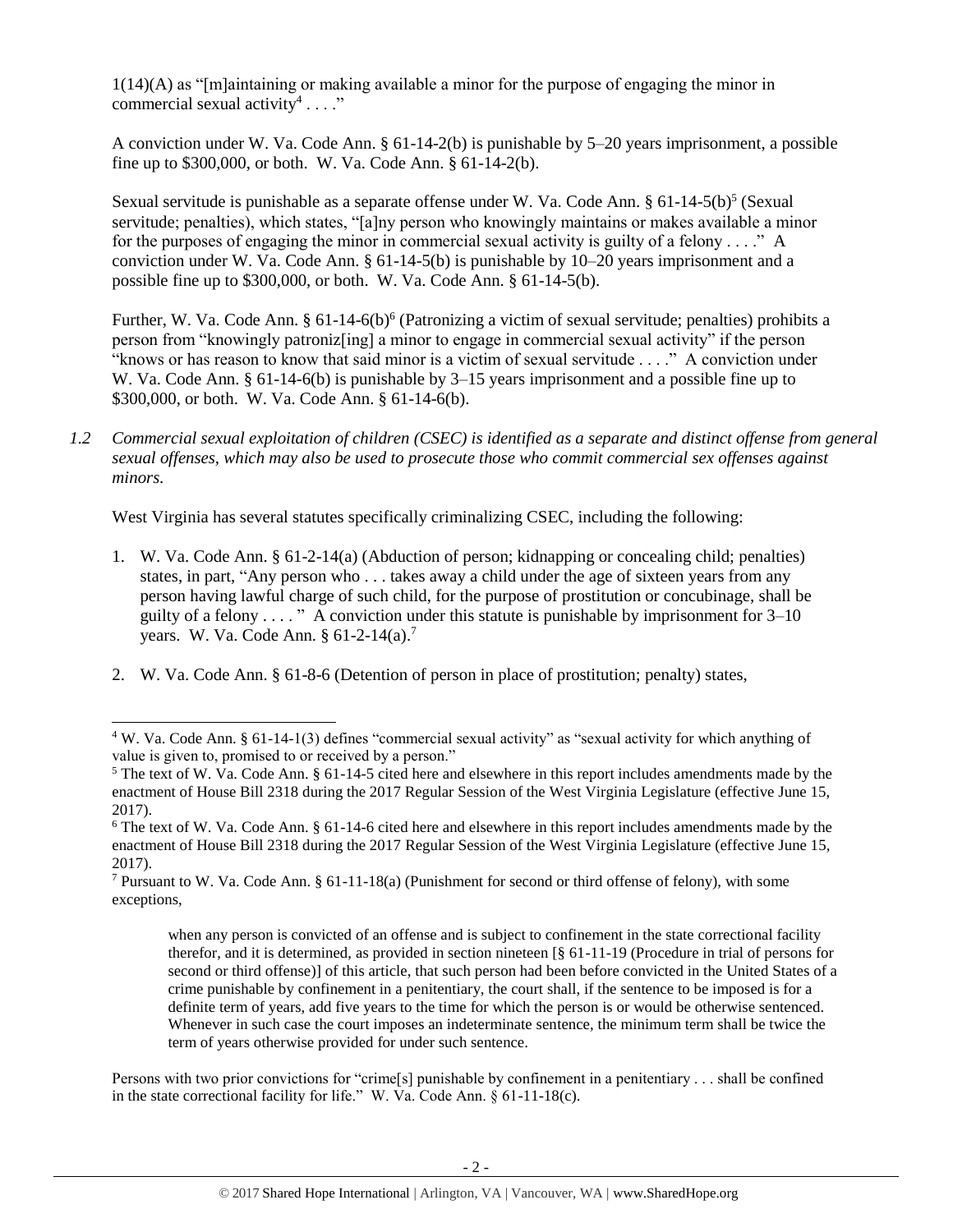Whoever shall by any means keep, hold, detain, or restrain any person in a house of prostitution or other place where prostitution is practiced or allowed; or whoever shall directly or indirectly, keep, hold, detain, or restrain, or attempt to keep, hold, detain, or restrain, in any house of prostitution or other place where prostitution is practiced or allowed, any person by any means, for the purpose of compelling such person, directly or indirectly, to pay, liquidate or cancel any debt, dues or obligations incurred or said to have been incurred by such person shall, . . . where the person so kept, held, detained or restrained is a minor, any person violating the provisions of this section shall be guilty of a felony, and, upon conviction, shall be confined in the penitentiary not less than two years nor more than five years or fined not more than five thousand dollars, or both.

3. Pursuant to W. Va. Code Ann. § 61-8-7 (Procuring for house of prostitution; penalty),

[a]ny person who shall procure an inmate for a house of prostitution, or who, by promises, threats, violence, or by any device or scheme, shall cause, induce, persuade or encourage a person to become an inmate of a house of prostitution, or shall procure a place as inmate in a house of prostitution for a person; or any person who shall, by promises, threats, violence, or by any device or scheme cause, induce, persuade or encourage an inmate of a house of prostitution to remain therein as such inmate; or any person who shall, by fraud or artifice, or by duress of person or goods, or by abuse of any position of confidence or authority, procure any person to become an inmate of a house of ill fame, or to enter any place in which prostitution is encouraged or allowed within this state, or to come into or leave this state for the purpose of prostitution, or who shall procure any person to become an inmate of a house of ill fame within this state or to come into or leave this state for the purpose of prostitution; or shall receive or give or agree to receive or give any money or thing of value for procuring or attempting to procure any person to become an inmate of a house of ill fame within this state, or to come into or leave this state for the purpose of prostitution, shall be guilty of pandering . . . .

A conviction under this statute, if the "inmate" is a minor, is punishable as a felony by imprisonment for 2–5 years, a fine not to exceed \$5,000, or both. W. Va. Code Ann. § 61-8-7.

4. W. Va. Code Ann. § 61-8-8 (Receiving support from prostitution; pimping; penalty) provides,

Any person who, knowing another person to be a prostitute, shall live or derive support or maintenance, in whole or in part, from the earnings or proceeds of the prostitution of such prostitute, or from money loaned or advanced to or charged against such prostitution by any keeper or manager or inmate of a house or other place where prostitution is practiced or allowed, or shall tout or receive compensation for touting for such prostitution, shall be guilty of pimping.

<span id="page-2-1"></span><span id="page-2-0"></span>A conviction under this statute, if the prostituted person is a minor, is punishable as a felony by imprisonment for a minimum of 2 years, a fine not to exceed \$5,000, or both. W. Va. Code Ann. § 61-8-8.

5. W. Va. Code Ann. § 61-8A-5 (Employment or use of minor to produce obscene matter or assist in doing sexually explicit conduct; penalties) states, "Any adult who, with knowledge that a person is a minor or who fails to exercise reasonable care in ascertaining the age of a minor, $\delta$  hires, employs or uses such minor to produce obscene matter<sup>9</sup> or to do or assist in doing any sexually explicit conduct,<sup>10</sup>

<sup>8</sup> A "minor" is defined as "an unemancipated person under eighteen years of age." W. Va. Code Ann. § 61-8A-1(i). <sup>9</sup> "Obscene Matter" is defined as "matter that: (1) An average person, applying contemporary adult community standards, would find, taken as a whole, appeals to the prurient interest, is intended to appeal to the prurient interest, or is pandered to a prurient interest; (2) An average person, applying community standards, would find depicts or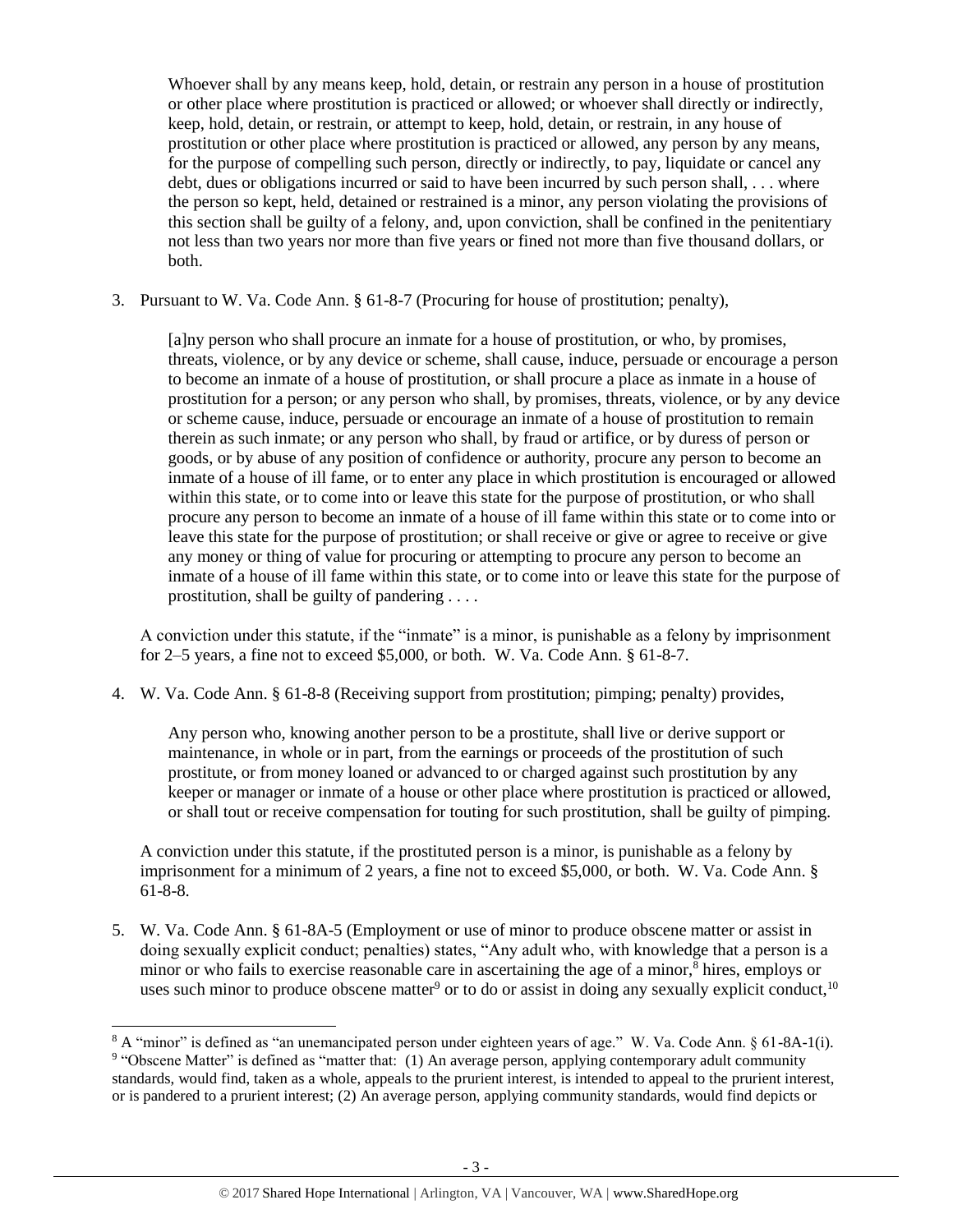is guilty of a felony  $\dots$ ." A conviction under this statute is punishable by imprisonment for up to 10 years, a fine not to exceed \$50,000, or both. W. Va. Code Ann. § 61-8A-5.

6. W. Va. Code Ann. § 61-8C-2(a) (Use of minors in filming sexually explicit conduct prohibited; penalty) states, "Any person who causes or knowingly permits, uses, persuades, induces, entices or coerces such minor to engage in or uses such minor to do or assist in any sexually explicit conduct<sup>11</sup> shall be guilty of a felony when such person has knowledge that any such act is being photographed or filmed."

Under subsection (b), "[a]ny person who photographs or films such minor engaging in any sexually explicit conduct shall be guilty of a felony . . . ." W. Va. Code Ann. § 61-8C-2(b).

Additionally, pursuant to W. Va. Code Ann. § 61-8C-2(c),

<span id="page-3-0"></span>Any parent, legal guardian or person having custody and control of a minor, who photographs or films such minor in any sexually explicit conduct or causes or knowingly permits, uses, persuades, induces, entices or coerces such minor child to engage in or assist in any sexually explicit act shall be guilty of a felony when such person has knowledge that any such act may be photographed or filmed.

A conviction under any of the provisions of this statute is punishable by imprisonment for up to 10 years, a fine not to exceed \$10,000, or both. W. Va. Code Ann.  $§ 61-8C-2(a)-(c)$ .

7. According to W. Va. Code Ann. § 61-3C-14b (Soliciting, etc. a minor via computer; soliciting a minor and traveling to engage the minor in prohibited sexual activity; penalties),

(a) Any person over the age of eighteen, who knowingly uses [or attempts to use] a computer to solicit, entice, seduce or lure . . . a minor known or believed to be at least four years younger than the person using the computer . . . in order to engage in . . . [several crimes, including prostitution] is guilty of a felony  $\dots$  [punishable by imprisonment for 2–10 years, a fine not to exceed \$5,000, or both].

(b) Any person over the age of eighteen who uses a computer in the manner proscribed by the provision of subsection (a) of this section and who additionally engages in any overt act designed to bring himself or herself into the minor's, or the person believed to be a minor's, physical presence with the intent to engage in any sexual activity or conduct with such minor that is

describes, in a patently offensive way, sexually explicit conduct; and (3) A reasonable person would find, taken as a whole, lacks serious literary, artistic, political or scientific value." W. Va. Code Ann. § 61-8A-1(j).  $10$  "Sexually explicit conduct" is defined as "an ultimate sexual act, normal or perverted, actual or simulated, including sexual intercourse, sodomy, oral copulation, sexual bestiality, sexual sadism and masochism, masturbation, excretory functions and lewd exhibition of the genitals." W. Va. Code Ann. § 61-8A-1(m). <sup>11</sup> Pursuant to W. Va. Code Ann.  $§ 61-8C-1(c)$  (Definitions),

Sexually explicit conduct includes any of the following, whether actually performed or simulated:

- (1) Genital to genital intercourse;
- (2) Fellatio;

- (3) Cunnilingus;
- (4) Anal intercourse;
- (5) Oral to anal intercourse;
- (6) Bestiality;
- (7) Masturbation;
- (8) Sadomasochistic abuse, including, but not limited to, flagellation, torture or bondage;
- (9) Excretory functions in a sexual context; or
- (10) Exhibition of the genitals, pubic or rectal areas of any person in a sexual context.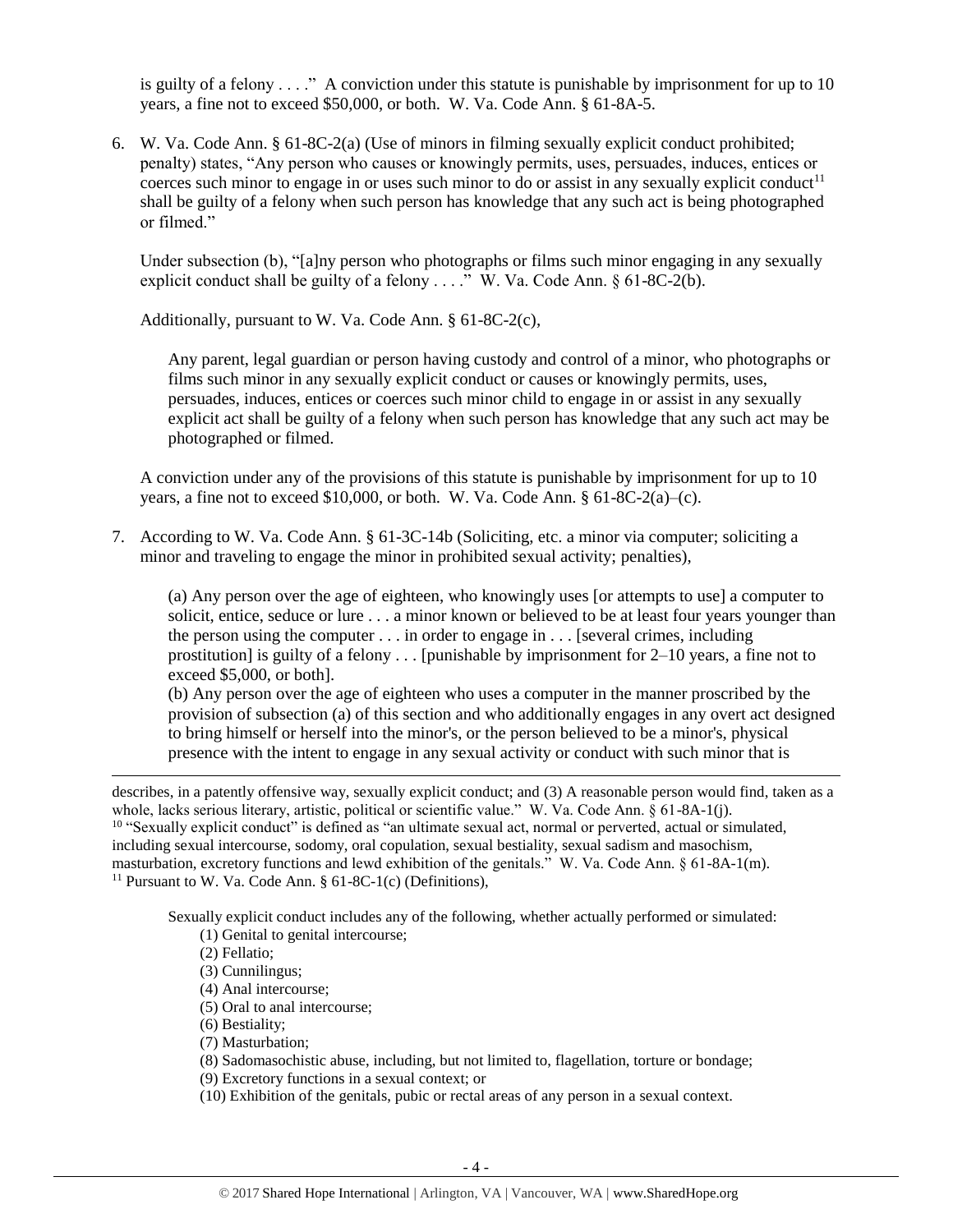prohibited by law, is guilty of a felony . . . [punishable by imprisonment for 5–30 years, a fine not to exceed \$25,000, or both].

Several other laws, while not expressly commercial in nature, may also apply in cases involving CSEC.<sup>12</sup> These include the following:

- 1. Pursuant to W. Va. Code Ann. § 61-8B-3(a)(2), (b) (Sexual assault in the first degree), a person older than 14 years old who "engages in sexual intercourse<sup>13</sup> or sexual intrusion<sup>14</sup> with another person who is younger than twelve years old and is "not married to that person" is guilty of a felony. A conviction under W. Va. Code § 61-8B-3 is punishable by imprisonment for 15–35 years in a state correctional facility and a possible fine of \$1,000–\$10,000. W. Va. Code Ann. § 61-8B-3(b). However, if the defendant is 18 or older and the victim is under 12, a conviction is punishable by imprisonment for 25–100 years in a state correctional facility and a mandatory fine of \$5,000– \$25,000. W. Va. Code Ann. § 61-8B-3(c).
- 2. W. Va. Code Ann. § 61-8B-5(a)(2), (b) (Sexual assault in the third degree) states that a person, who is at least 16 years old, who "engages in sexual intercourse or sexual intrusion with another person who

one of the following aggravating circumstances exists:

 $\overline{a}$ 

(1) The person employed forcible compulsion in commission of the offense;

(2) The offense constituted, resulted from or involved a predatory act as defined in subsection (m), section two, article twelve, chapter fifteen of this code;

(3) The person was armed with a weapon or any article used or fashioned in a manner to lead the

victim to reasonably believe it to be a dangerous weapon and used or threatened to use the weapon or article to cause the victim to submit; or

(4) The person removed the victim from one place to another and did not release the victim in a safe place. For the purposes of this section, "release the victim in a safe place" means release of a victim in a place and manner which realistically conveys to the victim that he or she is free from captivity in circumstances and surroundings wherein aid is readily available.

Subsequent convictions of certain sex offenses by persons with convictions for "sexually violent offenses" against a victim under 12 also result in enhanced penalties. W. Va. Code § 61-8B-9b. W. Va. Code Ann. § 15-12-2(i) (Registration) defines a "sexually violent offense" as

(1) Sexual assault in the first degree as set forth in section three, article eight-b, chapter sixty-one [§ 61-8B-3] of this code or of a similar provision in another state, federal or military jurisdiction;

(2) Sexual assault in the second degree as set forth in section four, article eight-b, chapter sixty-one [§ 61- 8B-4] of this code or of a similar provision in another state, federal or military jurisdiction;

(3) Sexual assault of a spouse as set forth in the former provisions of section six, article eight-b, chapter sixty-one [§ 61-8B-6] of this code, which was repealed by an Act of the Legislature during the two thousand legislative session, or of a similar provision in another state, federal or military jurisdiction; (4) Sexual abuse in the first degree as set forth in section seven, article eight-b, chapter sixty-one of this code [§ 61-8B-7] or of a similar provision in another state, federal or military jurisdiction.

<sup>13</sup> W. Va. Code Ann. § 61-8B-1(7) (Definition of terms) defines "sexual intercourse" as "any act between persons involving penetration, however slight, of the female sex organ by the male sex organ or involving contact between the sex organs of one person and the mouth or anus of another person."

<sup>14</sup> "Sexual intrusion" is defined as "any act between persons involving penetration, however slight, of the female sex organ or of the anus of any person by an object for the purpose of degrading or humiliating the person so penetrated or for gratifying the sexual desire of either party." W. Va. Code Ann. § 61-8B-1(8).

<sup>&</sup>lt;sup>12</sup> Pursuant to W. Va. Code Ann. § 61-8B-9a(a) (Mandatory sentence for person committing certain sex offenses against children), an offender convicted of certain sex crimes (sexual assault in the first, second, or third degree or sexual abuse in the first, second, or third degree) is not "eligible for probation, home incarceration or an alternative sentence" when the perpetrator is over 18, the victim is under 12, and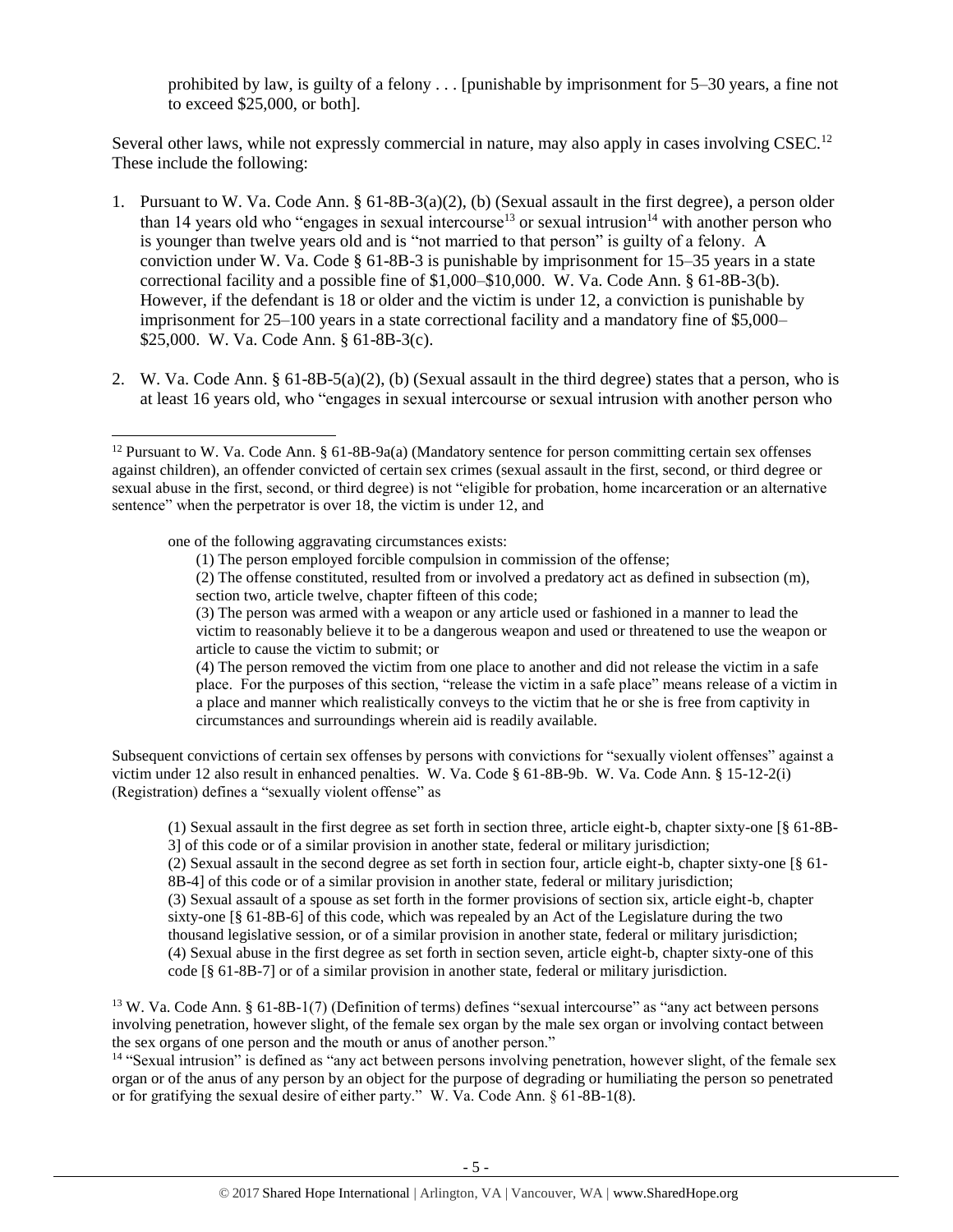is less than sixteen years old and who is at least four years younger than the defendant and is not married to the defendant" is guilty of a felony punishable by imprisonment for 1–5 years in a state correction facility and a possible fine not to exceed \$10,000. W. Va. Code Ann. § 61-8B-5(b).

- 3. W. Va. Code Ann. § 61-8B-7(a)(3), (b) (Sexual abuse in the first degree) states that a person 14 years or older who "subjects another person to sexual contact<sup>15</sup> who is younger than twelve years old" commits a felony. A conviction under this statute is punishable by imprisonment for 1–5 years in a state correctional facility and a possible fine not to exceed \$10,000. W. Va. Code Ann. § 61-8B-7(b). However, if the defendant is 18 or older and the victim is under 12, a conviction is punishable by imprisonment for 5–25 years and a mandatory fine of \$1,000–\$5,000. W. Va. Code Ann. § 61-8B-7(c).
- 4. W. Va. Code Ann. § 61-8B-9(a), (c) (Sexual abuse in the third degree) makes it a misdemeanor when a person, 16 years or older and 4 years older than the victim, "subjects another person to sexual contact without the latter's consent, when such lack of consent is due to the victim's incapacity to consent by reason of being less than sixteen years old." A conviction under this statute is punishable by up to 90 days in jail and a possible fine not to exceed \$500. W. Va. Code Ann. § 61-8B-9(c).

Although these statutes may be applicable in prosecuting CSEC crimes, they have limited usefulness in sex offense prosecutions against older minors because a defendant can raise a consent defense when the victim is 16 years of age or older. W. Va. Code Ann. § 61-8B-2(a), (c)(1). W. Va. Code Ann. § 61-8B-2(a) specifically provides, "Whether or not specifically stated, it is an element of every offense defined in this article that the sexual act was committed without the consent of the victim." Under subsection  $(c)(1)$ , "[a] person is deemed incapable of consent when such person is: (1) Less than sixteen years old."

*1.3 Prostitution statutes refer to the sex trafficking statute to acknowledge the intersection of prostitution with trafficking victimization.* 

Although West Virginia's prostitution statute, W. Va. Code Ann. § 61-8-5(b) (Houses of ill fame and assignation; penalties), does not refer to W. Va. Code Ann.  $\S 61-14-2(b)^{16}$  (Human trafficking of an individual; penalties) when a minor is engaged in prostitution, W. Va. Code Ann. § 61-14-8<sup>17</sup> (Immunity of a minor victim of sex trafficking) acknowledges the intersection of prostitution with trafficking victimization. W. Va. Code Ann. § 61-14-8(a) states,

<span id="page-5-0"></span>In a prosecution or a juvenile prosecution for an offense of prostitution in violation of  $\lceil \S 61 - 8 - 5(6) \rceil$ , a minor shall not be held criminally liable if the Court determines that the minor is a victim of an offense under this article [Human Trafficking]: *Provided*, That subject to proof, a minor so charged shall be rebuttably presumed to be a victim under the provisions of this article.

<sup>16</sup> *See supra* note [2.](#page-0-0)

l

<sup>&</sup>lt;sup>15</sup> W. Va. Code § 61-8B-1(6) defines "sexual contact" as the following:

<sup>[</sup>A]ny intentional touching, either directly or through clothing, of the breasts, buttocks, anus or any part of the sex organs of another person, or intentional touching of any part of another person's body by the actor's sex organs, where the victim is not married to the actor and the touching is done for the purpose of gratifying the sexual desire of either party.

<sup>&</sup>lt;sup>17</sup> The text of W. Va. Code Ann.  $\S$  61-14-8 cited here and elsewhere in this report includes amendments made by the enactment of House Bill 2318 during the 2017 Regular Session of the West Virginia Legislature (effective June 15, 2017).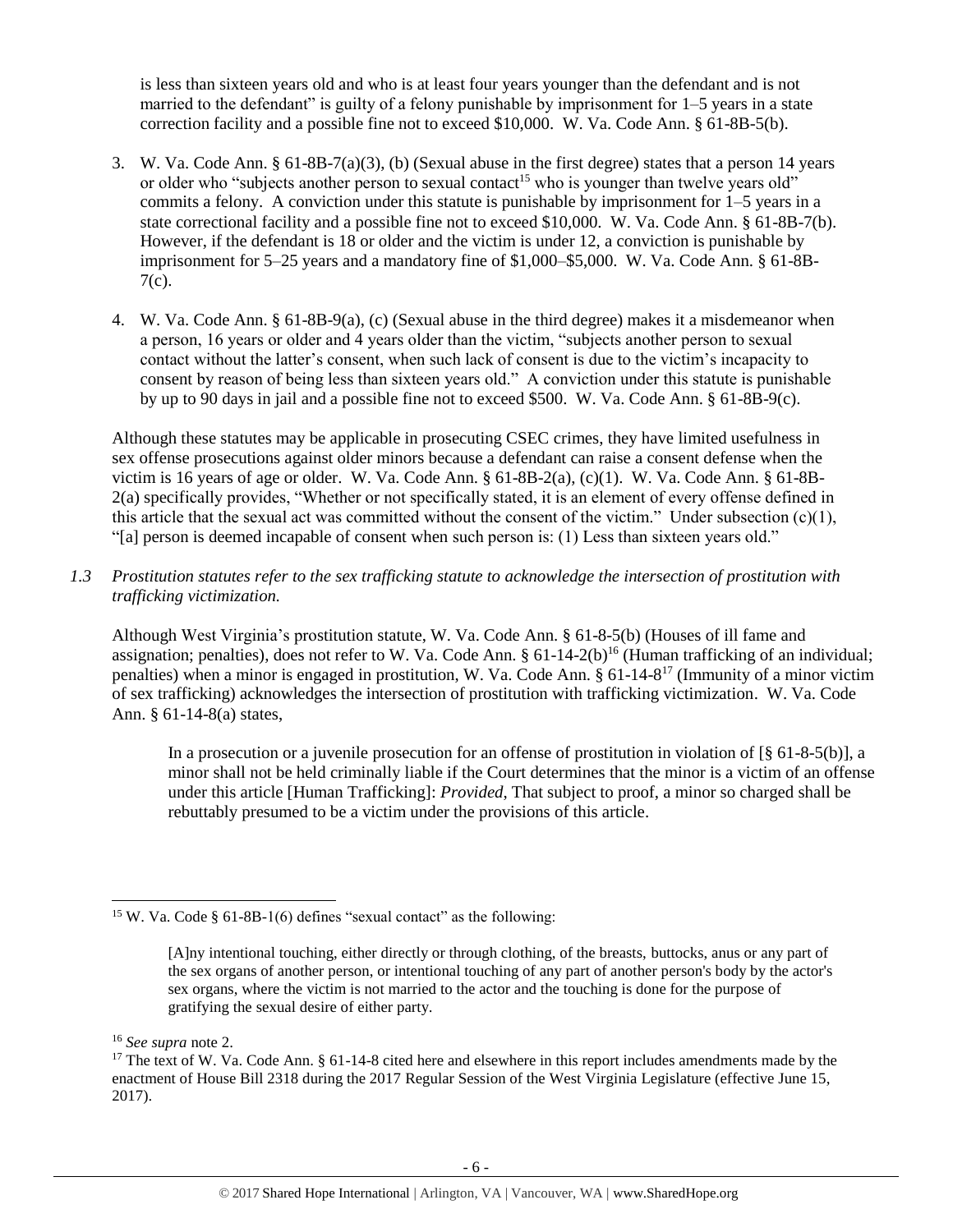*1.4 The state racketeering or gang crimes statute includes sex trafficking or commercial sexual exploitation of children (CSEC) offenses as predicate acts allowing the statute to be used to prosecute child sex trafficking crimes.* 

West Virginia's Anti-Organized Criminal Enterprise Act includes commercial sexual exploitation of children, but not sex trafficking, as predicate activity. W. Va. Code Ann. § 61-13-3(a), (b) (Offenses) states,

(a) Any person who knowingly and willfully becomes a member of an organized criminal enterprise and who knowingly promotes, furthers or assists in the commission of any qualifying offense himself or herself or in combination with another member of an organized criminal enterprise shall be guilty of a felony and, upon conviction, shall be confined in a state correctional facility for not more than ten years or fined not more than \$25,000, or both. The offense set forth in this subsection is separate and distinct from that of any qualifying offense and may be punished separately.

(b) Any person who knowingly solicits, invites, recruits, encourages or causes another to become a member of an organized criminal enterprise or to assist members of an organized criminal enterprise to aid or assist in the commission of a qualifying offense by one or more members of an organized criminal enterprise shall be guilty of a felony and, upon conviction, be confined in a state correctional facility for not more than five years or fined not more than \$10,000, or both.

W. Va. Code Ann. § 61-13-2 (Definitions) defines "organized criminal enterprise" as "a combination of five or more persons engaging over a period of not less than six months in one or more of the qualifying offenses set forth in this section."

"Qualifying offense" is defined under § 61-13-2 to include felony violations of W. Va. Code Ann. § 61-2- 14(a) (Abduction of person; kidnapping or concealing child; penalties), § 61-3C-14b (Soliciting, etc. a minor via computer; soliciting a minor and traveling to engage the minor in prohibited sexual activity; penalties), § 61-8C-2 (Use of minors in filming sexually explicit conduct prohibited; penalty), § 61-8C-3 (Distribution and exhibiting of material depicting minors engaged in sexually explicit conduct prohibited; penalty), and § 61-8A-5 (Employment or use of minor to produce obscene matter or assist in doing sexually explicit conduct; penalties) or any convictions under § 61-8-8 (Receiving support from prostitution; pimping; penalty). Based on this definition of racketeering, acts of commercial sexual exploitation of children constitute predicate crimes under the racketeering law, making it available for combating criminal enterprises that engage in child sex trafficking.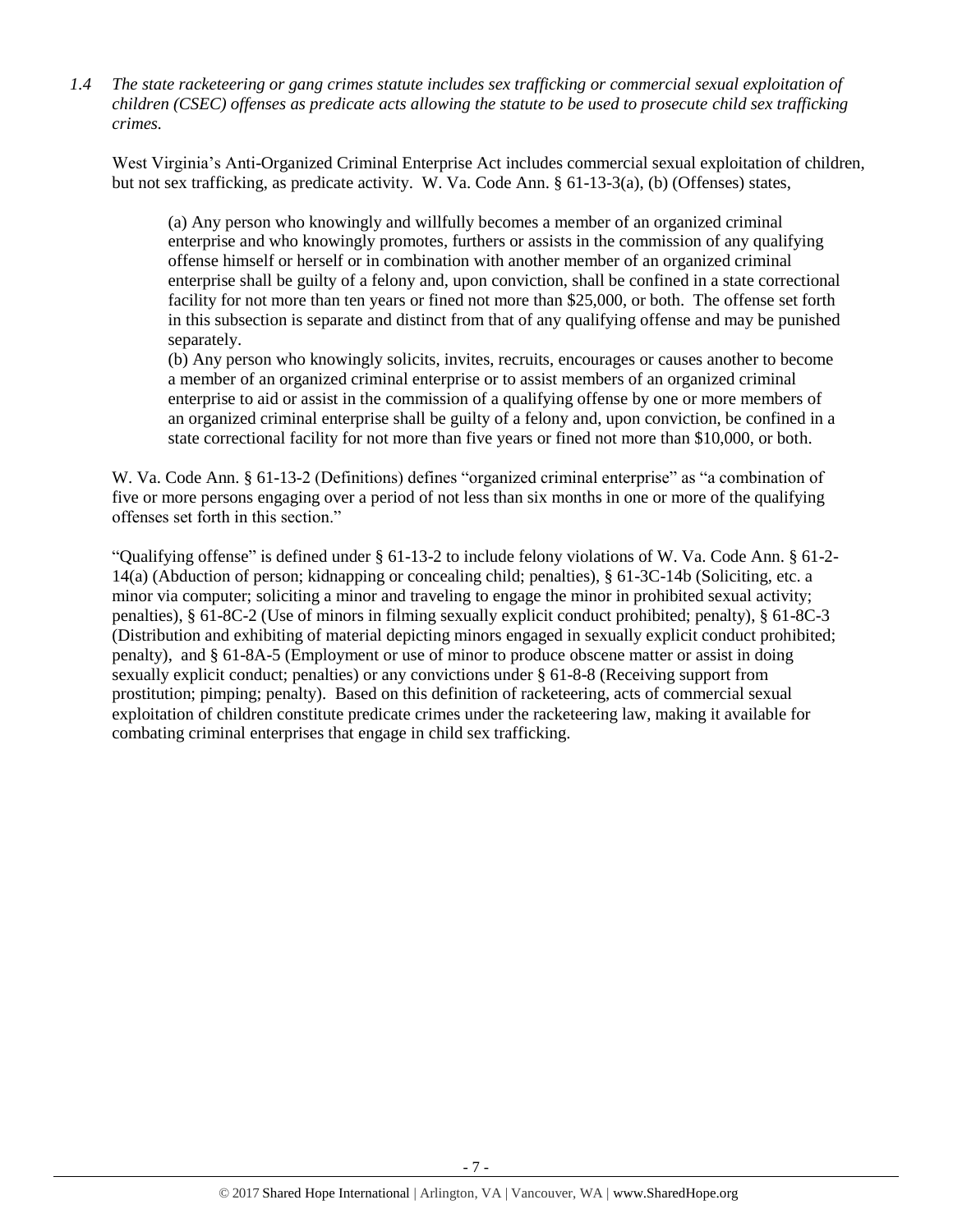#### **FRAMEWORK ISSUE 2: CRIMINAL PROVISIONS ADDRESSING DEMAND**

#### *Legal Components:*

- *2.1 The state sex trafficking law can be applied to buyers of commercial sex acts with a minor.*
- *2.2 Buyers of commercial sex acts with a minor can be prosecuted under commercial sexual exploitation of children (CSEC) laws.*
- *2.3 Solicitation of prostitution laws differentiate between buying sex acts with an adult and buying sex acts with a minor under 18.*
- *2.4 Penalties for buyers of commercial sex acts with minors are as high as federal penalties.*
- *2.5 Using the Internet or electronic communications to lure, entice, or purchase, or attempt to lure, entice, or purchase commercial sex acts with a minor is a separate crime or results in an enhanced penalty for buyers.*
- *2.6 No age mistake defense is permitted for a buyer of commercial sex acts with any minor under 18.*
- *2.7 Base penalties for buying sex acts with a minor under 18 are sufficiently high and not reduced for older minors.*
- *2.8 Financial penalties for buyers of commercial sex acts with minors are sufficiently high to make it difficult for buyers to hide the crime.*
- *2.9 Buying and possessing images of child sexual exploitation carries penalties as high as similar federal offenses.*
- *2.10 Convicted buyers of commercial sex acts with minors are required to register as sex offenders.* \_\_\_\_\_\_\_\_\_\_\_\_\_\_\_\_\_\_\_\_\_\_\_\_\_\_\_\_\_\_\_\_\_\_\_\_\_\_\_\_\_\_\_\_\_\_\_\_\_\_\_\_\_\_\_\_\_\_\_\_\_\_\_\_\_\_\_\_\_\_\_\_\_\_\_\_\_\_\_\_\_\_\_\_\_\_\_\_\_\_\_\_\_\_

## *Legal Analysis*

 $\overline{a}$ 

*2.1 The state sex trafficking law can be applied to buyers of commercial sex acts with a minor.*

W. Va. Code Ann §  $61-14-2(b)^{18}$  (Human trafficking of an individual; penalties) could apply to buvers of sex with minors based on the definition of "trafficking" under W. Va. Code Ann. § 61-14-1(6)<sup>19</sup> (Definitions), which, following federal precedent,<sup>20</sup> applies to those who "obtain[]  $\dots$  an individual to engage in  $\dots$  sexual servitude." However, the definition of "sexual servitude" limits applicability to those who "maintain[] or make[] available a minor for the purpose of engaging the minor in commercial sexual activity . . . ." W. Va. Code Ann. § 61-14-1(14)(A).

<sup>18</sup> *See supra* note [2.](#page-0-0)

<sup>19</sup> *See supra* note [3.](#page-0-1)

<sup>20</sup> *See United States v. Jungers*, 702 F.3d 1066 (8th Cir. 2013). In this case, the Eighth Circuit held that the federal sex trafficking law, 18 U.S.C. § 1591 (Sex trafficking of children or by force, fraud, or coercion) applies to buyers of sex with minors. Reversing a District of South Dakota ruling that Congress did not intend the string of verbs constituting criminal conduct under 18 U.S.C. § 1591(a)(1) ("recruits, entices, harbors, transports, provides, obtains, or maintains") to reach the conduct of buyers (United States v. Jungers, 834 F. Supp. 2d 930, 931 (D.S.D. 2011)), the Eighth Circuit concluded that 18 U.S.C. § 1591 does not contain "a latent exemption for purchasers" because buyers can "engage in at least some of the prohibited conduct." Jungers, 702 F. 3d 1066, 1072. Congress codified Jungers clarifying that the federal sex trafficking law is intended to apply to buyers in the Justice for Victims of Trafficking Act (JVTA) of 2015 Pub. L. No. 114-22, 129 Stat 227), enacted on May 29, 2015. The JVTA adds the terms "patronize" and "solicit" to the list of prohibited conduct and expressly states, "section 108 of this title amends section 1591 of title 18, United States Code, to add the words 'solicits or patronizes' to the sex trafficking statute making absolutely clear for judges, juries, prosecutors, and law enforcement officials that criminals who purchase sexual acts from human trafficking victims may be arrested, prosecuted, and convicted as sex trafficking offenders when this is merited by the facts of a particular case." Id. at Sec. 109. The Eighth Circuit decision in *United States v. Jungers* and the federal sex trafficking law as amended by the Justice for Victims of Trafficking Act establish persuasive authority when state courts interpret the string of verbs constituting prohibited conduct in state sex trafficking laws (in particular the term "obtains") to the extent such interpretation does not conflict with state case law.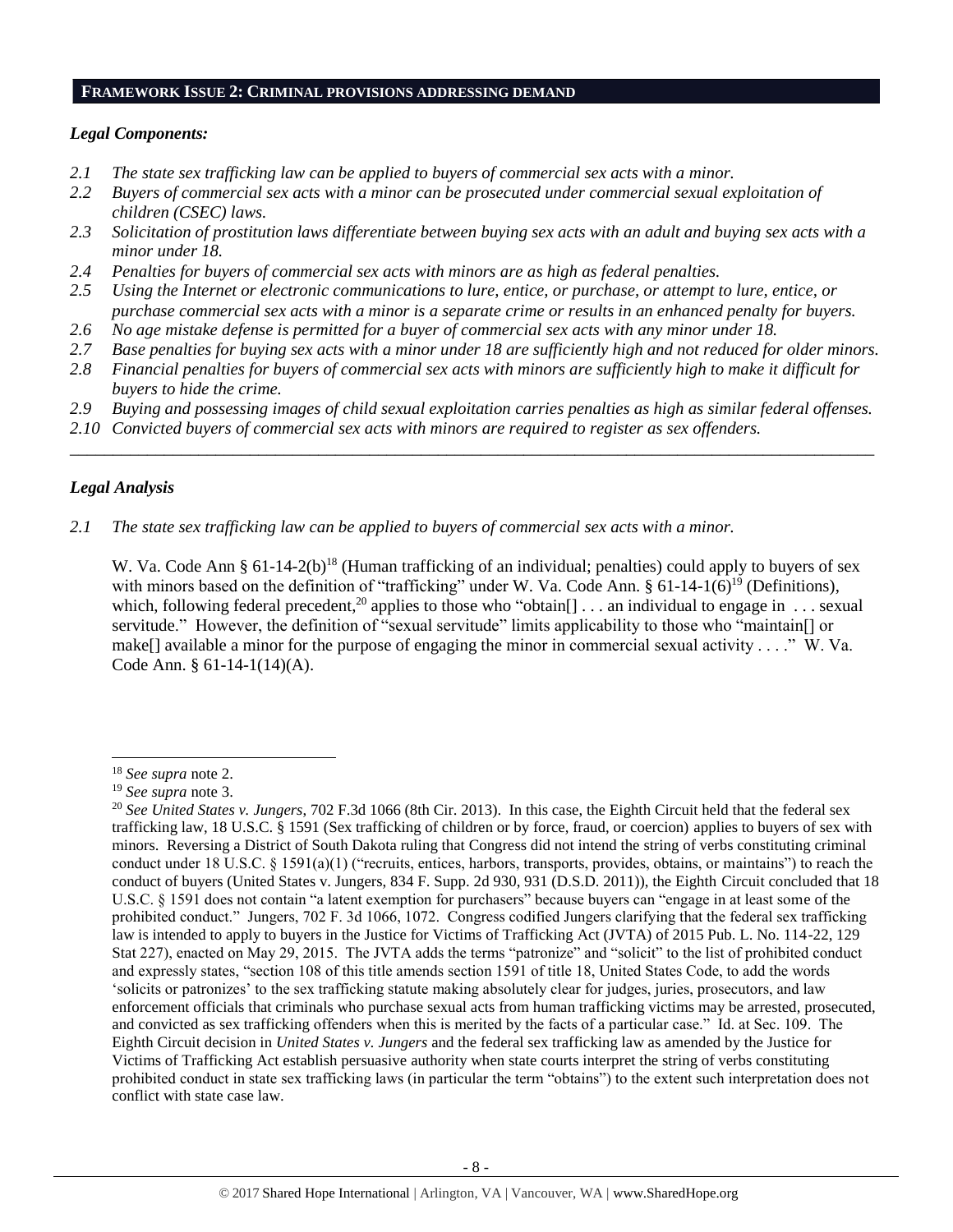Buyers may be convicted under W. Va. Code Ann.  $\S 61-14-6(b)^{21}$  (Patronizing a victim of sexual servitude; penalties), however, which applies to "any person who knowingly patronizes<sup>22</sup> a minor to engage in commercial sexual activity and who knows or has reason to know that said minor is a victim of sexual servitude . . . . " As stated, however, the buyer must know or have reason to know "that the minor is a victim sexual servitude." W. Va. Code Ann. § 61-14-6(b).

2.1.1 Recommendation: Amend W. Va. Code Ann. § 61-14-2(b) (Human trafficking of an individual; penalties) to clarify that the conduct of all buyers of sex with children is included as a violation of W. Va. Code Ann. § 61-14-2.

## *2.2 Buyers of commercial sex acts with a minor can be prosecuted under commercial sexual exploitation of children (CSEC) laws.*

Buyers can be prosecuted under West Virginia's CSEC laws. W. Va. Code Ann. § 61-3C-14b (Soliciting, etc. a minor via computer; soliciting a minor and traveling to engage the minor in prohibited sexual activity; penalties) includes soliciting prostitution with a minor through electronic communications, stating,

(a) Any person over the age of eighteen, who knowingly uses [or attempts to use] a computer to solicit, entice, seduce or lure . . . a minor known or believed to be at least four years younger than the person using the computer . . . in order to engage in . . . [several crimes, including prostitution] is guilty of a felony  $\dots$  [punishable by imprisonment for 2–10 years, a fine not to exceed \$5,000, or both].

(b) Any person over the age of eighteen who uses a computer in the manner proscribed by the provision of subsection (a) of this section and who additionally engages in any overt act designed to bring himself or herself into the minor's, or the person believed to be a minor's, physical presence with the intent to engage in any sexual activity or conduct with such minor that is prohibited by law, is guilty of a felony . . . [punishable by imprisonment for 5–30 years, a fine not to exceed \$25,000, or both].

In the absence of another CSEC law to prosecute those buyers of commercial sex acts with minors who do not use a computer to commit the offense, a buyer most likely would be prosecuted under West Virginia's general solicitation law, W. Va. Code Ann. § 61-8-5(b) (Houses of ill fame and assignation; penalties). W. Va. Code Ann. § 61-8-5(b) makes it illegal for a person to "solicit, induce, entice, or procure another to commit an act of prostitution, lewdness, or assignation . . . enter, or remain in any house, place, building, hotel, tourist camp,<sup>23</sup> or other structure or enter or remain in any vehicle, trailer, or other conveyance for the purpose of prostitution, lewdness, or assignation; or . . . aid, abet, or participate in the doing of any of the acts herein  $\dots$ ."

First convictions under W. Va. Code Ann. § 61-8-5(b) are punishable by 60 days–6 months in jail and a fine of \$50–\$100. W. Va. Code Ann. § 61-8-5(b). Second convictions are punishable by 6 months–1 year in jail and a fine of \$100–\$250. W. Va. Code Ann. § 61-8-5(b).

Several sexual offenses could be used to prosecute some buyers of commercial sex acts with a minor but do not specifically criminalize the commercial sexual exploitation of a child, and do not identify the

<sup>21</sup> *See supra* note [6.](#page-1-0)

<sup>&</sup>lt;sup>22</sup> W. Va. Code Ann. § 61-14-1(10) defines "patronize" as "giving, agreeing to give or offering to give anything of value to another person in exchange for commercial sexual activity."

<sup>&</sup>lt;sup>23</sup> "Tourist camp" is defined as "any temporary or permanent buildings, tents, cabins, or structures, or trailers, or other vehicles which are maintained, offered, or used for dwelling or sleeping quarters for pay." W. Va. Code Ann.  $§ 61-8-5(c).$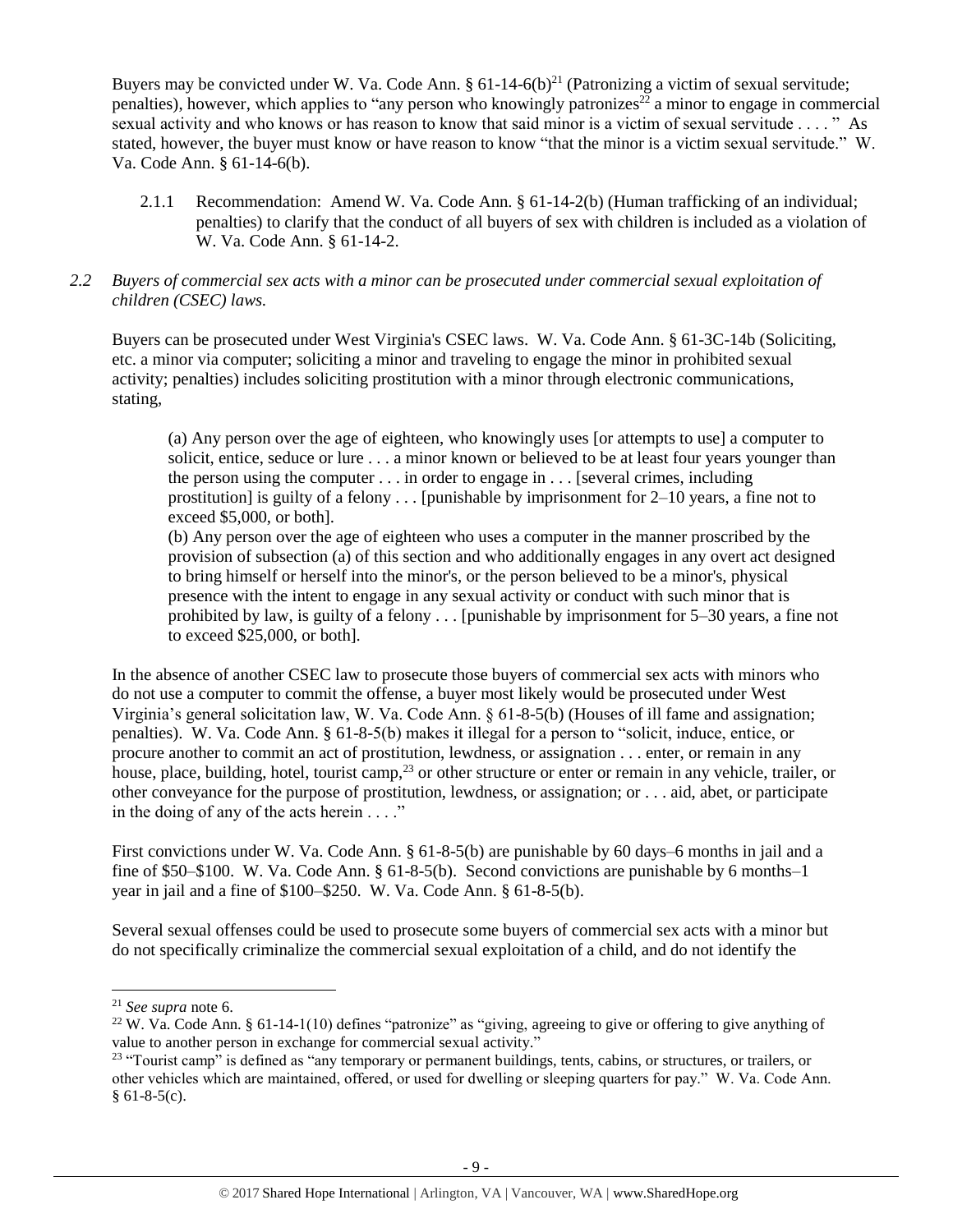minors involved as human trafficking victims.<sup>24</sup> Furthermore, although these statutes may apply to buyers for CSEC crimes, they are of limited usefulness in sex offense prosecutions against older minors because a buyer can raise a consent defense when the victim is 16 years of age or older. W. Va. Code Ann. § 61-8B-2(a), (c)(1) (Lack of consent.

*2.3 Solicitation of prostitution laws differentiate between buying sex acts with an adult and buying sex acts with a minor under 18.*

West Virginia's general solicitation laws do not differentiate between buying sex with an adult and buying sex with a minor; however, if a computer is used, solicitation of a minor for prostitution is separately criminalized under W. Va. Code Ann. § 61-3C-14b (Soliciting, etc. a minor via computer; soliciting a minor and traveling to engage the minor in prohibited sexual activity; penalties), which states,

(a) Any person over the age of eighteen, who knowingly uses [or attempts to use] a computer to solicit, entice, seduce or lure . . . a minor known or believed to be at least four years younger than the person using the computer . . . in order to engage in . . . [several crimes, including prostitution] is guilty of a felony . . . .

(b) Any person over the age of eighteen who uses a computer in the manner proscribed by the provision of subsection (a) of this section and who additionally engages in any overt act designed to bring himself or herself into the minor's, or the person believed to be a minor's, physical presence with the intent to engage in any sexual activity or conduct with such minor that is prohibited by law, is guilty of a felony . . . .

Otherwise, buyers of commercial sex with adults and commercial sex with minors will be guilty of W. Va. Code Ann. § 61-8-5(b) (Houses of ill fame and assignation; penalties).

- 2.3.1 Recommendation: Amend W. Va. Code Ann. § 61-8-5(b) (Houses of ill fame and assignation; penalties; jurisdiction of courts) to distinguish between buying sex with an adult and buying sex with a child and provide heightened penalties for buying sex with a child.
- *2.4 Penalties for buyers of commercial sex acts with minors are as high as federal penalties.*

If the victim is a minor, W. Va. Code Ann.  $\S 61-14-6(b)^{25}$  (Patronizing a victim of sexual servitude; penalties) makes patronizing a victim of sexual servitude a felony punishable by 3–15 years imprisonment, a possible fine of up to \$300,000, or both.

A conviction under W. Va. Code Ann. § 61-3C-14b (Soliciting, etc. a minor via computer; soliciting a minor and traveling to engage the minor in prohibited sexual activity; penalties) is punishable by imprisonment for 2–10 years, a fine not to exceed \$5,000, or both unless the enhanced penalty in subsection (b) applies, which makes a conviction punishable by imprisonment for 5–30 years, a fine not to exceed \$25,000, or both. W. Va. Code Ann. § 61-3C-14b(a), (b). Further, buyers of sex with minors may be prosecuted under the general solicitation statute, W. Va. Code Ann. § 61-8-5(b) (Houses of ill fame and assignation; penalties). First offenses are punishable by 60 days–6 months in jail and a fine of \$50–\$100. W. Va. Code Ann. § 61-8-5(b). Second convictions are punishable by 6 months–1 year in jail and a fine of \$100–\$250. W. Va. Code Ann. § 61-8-5(b).

Several sexual offense laws may be used to prosecute certain buyers of sex acts with a minor.<sup>26</sup>

<sup>&</sup>lt;sup>24</sup> See supra Component 1.2 for a full description of the sexual offense laws that may be used to prosecute certain buyers.

<sup>25</sup> *See supra* note [6.](#page-1-0)

<sup>26</sup> *See* discussion of relevant provisions that may apply to certain buyers *supra* Component [1.2.](#page-1-1)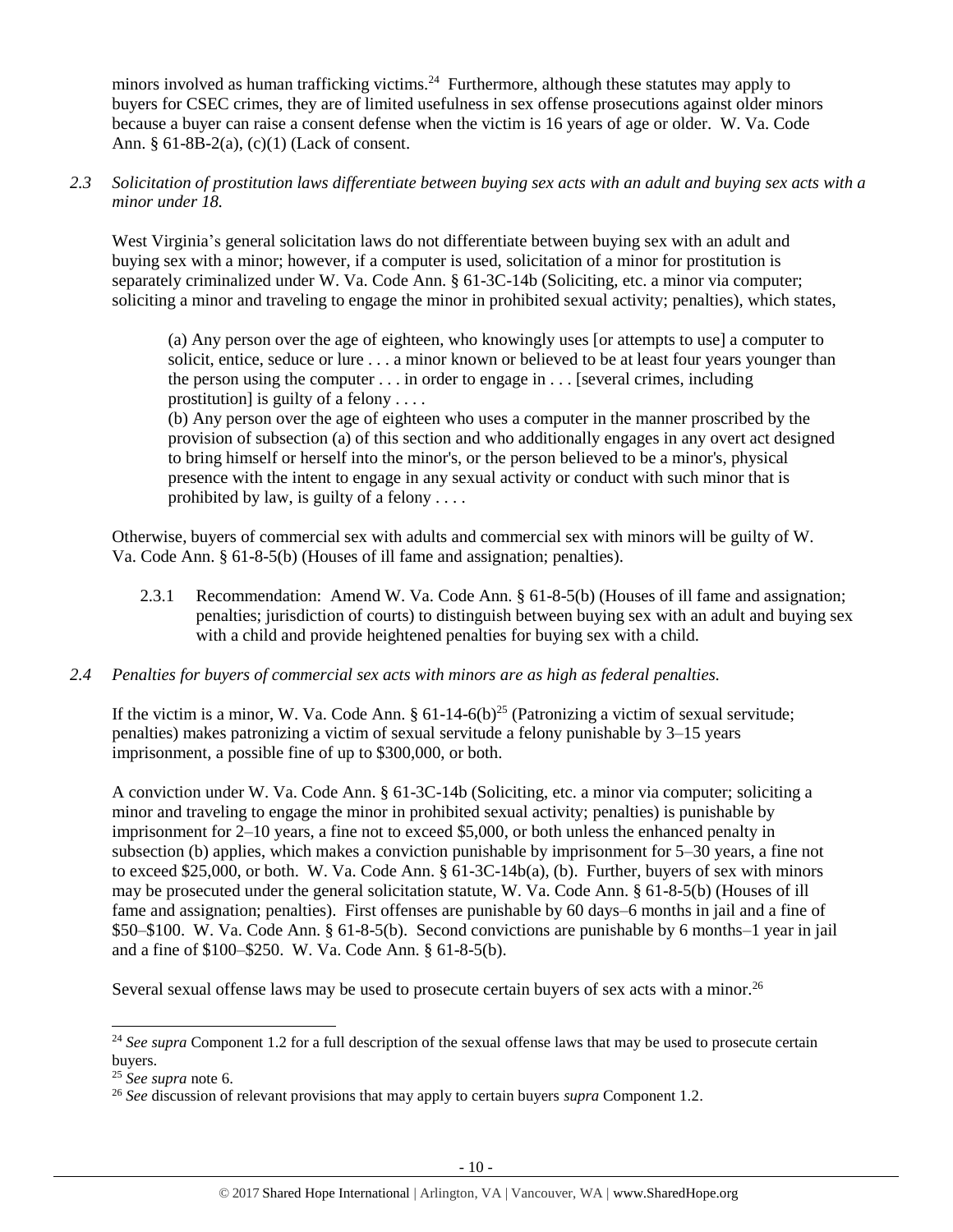<span id="page-10-0"></span>In comparison, if the victim is under the age of 14, a conviction under the Trafficking Victims Protection Act (TVPA)<sup>27</sup> for child sex trafficking is punishable by 15 years to life imprisonment and a fine not to exceed \$250,000. 18 U.S.C. §§ 1591(b)(1),  $3559(a)(1)$ ,  $3571(b)(3)$ . If the victim is between the ages of 14–17, a conviction is punishable by 10 years to life imprisonment and a fine not to exceed \$250,000. 18 U.S.C. §§ 1591(b)(2),  $3559(a)(1)$ ,  $3571(b)(3)$ . A conviction is punishable by mandatory life imprisonment, however, if the buyer has a prior conviction for a federal sex offense<sup>28</sup> against a minor. To the extent buyers can be prosecuted under other federal CSEC laws,<sup>29</sup> a conviction is punishable by penalties ranging from a fine not to exceed \$250,000 to life imprisonment and a fine not to exceed \$250,000.<sup>30</sup>

*2.5 Using the Internet or electronic communications to lure, entice, or purchase, or attempt to lure, entice, or purchase commercial sex acts with a minor is a separate crime or results in an enhanced penalty for buyers.*

W. Va. Code Ann. § 61-3C-14b (Soliciting, etc. a minor via computer; soliciting a minor and traveling to engage the minor in prohibited sexual activity; penalties) makes the use of a computer to lure or entice commercial sex acts with a minor illegal. Pursuant to W. Va. Code Ann. § 61-3C-14b,

<span id="page-10-1"></span>(a) Any person over the age of eighteen, who knowingly uses [or attempts to use] a computer to solicit, entice, seduce or lure . . . a minor known or believed to be at least four years younger than the person using the computer or a person he or she believes to be such a minor, in order to engage in any illegal act proscribed by the provisions of article 8 [Crimes against chastity, morality and decency], eight-b [Sexual offenses], eight-c [Filming of sexually explicit conduct of minors], or eight-d [Child abuse] of this chapter . . . is guilty of a felony . . . [punishable by imprisonment for 2–10 years, a fine not to exceed \$5,000, or both].

(b) Any person over the age of eighteen who uses a computer in the manner proscribed by the provision of subsection (a) of this section and who additionally engages in any overt act designed to bring himself or herself into the minor's, or the person believed to be a minor's, physical presence with the intent to engage in any sexual activity or conduct with such minor that is prohibited by law, is guilty of a felony . . . [punishable by imprisonment for 5–30 years, a fine not to exceed \$25,000, or both].

 $\overline{a}$ 

<sup>29</sup> 18 U.S.C. §§ 2251A(b) (Selling or buying of children), 2251(a) (Sexual exploitation of children), 2423(a) (Transportation of a minor with intent for minor to engage in criminal sexual activity), 2422(a) (Coercion and enticement), 2252(a)(2), (a)(4) (Certain activities relating to material involving the sexual exploitation of minors).  $30\,18$  U.S.C. §§ 2251A(b) (conviction punishable by imprisonment for 30 years to life and a fine), 2251(e) (conviction punishable by imprisonment for 15–30 years and a fine), 2423(a) (conviction punishable by imprisonment for 10 years to life and a fine), 2422(a) (conviction punishable by a fine, imprisonment up to 20 years, or both), 2252(b) (stating that a conviction under subsection (a)(2) is punishable by imprisonment for  $5-20$  years and a fine, while a conviction under subsection  $(a)(4)$  is punishable by imprisonment up to 10 years, a fine, or both.); *see also* 18 U.S.C. §§ 3559(a)(1) (classifying all of the above listed offenses as felonies), 3571(b)(3) (providing a fine up to \$250,000 for any felony conviction).

<sup>&</sup>lt;sup>27</sup> Trafficking Victims Protection Act (TVPA) of 2000, Pub. L. No. 106-386, 114 Stat. 1464, 1466 (codified in scattered sections of 18 and 22 U.S.C.).

<sup>&</sup>lt;sup>28</sup> Pursuant to 18 U.S.C. § 3559(e)(2) (Sentencing classification of offenses), "federal sex offense" is defined as

an offense under section 1591 [18 U.S.C.S. § 1591] (relating to sex trafficking of children), 2241 [18 U.S.C.S. § 2241] (relating to aggravated sexual abuse), 2242 [18 U.S.C.S. § 2242] (relating to sexual abuse),  $2244(a)(1)$  [18 U.S.C.S. §  $2244(a)(1)$ ] (relating to abusive sexual contact),  $2245$  [18 U.S.C.S. § 2245] (relating to sexual abuse resulting in death), 2251 [18 U.S.C.S. § 2251] (relating to sexual exploitation of children), 2251A [18 USCS § 2251A] (relating to selling or buying of children), 2422(b) [18 U.S.C.S. § 2422(b)] (relating to coercion and enticement of a minor into prostitution), or 2423(a) [18 U.S.C.S. § 2423(a)] (relating to transportation of minors).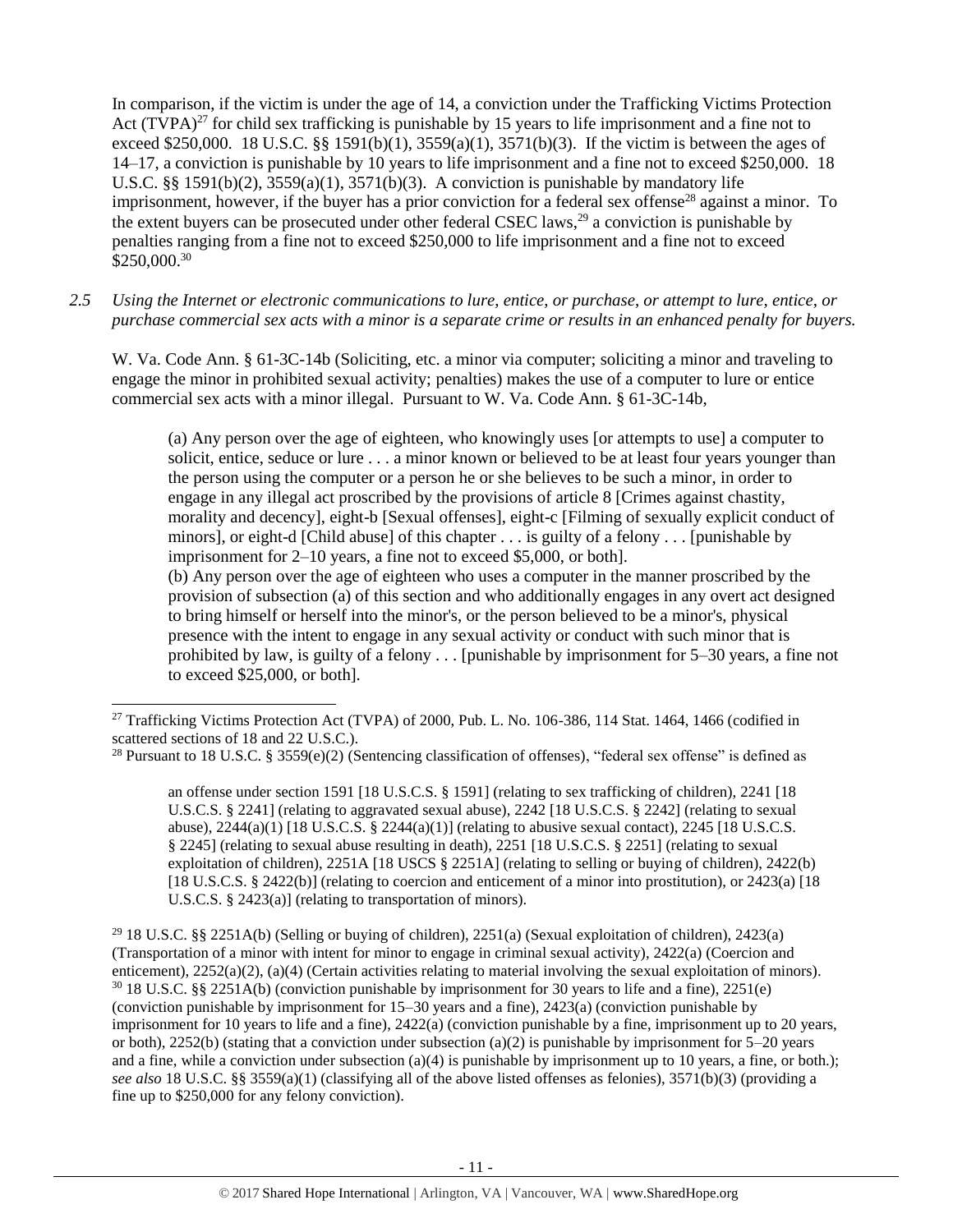Article 8, referred to in W. Va. Code Ann. § 61-3C-14b, includes W. Va. Code Ann. § 61-8-5(b), which makes it a crime for a person to "solicit, induce, entice, or procure another to commit an act of prostitution, lewdness, or assignation."

*2.6 No age mistake defense is permitted for a buyer of commercial sex acts with any minor under 18.*

Neither W. Va. Code Ann. § 61-14-6<sup>31</sup> (Patronizing a victim of sexual servitude; penalties) nor § 61-3C-14b (Soliciting, etc. a minor via computer; soliciting a minor and traveling to engage the minor in prohibited sexual activity; penalties) expressly prohibit a mistake of age defense.<sup>32</sup>

- 2.6.1 Recommendation: Amend W. Va. Code Ann. § 61-14-6(b) (Patronizing a victim of sexual servitude; penalties) and § 61-3C-14b (Soliciting, etc. a minor via computer; soliciting a minor and traveling to engage the minor in prohibited sexual activity; penalties) to expressly prohibit a defendant from asserting a mistake of age defense.
- *2.7 Base penalties for buying sex acts with a minor under 18 are sufficiently high and not reduced for older minors.*

West Virginia's buyer-applicable trafficking law, W. Va. Code Ann. § 61-14-6(b)<sup>33</sup> (Patronizing a victim of sexual servitude; penalties), and buyer-applicable CSEC law, W. Va. Code Ann. § 61-3C-14b (Soliciting, etc. a minor via computer; soliciting a minor and traveling to engage the minor in prohibited sexual activity; penalties) do not stagger penalties based on a minor's age and provide sufficiently high penalties. When the victim is a minor, a conviction under W. Va. Code Ann. § 61-14-6 is punishable by imprisonment for 3–15 years, while a conviction under W. Va. Code Ann. § 61-3C-14b is punishable by imprisonment for 2–10 years unless the enhanced penalty in subsection (b) applies, which makes a conviction punishable by imprisonment for 5–30 years. W. Va. Code Ann. § 61-14-6(b), 61-3C-14b(a), (b).

*2.8 Financial penalties for buyers of commercial sex acts with minors are sufficiently high to make it difficult for buyers to hide the crime.*

W. Va. Code Ann. § 61-14-6(b)<sup>34</sup> (Patronizing a victim of sexual servitude; penalties) makes those who purchase sex with minors under 18 subject to a possible fine not to exceed \$300,000. Convicted buyers over 18 who use a computer to solicit a child for prostitution in violation of W. Va. Code Ann. § 61-3C-14b(a) (Soliciting, etc. a minor via computer; soliciting a minor and traveling to engage the minor in prohibited sexual activity; penalties) may be fined up to \$5,000, and buyers over 18 who use a computer and engage in an overt act to solicit a child for prostitution in violation of W. Va. Code Ann. § 61-3C-14b(b) may be fined up to \$25,000. W. Va. Code Ann. § 61-3C-14b.

Further, W. Va. Code Ann. § 61-8-5(b) (Houses of ill fame and assignation; penalties; jurisdiction of courts), which carries a fine of \$50–\$100 for a first conviction and a fine of \$100–\$250 for a second conviction, may apply to some buyers. W. Va. Code Ann. § 61-8-5(b).

<sup>31</sup> *See supra* note [6.](#page-1-0)

 $32$  W. Va. Code Ann. § 61-14-5(c) (Sexual servitude; penalties) prohibits a mistake of age defense, stating, "It is not a defense in a prosecution under subsection (b) of this section that the minor consented to engage in commercial sexual activity, or that the defendant believed the minor was an adult." However, this offense is inapplicable to buyers of commercial sex acts with minors.

*See supra* note [5.](#page-1-2)

<sup>33</sup> *See supra* note [6.](#page-1-0)

<sup>34</sup> *See supra* note [6.](#page-1-0)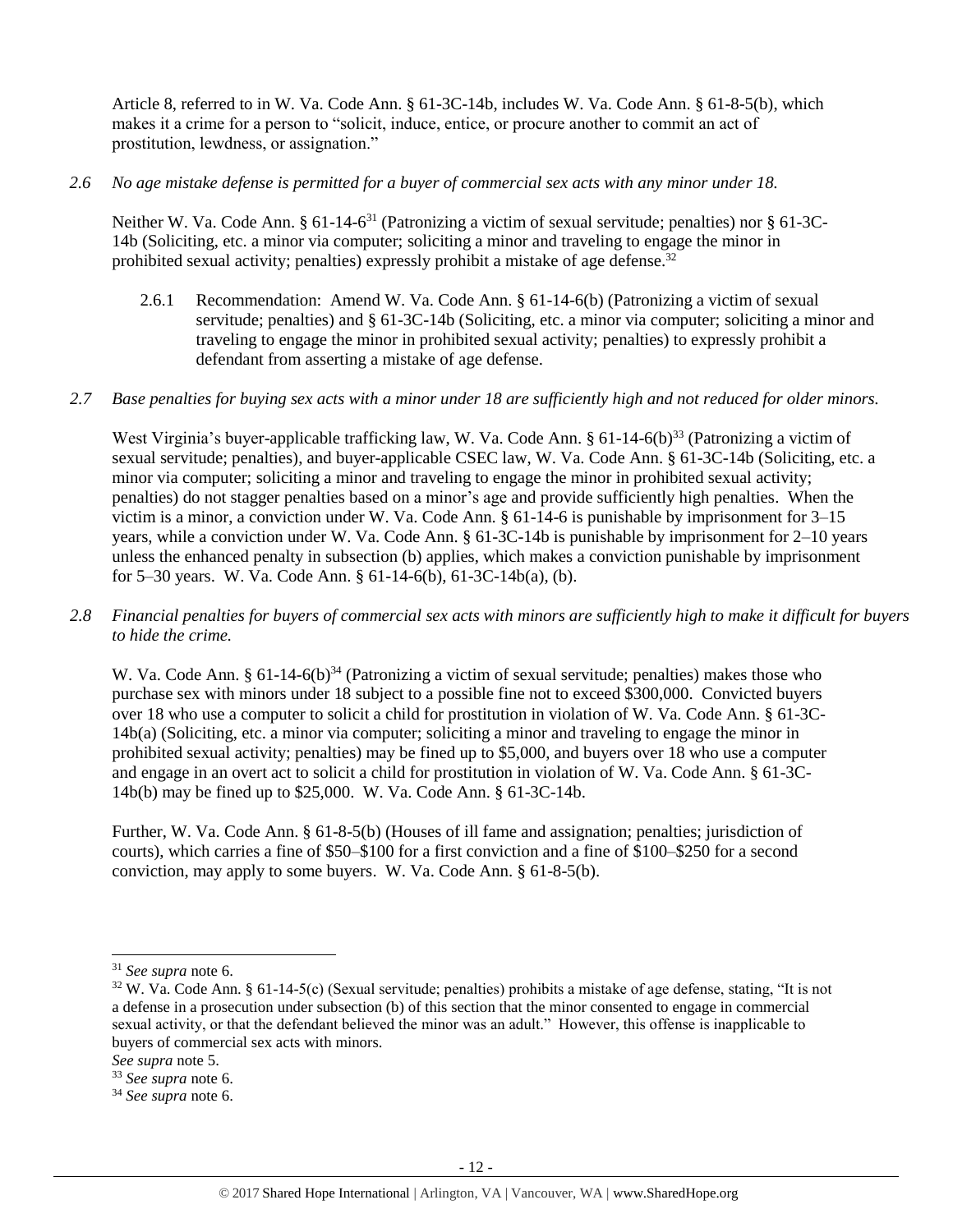W. Va. Code Ann. § 61-14-7(f)<sup>35</sup> (General Provisions and other penalties) allows for the forfeiture of assets related to the commission of trafficking offenses, stating,

(a) The following are declared to be contraband and no person shall have a property interest in them:

<span id="page-12-0"></span>(1) All property which is directly or indirectly used or intended for use in any manner to facilitate a violation of this article [Human Trafficking]; and

(2) Any property constituting or derived from gross profits or other proceeds obtained from a violation of this article.

(b) In any action under this section, the court may enter such restraining orders or take other appropriate action, including acceptance of performance bonds, in connection with any interest that is subject to forfeiture.

. . . .

l

Additionally, pursuant to W. Va. Code Ann. § 61-8C-7(a) (Items subject to forfeiture; persons authorized to seize property subject to forfeiture), buyers who violate W. Va. Code Ann. § 61-3C-14b or possess images of child sexual exploitation (ICSE) in violation of § 61-8C-3 (Distribution and exhibiting of material depicting minors engaged in sexually explicit conduct; penalty) may be subject to discretionary, civil asset forfeiture. Pursuant to W.Va. Code Ann. § 61-8C-7, the following items are subject to forfeiture:

<span id="page-12-2"></span><span id="page-12-1"></span>(1) All visual depictions which have been manufactured, distributed, dispensed, or possessed in violation of article eight-a  $\lceil \S \S 61 - 8A - 1 \rangle$  et seq.]<sup>36</sup> or eight-c  $\lceil \S \S 61 - 8C - 1 \rangle$  et seq.]<sup>37</sup> of this chapter or section fourteen-b [§ 61-3C-14b], article three-c of this chapter;

(2) All raw materials, products and equipment of any kind which are used, intended for use, in manufacturing, processing, delivering, importing or exporting any visual depictions or any crimes against children in violation of article eight-a [§§ 61-8A-1 et seq.] or eight-c [§§ 61-8C-1 et seq.] of this chapter of section fourteen-b [§ 61-3C-14b], article three-c of this chapter;

(3) All books, records, research products and materials, including hard drives, microfilm, tapes and data which are used, or have been used, or are intended for use in violation of article eight-a [§§ 61-8A-1et seq.] or eight-c [§§ 61-8C-1 et seq.] of this chapter of section fourteen-b [§ 61-3C-14b], article three-c of this chapter

(4) All moneys, negotiable instruments, securities, or other things of value furnished or intended to be furnished in violation of article eight-a [§§ 61-8A-1et seq.] or eight-c [§§ 61-8C-1 et seq.] of this chapter of section fourteen-b [§ 61-3C-14b], article three-c of this chapter by any person in exchange for a visual depiction, all proceeds traceable to the exchange and all moneys, negotiable instruments, and securities used, or which are intended to be used, to facilitate any violation of article eight-a [§§ 61-8A-1et seq.] or eight-c [§§ 61-8C-1 et seq.] of this chapter of section fourteen-b  $\lbrack 8 \rbrack 61-3C-14b$ , article three-c of this chapter ...;

 $35$  The text of W. Va. Code Ann. § 61-14-7 cited here and elsewhere in this report includes amendments made by the enactment of House Bill 2318 during the 2017 Regular Session of the West Virginia Legislature (effective June 15, 2017).

<sup>36</sup> The relevant criminal offenses under W. Va. Code Ann. §§ 61-8A (Preparation, distribution or exhibition of obscene matter to minors) include § 61-8A-2 (Distribution and display to minor of obscene matter; penalties; defenses), § 61-8A-4 (Use of obscene matter with intent to seduce minor), and § 61-8A-1 (Employment or use of minor to produce obscene matter or assist in doing sexually explicit conduct; penalties).

<sup>37</sup> The relevant criminal offenses under W. Va. Code Ann. §§ 61-8C (Filming of sexually explicit conduct of minors) include § 61-8C-2 (Use of minors in filming sexually explicit conduct prohibited; penalty), § 61-8C-3 (Distribution and exhibiting of material depicting minors engaged in sexually explicit conduct; penalty), and § 61- 8C-3a (Promoting child erotica; penalties).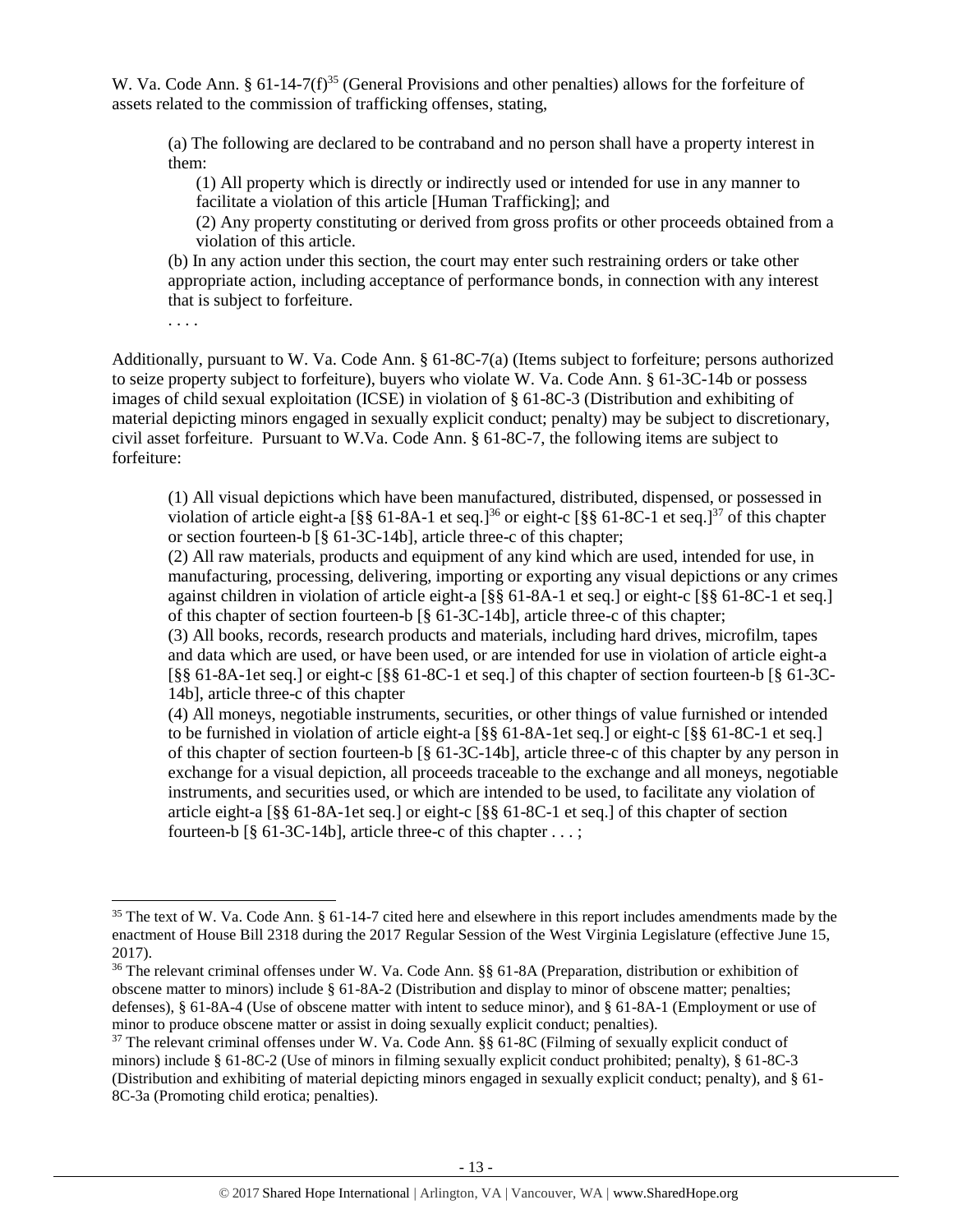<span id="page-13-0"></span>(5) All conveyances, including aircraft, vehicles or vessels, which are used, have been used, or are intended for use, to transport, or in any manner to facilitate the transportation, sale, receipt, possession, or concealment of property described in  $(1)$ ,  $(2)$  or  $(3)$  of this subsection<sup>38</sup>…."

Pursuant to W.Va. Code Ann. § 61-8C-7(b), property subject to forfeiture may be seized by the state police. Disposition of forfeitable property is governed by W.Va. Code Ann. § 61-8C-10 (Disposition of forfeited moneys, securities or other negotiable instruments; distribution of proceeds) and § 61-8C-11 (Disposition of other forfeited property; distribution of proceeds), which provide for alternate dispositions of moneys, securities or negotiable instruments and other property. Moneys, securities and other negotiable instruments shall be distributed as follows: (1) 10% to the office of the prosecuting attorney that initiated the forfeiture proceeding, (2) the balance to a special law-enforcement investigation fund. W. Va. Code Ann. § 61-8C-10. The circuit court ordering the forfeiture of all other property, upon application by the prosecuting attorney or the Superintendent of the State Police or his or her designee, may direct: (1) Title to the forfeited property be vested in the law-enforcement agency so petitioning; (2) The law-enforcement agency responsible for the seizure retain the property for official use; or (3) The forfeited property shall be offered at public auction to the highest bidder for cash. W.Va. Code Ann. § 61-8C-11.

W. Va. Code Ann. § 61-14-7(c)(1) (General Provisions and other penalties) mandates restitution for trafficking related offenses, stating "The court shall order a person convicted of an offense under this article [Human Trafficking] to pay restitution to the victim of the offense." Accordingly, buyers convicted under W. Va. Code Ann. § 61-14-6 must pay restitution. Additionally, West Virginia's general restitution statute may apply to buyers in certain instances. Restitution is mandatory where a defendant is "convicted of a felony or misdemeanor causing physical, psychological or economic injury or loss to a victim . . . unless the court finds restitution to be wholly or partially impractical as set forth" in the Victim Protection Act of 1984. Pursuant to W. Va. Code Ann. § 61-11A-4(b)(2) (Restitution; when ordered), where the victim suffers "bodily injury," a defendant shall be ordered to

(A) Pay an amount equal to the cost of necessary medical and related professional services and devices relating to physical, psychiatric and psychological care, including nonmedical care and treatment rendered in accordance with a method of healing recognized by the law of the place of treatment;

(B) Pay an amount equal to the cost of necessary physical and occupational therapy and rehabilitation; and

(C) Reimburse the victim for income lost by the victim as a result of the offense.

<sup>&</sup>lt;sup>38</sup> Exceptions under W. Va. Code § 61-8C-7(a)(5) include the following:

<sup>(</sup>A) A conveyance used by any person as a common carrier in the transaction of business as a common carrier shall not be forfeited under this section unless it appears that the person owning the conveyance is a consenting party or privy to a violation of article eight-a [§§ 61-8A-1 et seq.] or eight-c [§§ 61-8C-1 et seq.] of this chapter or section fourteen-b [§ 61-3C-14b], article three-c of this chapter; (B**)** A conveyance shall not be forfeited under the provisions of this article if the person owning the conveyance establishes that he or she neither knew, nor had reason to know, that the conveyance was being employed or was likely to be employed in a violation of article eight-a [§§ 61-8A-1 et seq.] or eight-c [§§ 61-8C-1 et seq.] of this chapter or section fourteen-b [§ 61-3C-14b], article three-c of this chapter; and (C**)** A bona fide security interest or other valid lien in any conveyance shall not be forfeited under the provisions of this article, unless the state proves by a preponderance of the evidence that the holder of the security interest or lien either knew, or had reason to know, that the conveyance was being used or was likely to be used in a violation of article eight-a [§§ 61-8A-1 et seq.] or eight-c [§§ 61-8C-1 et seq.] of this chapter or section fourteen-b [§ 61-3C-14b], article three-c of this chapter.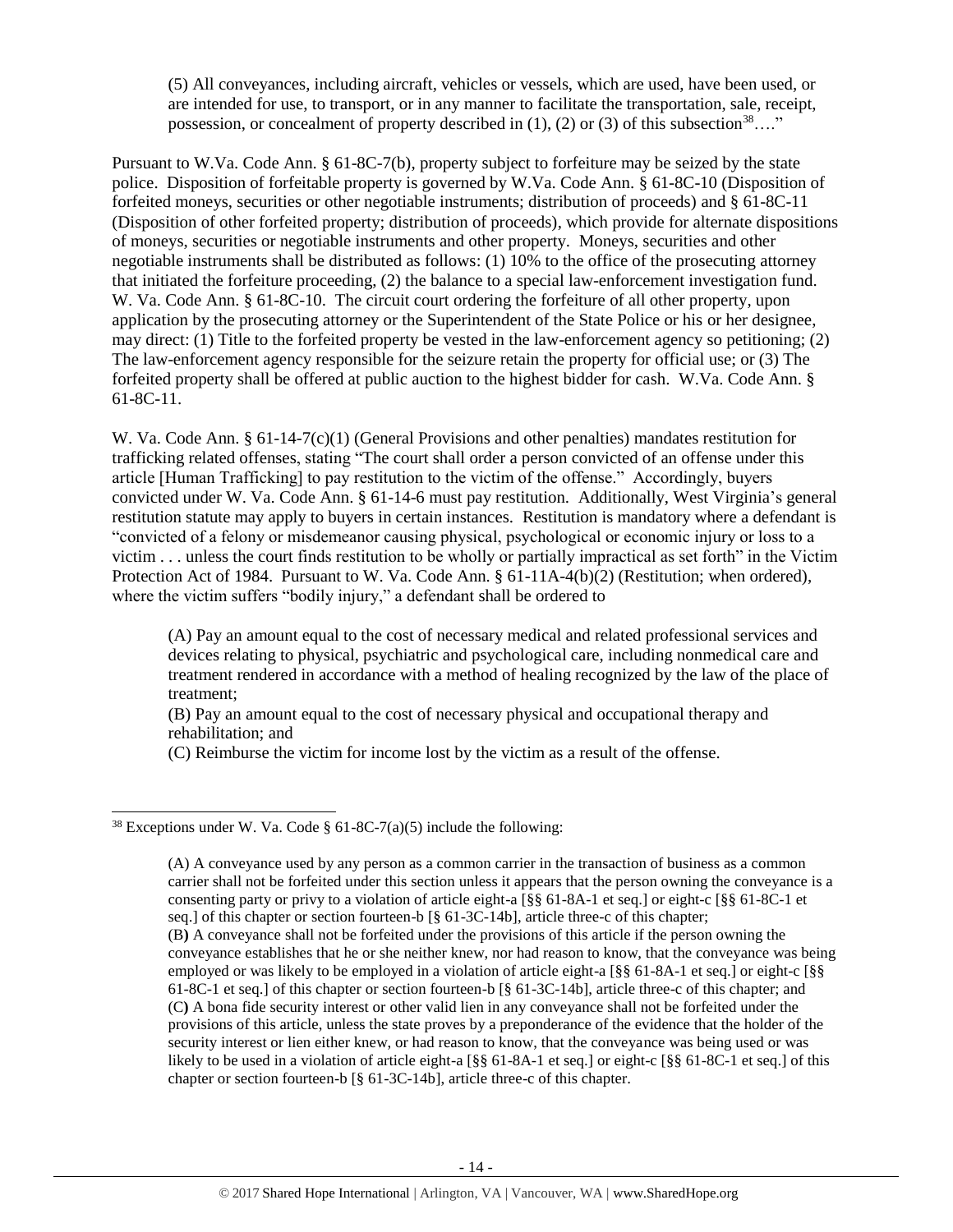Persons convicted under W. Va. Code Ann. § 61-8C-3 (Distribution and exhibiting of material depicting minors engaged in sexually explicit conduct prohibited; penalty), discussed in Section 2.9, may also be required, in addition to any penalties and restitution imposed by the court, to "pay all or any portion of the cost of medical, psychological or psychiatric treatment of the minor resulting from the act or acts for which the person is convicted, whether or not the minor is considered to have sustained bodily injury." W. Va. Code Ann. § 61-8C-4 (Payments of treatment costs for minor).

# *2.9 Buying and possessing images of child sexual exploitation carries penalties as high as similar federal offenses.*

W. Va. Code Ann. § 61-8C-3 (Distribution and exhibiting of material depicting minors engaged in sexually explicit conduct prohibited; penalty) criminalizes the possession of images of child sexual exploitation (ICSE). W. Va. Code Ann. § 61-8C-3(a) provides that "[a]ny person who, knowingly and willfully, sends or causes to be sent or distributes, exhibits, possesses, electronically accesses with intent to view or displays or transports any material visually portraying a minor engaged in any sexually explicit conduct<sup>39</sup> is guilty of a felony  $\dots$ ." Penalties for violations of this statute vary depending on the severity of the crime in relation to the amount and types of materials accessed by the perpetrator. § 61-8C-3 states,

. . . .

(b) Any person who violates the provisions of subsection (a) of this section when the conduct involves fifty or fewer images shall, upon conviction, be imprisoned in a state correctional facility for not more than two years or fined not more than \$2,000 or both.

(c) Any person who violates the provisions of subsection (a) of this section when the conduct involves more than fifty but fewer than six hundred images shall, upon conviction, be imprisoned in a state correctional facility for not less than two nor more than ten years or fined not more than \$5,000, or both.

(d) Notwithstanding the provisions of subsections (b) and (c) of this section any person who violates the provisions of subsection (a) of this section when the conduct involves six hundred or more images or depicts violence against a child or a child engaging in bestiality shall, upon conviction, be imprisoned in a state correctional facility for not less than five nor more than fifteen years or fined not more than \$25,000, or both.

(e) For purposes of this section each video clip, movie or similar recording of five minutes or less shall constitute seventy five images. A video clip, movie or similar recording of a duration longer than five minutes shall be deemed to constitute seventy-five images for every two minutes in length it exceeds five minutes.

In addition to criminal penalties and restitution imposed by the court, persons convicted under W. Va. Code Ann. § 61-8C-3 may also be required to "pay all or any portion of the cost of medical, psychological or psychiatric treatment of the minor resulting from the act or acts for which the person is convicted, whether or not the minor is considered to have sustained bodily injury." W. Va. Code Ann. § 61-8C-4 (Payment of treatment costs for minor).

In comparison, a federal conviction for possession of  $ICSE<sup>40</sup>$  is generally punishable by imprisonment for 5–20 years and a fine not to exceed \$250,000.<sup>41</sup> Subsequent convictions, however, are punishable by imprisonment up to 40 years and a fine not to exceed  $$250,000.<sup>42</sup>$ 

<sup>39</sup> *See supra* note [10.](#page-2-0)

<sup>&</sup>lt;sup>40</sup> 18 U.S.C. §§ 2252(a)(2), (a)(4) (Certain activities relating to material involving the sexual exploitation of minors),  $2252A(a)(2)$ –(3) (Certain activities relating to material constituting or containing child pornography), 1466A(a), (b) (Obscene visual representations of the sexual abuse of children).

<sup>&</sup>lt;sup>41</sup> 18 U.S.C. §§ 2252(b) (stating that a conviction under subsection (a)(2) is punishable by imprisonment for 5–20 years and a fine, while a conviction under subsection (a)(4) is punishable by imprisonment up to 10 years, a fine, or both),  $2252A(b)(1)$  (a conviction is punishable by imprisonment for 5–20 years and a fine),  $1466A(a)$ , (b) (stating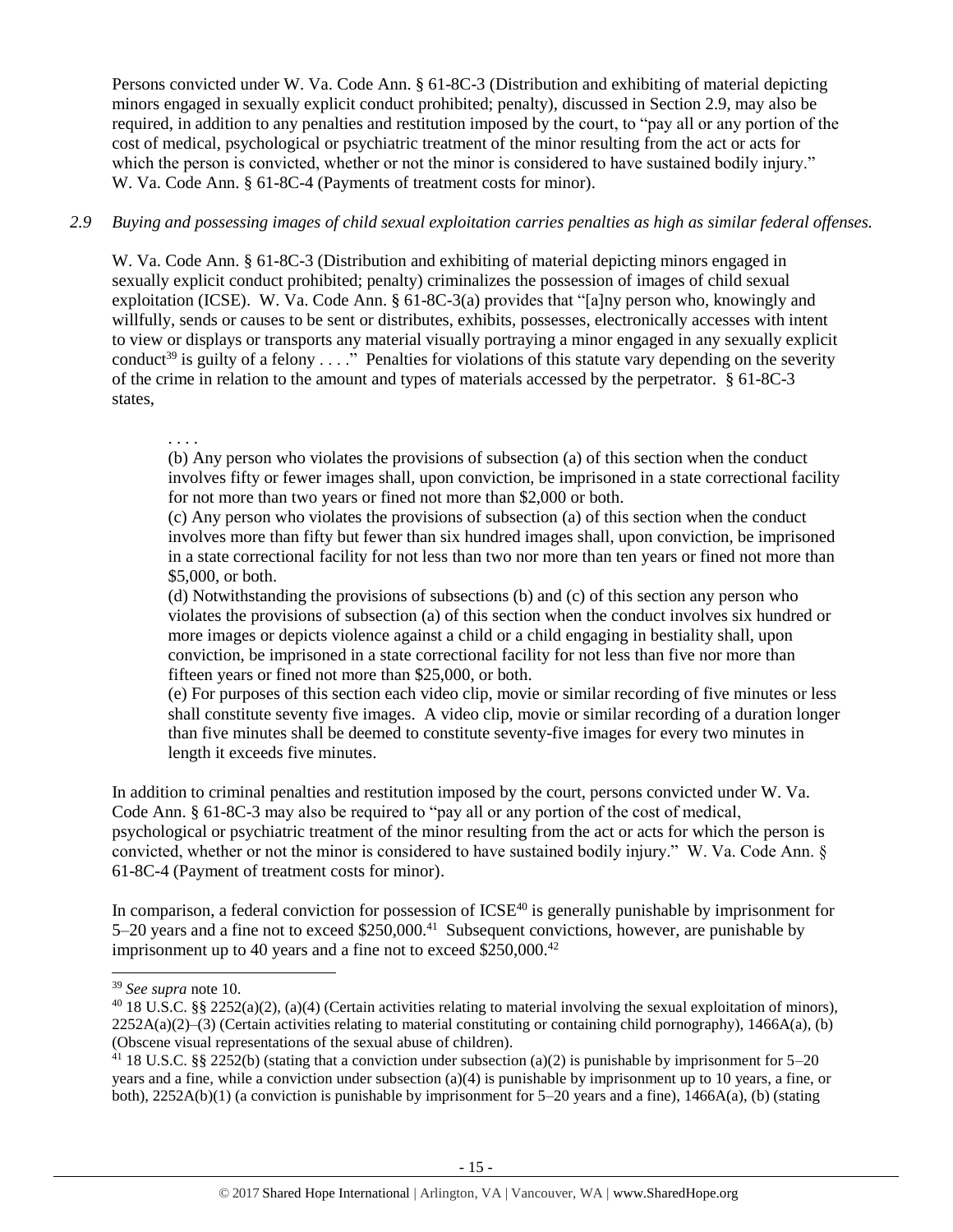<span id="page-15-0"></span>2.9.1 Recommendation: Amend W. Va. Code Ann. § 61-8C-3 (Distribution and exhibiting of material depicting minors engaged in sexually explicit conduct prohibited; penalty) to increase the base penalty for possessing images of child sexual exploitation to reflect the seriousness of the offense.

#### *2.10 Convicted buyers of commercial sex acts with minors are required to register as sex offenders*.

Pursuant to W. Va. Code Ann. § 15-12-2(b)<sup>43</sup> (Registration), buyers convicted under the trafficking law, W. Va. Code § 61-14-6<sup>44</sup> (Patronizing a victim of sexual servitude; penalties), the CSEC law, W. Va. Code Ann. § 61-3C-14b (Soliciting, etc. a minor via computer; soliciting a minor and traveling to engage the minor in prohibited sexual activity; penalties), and certain offenses involving images of child sexual exploitation (ICSE) will be required to register as sex offenders.

West Virginia's Sex Offender Registration Act, W. Va. Code Ann. § 15-12-1 et seq., establishes sex offender registration requirements. Specifically, W. Va. Code Ann. § 15-12-2(b) requires any person convicted of specified offenses to register as a sex offender. Qualifying convictions include those under the following: W. Va. Code Ann. § 61-14-6 (Patronizing a victim of sexual servitude; penalties), § 61- 8A-2 (Distribution and display to minor of obscene matter; penalties; defenses), § 61-8A-4 (Use of obscene matter with intent to seduce minor), § 61-8A-5 (Employment or use of minor to produce obscene matter or assist in doing sexually explicit conduct; penalties), § 61-8C-3 (Distribution and exhibiting of material depicting minors engaged in sexually explicit conduct prohibited; penalty), § 61-3C-14b (Soliciting, etc. a minor via computer; soliciting a minor and traveling to engage the minor in prohibited sexual activity; penalties), § 61-8B-3(a)(2) (Sexual assault in the first degree), § 61-8B-5(a)(2) (Sexual assault in the third degree),  $\S 61-8B-7(a)(3)$  (Sexual abuse in the first degree), and  $\S 61-8B-9(a)$  (Sexual abuse in the third degree). Furthermore, "[a]ny person who has been convicted of a criminal offense and the sentencing judge made a written finding that the offense was sexually motivated<sup>45</sup> shall also register as set forth in this article." W. Va. Code Ann. § 15-12-2(c).

W. Va. Code Ann. § 15-12-2(b) does not include convictions under W. Va. Code Ann. § 61-8-5(b) (Houses of ill fame and assignation; penalties; jurisdiction of courts) as an offense requiring a convicted defendant to register as a sex offender when the victim is a minor. Thus, registration as a sex offender could only be required for convictions under W. Va. Code Ann. § 61-8-5(b) pursuant to W. Va. Code Ann. § 15-12-2(c) by written findings of the court that the offense was sexually motivated.

<sup>44</sup> *See supra* note [6.](#page-1-0)

l

<sup>45</sup> "For purposes of this article, the term 'sexually motivated' means that one of the purposes for which a person committed the crime was for any person's sexual gratification." W. Va. Code Ann. § 15-12-2(j).

that a conviction under subsection (a) is "subject to the penalties provided in section  $2252A(b)(1)$ ," imprisonment for 5–20 years and a fine, while a conviction under subsection (b) is "subject to the penalties provided in section 2252A(b)(2)," imprisonment up to 10 years, a fine, or both); *see also* 18 U.S.C. §§ 3559(a)(1) (classifying all of the above listed offenses as felonies), 3571(b)(3) (providing a fine up to \$250,000 for any felony conviction).

 $42$  18 U.S.C. §§ 2252(b) (stating if a person has a prior conviction under subsection (a)(2), or a list of other statutes, a conviction is punishable by a fine and imprisonment for 15–40 years, but if a person has a prior conviction under subsection (a)(4), or a list of other statutes, a conviction is punishable by a fine and imprisonment for  $10-20$  years),  $2252A(b)(1)$  (stating if a person has a prior conviction under subsection (a)(2), (a)(3), or a list of other statutes, a conviction is punishable by a fine and imprisonment for  $15-40$  years),  $1466A(a)$ , (b) (stating that the penalty scheme for section 2252A(b) applies); *see also* 18 U.S.C. §§ 3559(a)(1) (classifying all of the above listed offenses as felonies), 3571(b)(3) (providing a fine up to \$250,000 for any felony conviction).

<sup>&</sup>lt;sup>43</sup> The text of W. Va. Code Ann. § 15-12-2 cited here and elsewhere in this report includes amendments made by the enactment of House Bill 2318 during the 2017 Regular Session of the West Virginia Legislature (effective June 15, 2017).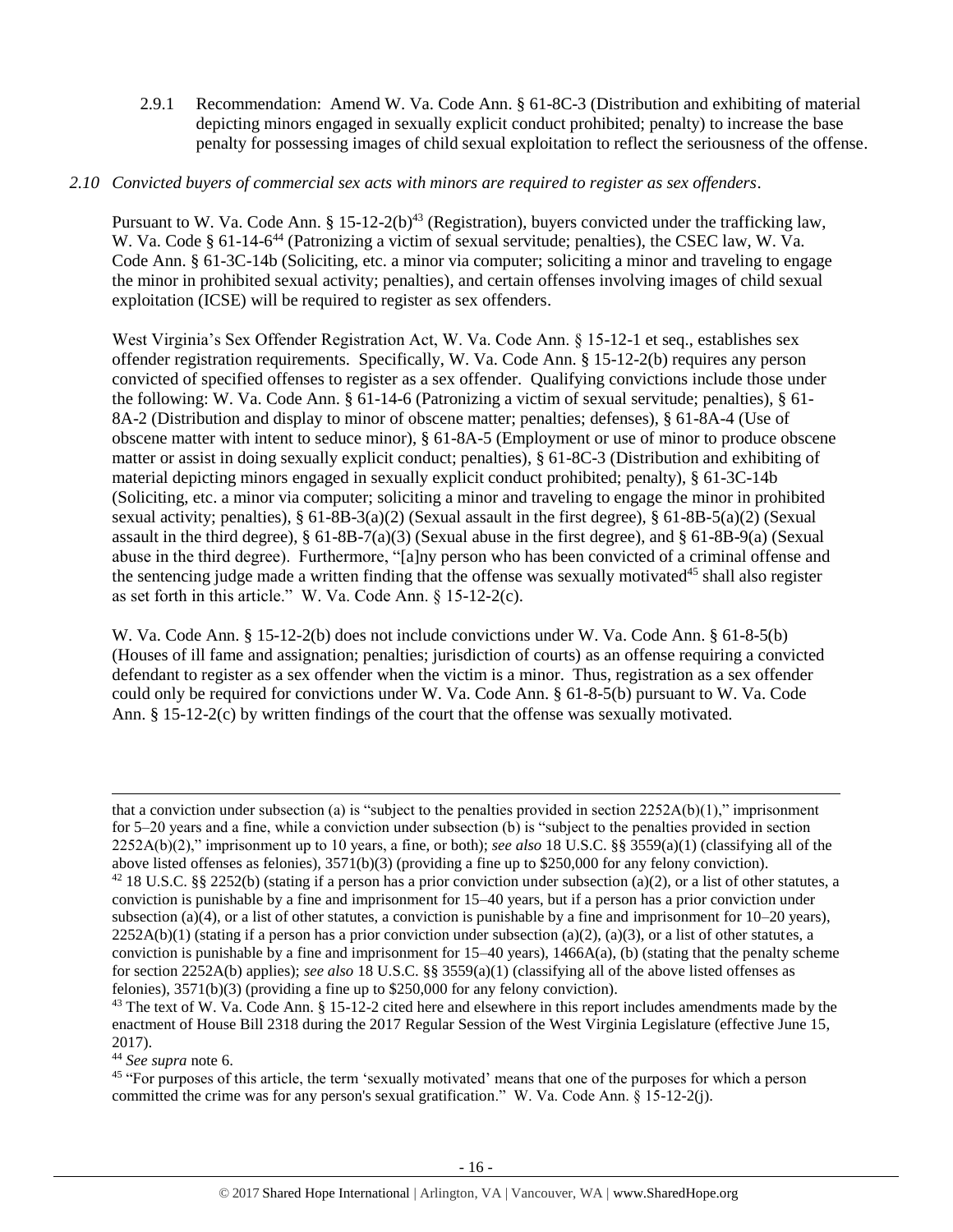#### **FRAMEWORK ISSUE 3: CRIMINAL PROVISIONS FOR TRAFFICKERS**

#### *Legal Components:*

- *3.1 Penalties for trafficking a child for sexual exploitation are as high as federal penalties.*
- *3.2 Creating and distributing images of child sexual exploitation carries penalties as high as similar federal offenses.*
- *3.3 Using the Internet or electronic communications to lure, entice, recruit, or sell commercial sex acts with a minor is a separate crime or results in an enhanced penalty for traffickers.*
- *3.4 Financial penalties for traffickers, including asset forfeiture, are sufficiently high.*
- *3.5 Convicted traffickers are required to register as sex offenders.*
- *3.6 Laws relating to termination of parental rights include sex trafficking or commercial sexual exploitation of children (CSEC) offenses as grounds for termination in order to prevent traffickers from exploiting their parental rights as a form of control.*

*\_\_\_\_\_\_\_\_\_\_\_\_\_\_\_\_\_\_\_\_\_\_\_\_\_\_\_\_\_\_\_\_\_\_\_\_\_\_\_\_\_\_\_\_\_\_\_\_\_\_\_\_\_\_\_\_\_\_\_\_\_\_\_\_\_\_\_\_\_\_\_\_\_\_\_\_\_\_\_\_\_\_\_\_\_\_\_\_\_\_\_\_\_\_*

## *Legal Analysis:*

*3.1 Penalties for trafficking a child for sexual exploitation are as high as federal penalties.*<sup>46</sup>

Traffickers convicted under W. Va. Code Ann.  $\S 61-14-2(b)^{47}$  (Human trafficking of an individual; penalties) face 5–20 years imprisonment, a possible fine up to \$300,000, or both. W. Va. Code Ann. § 61-14-2(b). A conviction under W. Va. Code Ann.  $\S 61-14-5(b)^{48}$  (Sexual servitude; penalties) is punishable by 10–20 years imprisonment, a possible fine up to \$300,000, or both. W. Va. Code Ann. § 61-14-5(b).

Traffickers may also be prosecuted under W. Va. Code Ann. § 61-2-14(a) (Abduction of person; kidnapping or concealing child; penalties), which states that a person who "takes away a child under the age of sixteen years from any person having lawful charge of such child, for the purpose of prostitution or concubinage, shall be guilty of a felony . . . ." W. Va. Code Ann. § 61-2-14(a). A conviction under this statute is punishable by imprisonment for  $3-10$  years in the penitentiary. W. Va. Code Ann. § 61-2-14(a).

Traffickers could also be prosecuted under W. Va. Code Ann. § 61-8-8 (Receiving support from prostitution; pimping; penalty), which provides,

Any person who, knowing another person to be a prostitute, shall live or derive support or maintenance, in whole or in part, from the earnings or proceeds of the prostitution of such prostitute, or from money loaned or advanced to or charged against such prostitution by any keeper or manager or inmate of a house or other place where prostitution is practiced or allowed, or shall tout or receive compensation for touting for such prostitution, shall be guilty of pimping . . . .

When the person prostituted is a minor, a conviction under W. Va. Code Ann. § 61-8-8 is a felony punishable by a minimum of imprisonment for 2 years, a fine not to exceed \$5,000, or both.

Traffickers may also face prosecution under W. Va. Code Ann. § 61-8-6 (Detention of person in place of prostitution; penalty) and § 61-8-7 (Procuring for house of prostitution; penalty), both of which are

<sup>47</sup> *See supra* note 2.

 $\overline{a}$ 

<sup>48</sup> *See supra* note [5.](#page-1-2)

<sup>46</sup> *See supra* Component [1.2](#page-1-1) for a full description of the substantive provisions of the West Virginia CSEC laws applicable to traffickers.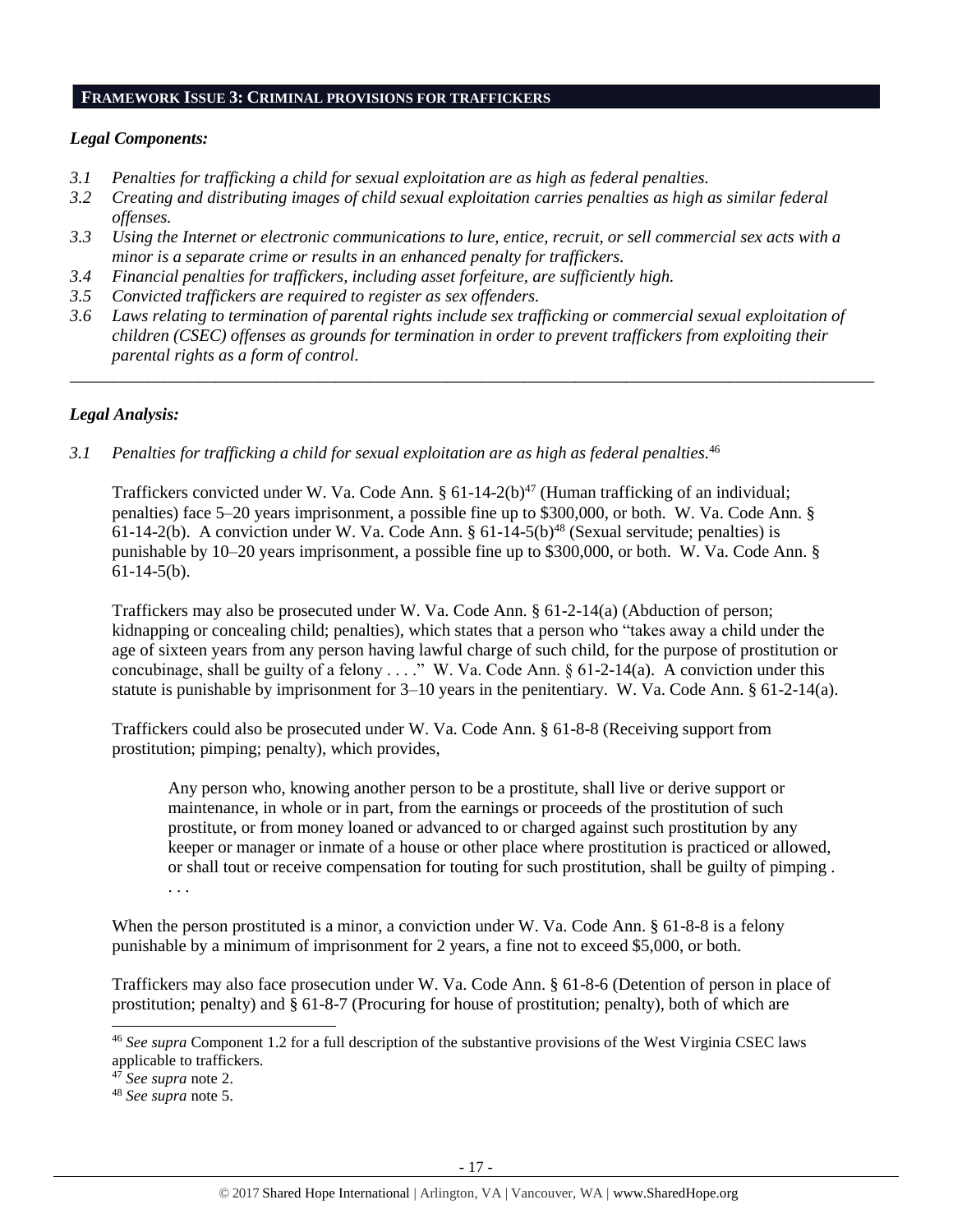considered felonies when the victim is a minor and are punishable by imprisonment for 2–5 years, a fine not to exceed \$5,000, or both. W. Va. Code Ann. §§ 61-8-6, 61-8-7. Traffickers convicted under W. Va. Code Ann. § 61-3C-14b (Soliciting, etc. a minor via computer; soliciting a minor and traveling to engage the minor in prohibited sexual activity; penalties) will receive a sentence of imprisonment for 2–10 years in a state correctional facility, a fine not to exceed \$5,000, or both unless the enhanced penalty in subsection (b) applies, which makes a conviction punishable by imprisonment for 5–30 years, a fine not to exceed \$25,000, or both. W. Va. Code Ann. § 61-3C-14b.

In comparison, if the victim is under the age of 14, a conviction under the Trafficking Victims Protection Act (TVPA)<sup>49</sup> for child sex trafficking is punishable by 15 years to life imprisonment and a fine not to exceed \$250,000. 18 U.S.C. §§ 1591(b)(1),  $3559(a)(1)$ ,  $3571(b)(3)$ . If the victim is between the ages of 14–17, a conviction is punishable by 10 years to life imprisonment and a fine not to exceed \$250,000. 18 U.S.C. §§ 1591(b)(2),  $3559(a)(1)$ ,  $3571(b)(3)$ . A conviction is punishable by mandatory life imprisonment, however, if the trafficker has a prior conviction for a federal sex offense<sup>50</sup> against a minor. 18 U.S.C. § 3559(e)(1).

*3.2 Creating and distributing images of child sexual exploitation carries penalties as high as similar federal offenses*.

Pursuant to W. Va. Code Ann. § 61-8C-2(a) (Use of minors in filming sexually explicit conduct prohibited; penalty), "[a]ny person who causes or knowingly permits, uses, persuades, induces, entices or coerces such minor to do or assist in any sexually explicit conduct<sup>51</sup> shall be guilty of a felony when such person has knowledge that any such act is being photographed or filmed." Under subsection (b), "any person who photographs or films such minor engaging in any sexually explicit conduct shall be guilty of a felony . . . ." W. Va. Code Ann. § 61-8C-2(a), (b). Additionally, pursuant to W. Va. Code Ann. § 61-8C- $2(c)$ ,

[a]ny parent, legal guardian or person having custody and control of a minor, who photographs or films such minor in any sexually explicit conduct or causes or knowingly permits, uses, persuades, induces, entices or coerces such minor child to engage in or assist in any sexually explicit act shall be guilty of a felony when such person has knowledge that any such act may be photographed or filmed.

A conviction under any of the provisions of this statute is punishable by imprisonment for up to 10 years, a fine not to exceed  $$10,000$ , or both. W. Va. Code Ann.  $§ 61-8C-2(a)$ , (b).

Pursuant to W. Va. Code Ann. § 61-8A-5 (Employment or use of minor to produce obscene matter or assist in doing sexually explicit conduct; penalties),

[a]ny adult who, with knowledge that a person is a minor or who fails to exercise reasonable care in ascertaining the age of a minor, hires, employs or uses such minor to produce obscene matter<sup>52</sup> or to do or assist in doing any sexually explicit conduct, is guilty of a felony . . . .

A conviction under W. Va. Code Ann. § 61-8A-5 is punishable by imprisonment for up to 10 years, a fine not to exceed \$50,000, or both.

<sup>49</sup> *See supra* note [27.](#page-10-0) 

<sup>50</sup> *See supra* note [28.](#page-10-1) 

<sup>51</sup> *See supra* note [10.](#page-2-0)

<sup>52</sup> *See supra* note [9.](#page-2-1)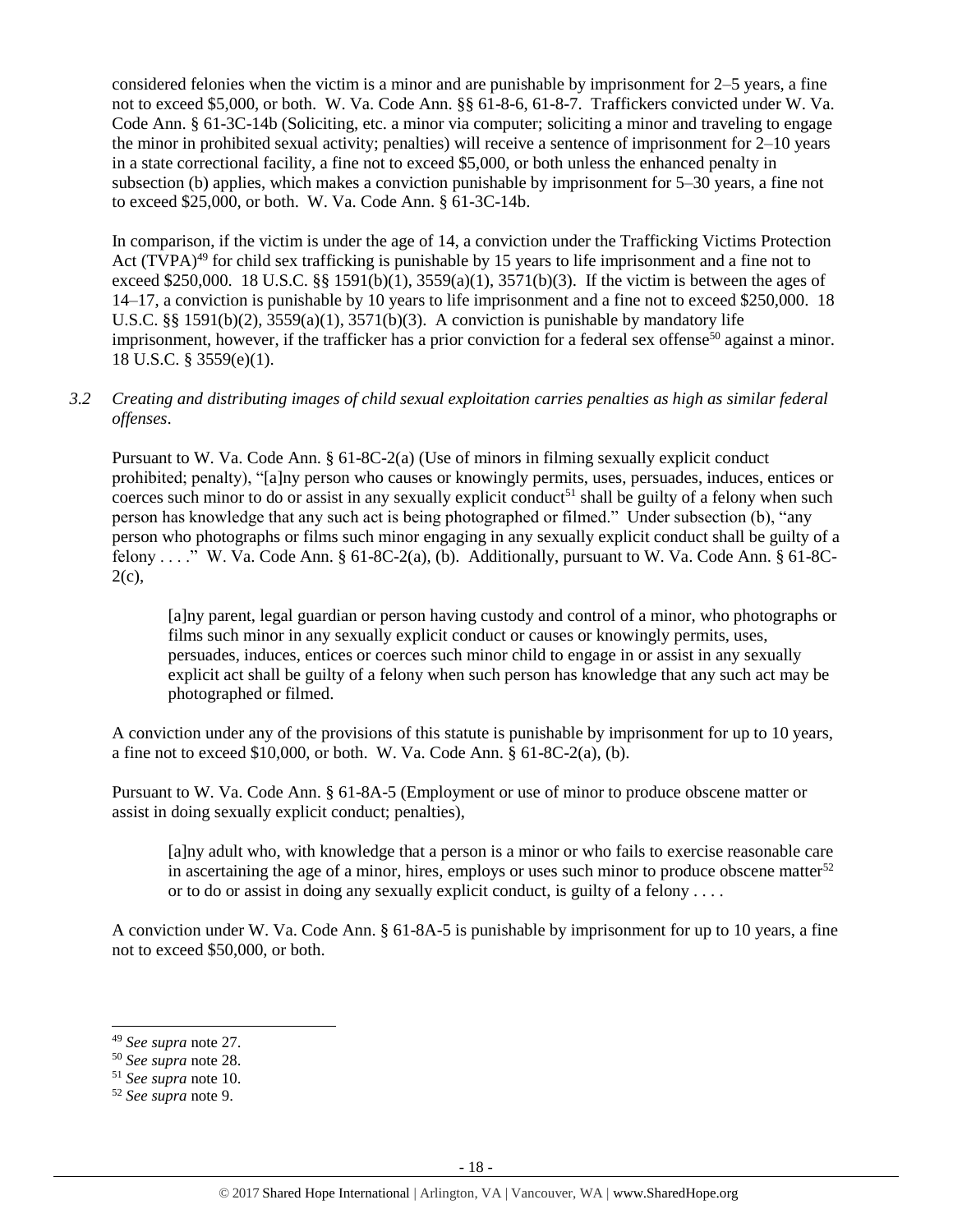In comparison, if the victim is under the age of 14, a conviction under the TVPA for child sex trafficking is punishable by 15 years to life imprisonment and a fine not to exceed \$250,000. 18 U.S.C. §§  $1591(b)(1)$ ,  $3559(a)(1)$ ,  $3571(b)(3)$ . If the victim is between the ages of  $14-17$ , a conviction is punishable by 10 years to life imprisonment and a fine not to exceed \$250,000. 18 U.S.C. §§ 1591(b)(2), 3559(a)(1), 3571(b)(3). A conviction is punishable by mandatory life imprisonment, however, if the trafficker has a prior conviction for a federal sex offense<sup>53</sup> against a minor. 18 U.S.C. § 3559(e)(1). Additionally, a federal conviction for distribution of images of child sexual exploitation  $(ICSE)^{54}$  is generally punishable by imprisonment for 5–20 years and a fine not to exceed \$250,000.<sup>55</sup> Subsequent convictions, however, are punishable by imprisonment up to 40 years and a fine not to exceed \$250,000.<sup>56</sup>

*3.3 Using the Internet or electronic communications to lure, entice, recruit, or sell commercial sex acts with a minor is a separate crime or results in an enhanced penalty for traffickers.*

W. Va. Code Ann. § 61-3C-14b (Soliciting, etc. a minor via computer; soliciting a minor and traveling to engage the minor in prohibited sexual activity; penalties) criminalizes the use of a computer to lure or entice a minor to perform commercial sex acts. Pursuant to W. Va. Code Ann. § 61-3C-14b,

(a) Any person over the age of eighteen, who knowingly uses [or attempts to use] a computer to solicit, entice, seduce or lure . . . a minor known or believed to be at least four years younger than the person using the computer or a person he or she believes to be such a minor, in order to engage in any illegal act proscribed by the provisions of article 8 [Crimes against chastity, morality and decency], eight-b [Sexual offenses], eight-c [Filming of sexually explicit conduct of minors], or eight-d [Child abuse] of this chapter . . . is guilty of a felony . . . . (b) Any person over the age of eighteen who uses a computer in the manner proscribed by the provision of subsection (a) of this section and who additionally engages in any overt act designed to bring himself or herself into the minor's, or the person believed to be a minor's, physical presence with the intent to engage in any sexual activity or conduct with such minor that is prohibited by law, is guilty of a felony . . . [punishable by imprisonment for 5–30 years, a fine not to exceed \$25,000, or both].

Article 8 predicate offenses include W. Va. Code Ann. § 61-8-5 (Houses of ill fame and assignation; penalties; jurisdiction of courts), § 61-8-6 (Detention of person in place of prostitution; penalty), and § 61-8-7 (Procuring for house of prostitution; penalty).

l

<sup>53</sup> *See supra* not[e28.](#page-10-1)

<sup>&</sup>lt;sup>54</sup> 18 U.S.C. §§ 2252(a)(1), (a)(2), (a)(3) (Certain activities relating to material involving the sexual exploitation of minors),  $2252A(a)(2)$ ,  $(a)(3)$  (Certain activities relating to material constituting or containing child pornography), 1466A(a) (Obscene visual representations of the sexual abuse of children).

<sup>&</sup>lt;sup>55</sup> 18 U.S.C. §§ 2252(b) (stating that a conviction under subsection (a)(1), (a)(2), or (a)(3) is punishable by imprisonment for  $5-20$  years and a fine),  $2252A(b)(1)$  (providing that a conviction is punishable by imprisonment for 5–20 years and a fine),  $1466A(a)$ , (b) (stating that a conviction under subsection (a) is "subject to the penalties provided in section  $2252A(b)(1)$ ," imprisonment for 5–20 years and a fine, while a conviction under subsection (b) is "subject to the penalties provided in section 2252A(b)(2)," imprisonment up to 10 years, a fine, or both); *see also*  18 U.S.C. §§ 3559(a)(1) (classifying all of the above listed offenses as felonies), 3571(b)(3) (providing a fine up to \$250,000 for any felony conviction).

<sup>&</sup>lt;sup>56</sup> 18 U.S.C. §§ 2252(b) (stating if a person has a prior conviction under subsection (a)(1), (a)(2), or (a)(3) or a list of other statutes, a conviction is punishable by a fine and imprisonment for 15–40 years), 2252A(b)(1) (stating if a person has a prior conviction under subsection (a)(2), (a)(3), or a list of other statutes, a conviction is punishable by a fine and imprisonment for  $15-40$  years),  $1466A(a)$ , (b) (stating that the penalty scheme for section  $2252A(b)$ applies); *see also* 18 U.S.C. §§ 3559(a)(1) (classifying all of the above listed offenses as felonies), 3571(b)(3) (providing a fine up to \$250,000 for any felony conviction).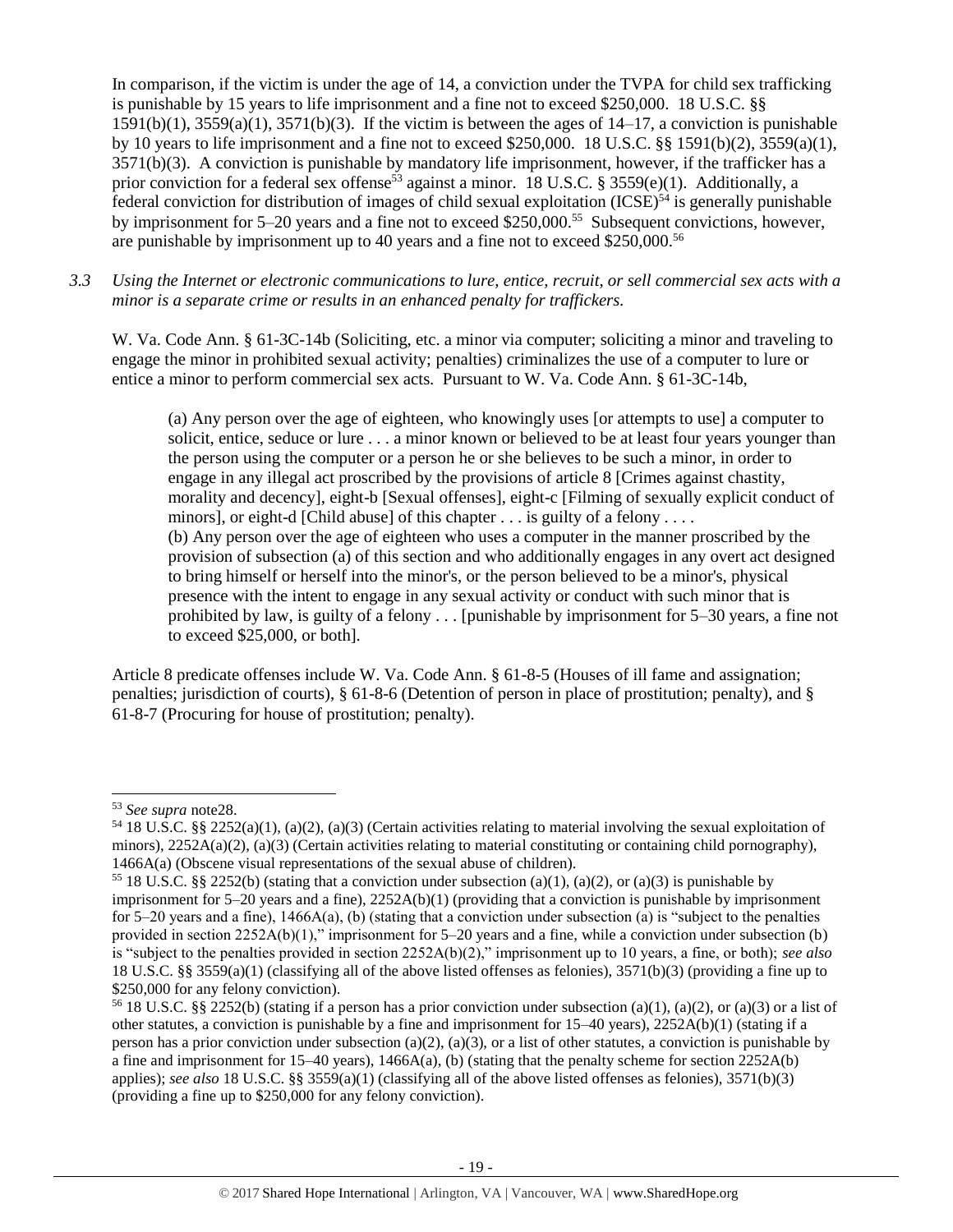## *3.4 Financial penalties for traffickers, including asset forfeiture, are sufficiently high*.

Traffickers convicted under W. Va. Code Ann.  $\S 61-14-2(b)^{57}$  (Human trafficking of an individual; penalties) or § 61-14-5(b)<sup>58</sup> (Sexual Servitude; penalties) are subject to a possible fine up to \$300,000. However, no fines are imposed on traffickers convicted under W. Va. Code Ann. § 61-2-14(a) (Abduction of person; kidnapping or concealing child; penalties), but traffickers convicted under W. Va. Code Ann. § 61-8-6 (Detention of person in place of prostitution; penalty), § 61-8-7 (Procuring for house of prostitution; penalty), § 61-8-8 (Receiving support from prostitution; pimping; penalty), or § 61-3C-14b(a) (Soliciting, etc. a minor via computer; soliciting a minor and traveling to engage the minor in prohibited sexual activity; penalties) are subject to a possible fine up to \$5,000, if the victim is a minor. Traffickers convicted under W. Va. Code Ann. § 61-3C-14b(b) are subject to a possible fine up to \$25,000, and traffickers convicted under W. Va. Code Ann. § 61-8C-2 (Use of minors in filming sexually explicit conduct prohibited; penalty) are subject to a possible fine up to \$10,000. Lastly, a trafficker convicted under W. Va. Code Ann. § 61-8A-5 (Employment or use of minor to produce obscene matter or assist in doing sexually explicit conduct; penalties) is subject to a possible fine up to \$50,000.

Further, W. Va. Code Ann. §  $61-14-7(c)(1)^{59}$  (General Provisions and other penalties) mandates restitution for trafficking related offenses, stating "The court shall order a person convicted of an offense under this article [Human Trafficking] to pay restitution to the victim of the offense." Accordingly, traffickers convicted under W. Va. Code Ann. § 61-14-2(b) or § 61-14-5(b) must pay restitution. Additionally, West Virginia's general restitution statute may apply to traffickers. Restitution is mandatory where a defendant is "convicted of a felony or misdemeanor causing physical, psychological or economic injury or loss to a victim . . . unless the court finds restitution to be wholly or partially impractical as set forth" in the Victim Protection Act of 1984." W. Va. Code Ann. § 61-11A-4(a) (Restitution; when ordered). Pursuant to W. Va. Code Ann. § 61-11A-4(b)(2), where the victim suffers "bodily injury," a defendant shall be ordered to

(A) Pay an amount equal to the cost of necessary medical and related professional services and devices relating to physical, psychiatric and psychological care, including nonmedical care and treatment rendered in accordance with a method of healing recognized by the law of the place of treatment;

(B) Pay an amount equal to the cost of necessary physical and occupational therapy and rehabilitation; and

(C) Reimburse the victim for income lost by the victim as a result of the offense.

W. Va. Code Ann. § 61-11A-4(b)(1) further provides that a defendant who causes a victim to suffer "damage to, loss of, or destruction of property," shall be ordered to

(A) Return the property to the owner of the property or someone designated by the owner; or (B) If return of the property under subparagraph (A) is impossible, impractical or inadequate, pay an amount equal to the greater of: (i) The value of the property on the date of sentencing; or (ii) the value of the property on the date of the damage, loss or destruction less the value (as of the date the property is returned) of any part of the property that is returned.

Traffickers convicted under W. Va. Code Ann. § 61-8C-2 (Use of minors in filming sexually explicit conduct prohibited; penalty) may also be required, in addition to any penalties and restitution imposed by the court, to "pay all or any portion of the cost of medical, psychological or psychiatric treatment of the

l

<sup>57</sup> *See supra* note [2.](#page-0-0)

<sup>58</sup> *See supra* note [5.](#page-1-2)

<sup>59</sup> *See supra* note [35.](#page-12-0)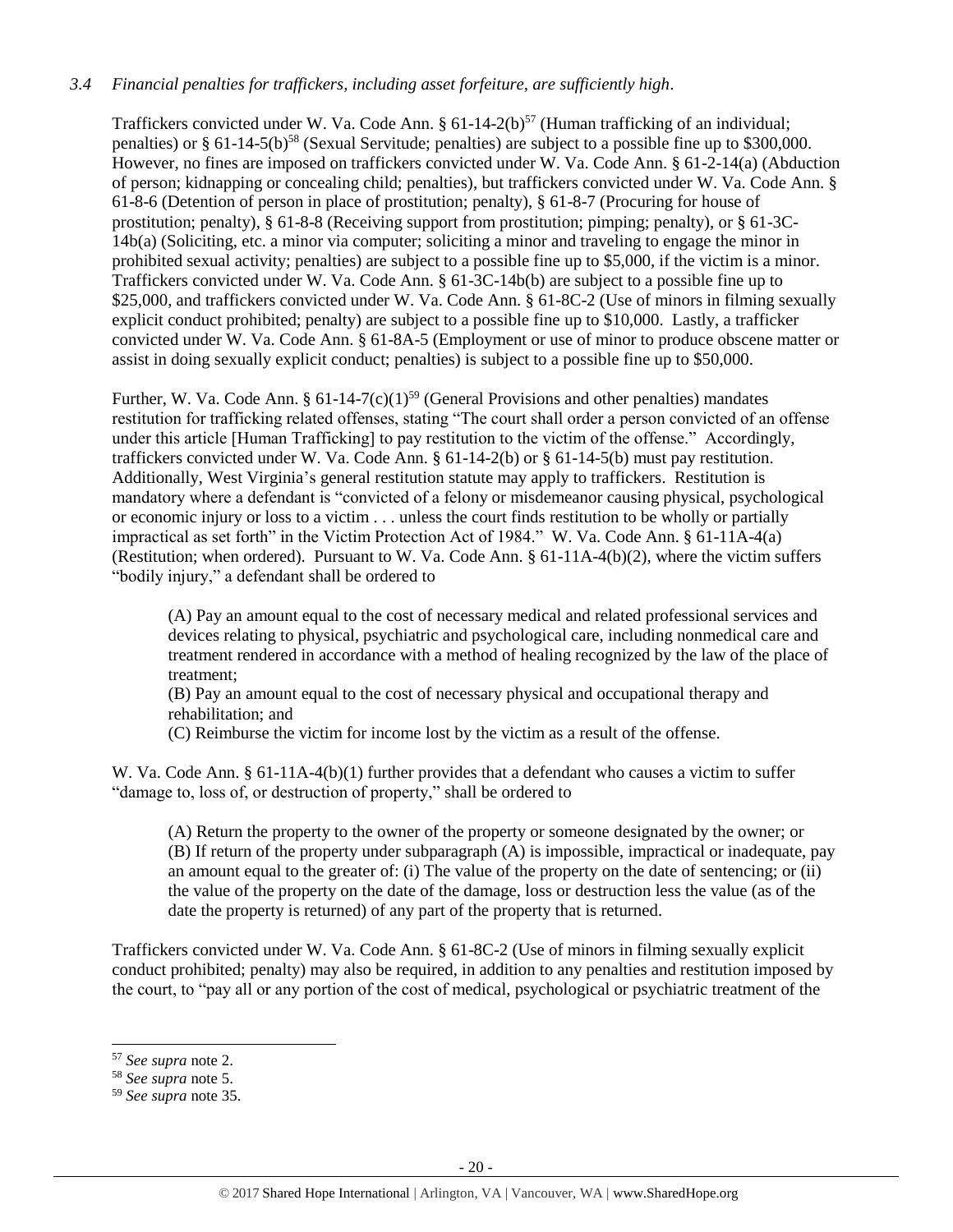minor resulting from the act or acts for which the person is convicted, whether or not the minor is considered to have sustained bodily injury." W. Va. Code Ann. § 61-8C-4.

W. Va. Code Ann. § 61-14-7(f) (General Provisions and other penalties) allows for the forfeiture of assets related to the commission of trafficking offenses:

(a) The following are declared to be contraband and no person shall have a property interest in them:

(1) All property which is directly or indirectly used or intended for use in any manner to facilitate a violation of this article [Human Trafficking]; and

(2) Any property constituting or derived from gross profits or other proceeds obtained from a violation of this article.

(b) In any action under this section, the court may enter such restraining orders or take other appropriate action, including acceptance of performance bonds, in connection with any interest that is subject to forfeiture.

Additionally, pursuant to W. Va. Code Ann. § 61-8C-7 (Items subject to forfeiture; persons authorized to seize property subject to forfeiture), traffickers who violate W. Va. Code Ann. § 61-8C-2 (Use of minors in filming sexually explicit conduct prohibited; penalty), § 61-8A-2 (Distribution and display to minor of obscene matter; penalties; defenses), or § 61-3C-14b (Soliciting, etc. a minor via computer; soliciting a minor and traveling to engage the minor in prohibited sexual activity; penalties) are subject to discretionary, civil forfeiture of property possessed in violation of the offense, including:

(1) All visual depictions which have been manufactured, distributed, dispensed, or possessed in violation of article eight-a  $\lceil \S \S 61 - 8A - 1 \rangle$  et seq.]<sup>60</sup> or eight-c  $\lceil \S \S 61 - 8C - 1 \rangle$  et seq.]<sup>61</sup> of this chapter or section fourteen-b [§ 61-3C-14b], article three-c of this chapter;

(2) All raw materials, products and equipment of any kind which are used, intended for use, in manufacturing, processing, delivering, importing or exporting any visual depictions or any crimes against children in violation of article eight-a [§§ 61-8A-1et seq.] or eight-c [§§ 61-8C-1 et seq.] of this chapter of section fourteen-b [§ 61-3C-14b], article three-c of this chapter;

(3) All books, records, research products and materials, including hard drives, microfilm, tapes and data which are used, or have been used, or are intended for use in violation of article eight-a [§§ 61-8A-1et seq.] or eight-c [§§ 61-8C-1 et seq.] of this chapter of section fourteen-b [§ 61-3C-14b], article three-c of this chapter;

(4) All moneys, negotiable instruments, securities, or other things of value furnished or intended to be furnished in violation of article eight-a [§§ 61-8A-1et seq.] or eight-c [§§ 61-8C-1 et seq.] of this chapter of section fourteen-b [§ 61-3C-14b], article three-c of this chapter by any person in exchange for a visual depiction, all proceeds traceable to the exchange and all moneys, negotiable instruments, and securities used, or which are intended to be used, to facilitate any violation of article eight-a [§§ 61-8A-1et seq.] or eight-c [§§ 61-8C-1 et seq.] of this chapter of section fourteen-b [§ 61-3C-14b], article three-c of this chapter . . . ; and

(5) All conveyances, including aircraft, vehicles or vessels, which are used, have been used, or are intended for use, to transport, or in any manner to facilitate the transportation, sale, receipt, possession, or concealment of property described in (1), (2) or (3) of this subsection<sup>62</sup>. . . ."

Pursuant to W.Va. Code Ann. § 61-8C-7(b), property subject to forfeiture may be seized by the state police. Disposition of forfeitable property is governed by W.Va. Code Ann. § 61-8C-10 (Distribution of

l

. . . .

<sup>60</sup> *See supra* note [36.](#page-12-1) 

<sup>61</sup> *See supra* note [37.](#page-12-2)

<sup>62</sup> *See supra* note [38.](#page-13-0)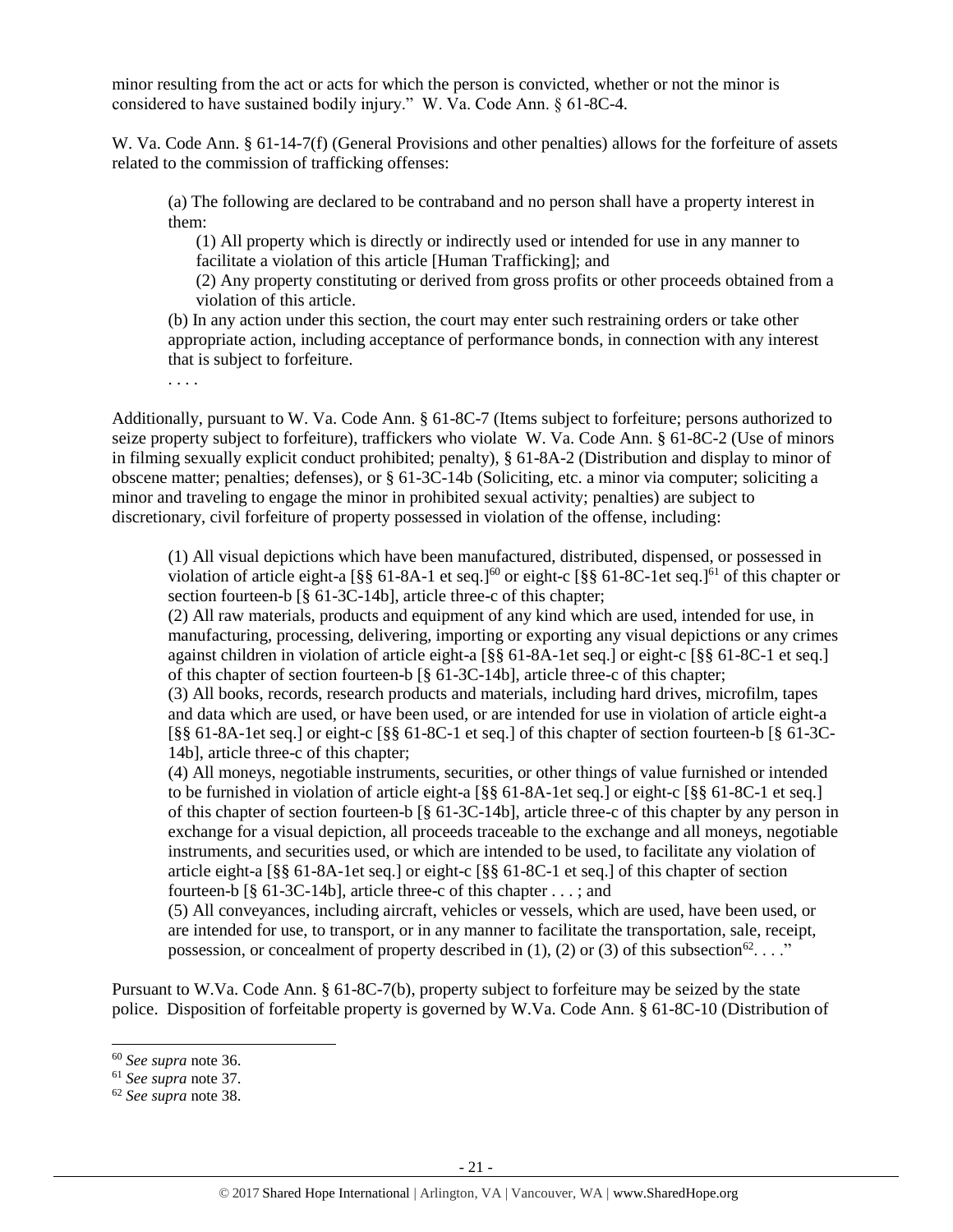forfeited moneys, securities or other negotiable instruments; distribution of proceeds) and § 61-8C-11 (Distribution of other forfeited property; distribution of proceeds), which provide for alternate dispositions for moneys, securities or negotiable instruments and other property. Moneys, securities and other negotiable instruments shall be distributed as follows: (1) 10% to the office of the prosecuting attorney that initiated the forfeiture proceeding, (2) the balance to a special law-enforcement investigation fund. W. Va. Code Ann. § 61-8C-10. The circuit court ordering the forfeiture of all other property, upon application by the prosecuting attorney or the Superintendent of the State Police or his or her designee, may direct that: (1) Title to the forfeited property be vested in the law-enforcement agency so petitioning; (2) The law-enforcement agency responsible for the seizure retain the property for official use; or (3) The forfeited property shall be offered at public auction to the highest bidder for cash. W.Va. Code Ann. § 61-8C-11.

## *3.5 Convicted traffickers are required to register as sex offenders.*

Traffickers convicted of child sex trafficking, creating images of child sexual exploitation (ICSE), and certain CSEC offenses will be required to register as sex offenders. West Virginia's Sex Offender Registration Act, W. Va. Code Ch. 15 (Public Safety), Art. 12 (Sex offender registration act), establishes sex offender registration requirements. W. Va. Code Ann. § 15-12-2(b)<sup>63</sup> (Registration) requires registration by any person convicted of one of the following qualifying offenses: W. Va. Code Ann. § 61- 8A-2 (Distribution and display to minor of obscene matter; penalties; defenses), § 61-8A-4 (Use of obscene matter with intent to seduce minor), § 61-8A-5 (Employment or use of minor to produce obscene matter or assist in doing sexually explicit conduct; penalties), § 61-2-14 (Abduction of person; kidnapping or concealing child; penalties), § 61-8-6 (Detention of person in place of prostitution; penalty), § 61-8-7 (Procuring for house of prostitution; penalty), § 61-3C-14b (Soliciting, etc. a minor via computer; soliciting a minor and traveling to engage the minor in prohibited sexual activity; penalties), § 61-14-2<sup>64</sup> (Human trafficking of an individual; penalties), and § 61-14-5 <sup>65</sup> (Sexual servitude; penalties).

Furthermore, "[a]ny person who has been convicted of a criminal offense and the sentencing judge made a written finding that the offense was sexually motivated shall also register as set forth in this article." W. Va. Code Ann. § 15-12-2(c).

*3.6 Laws relating to termination of parental rights include sex trafficking or commercial sexual exploitation of children (CSEC) offenses as grounds for termination in order to prevent traffickers from exploiting their parental rights as a form of control.* 

Child sex trafficking is included as a ground for terminating parental rights based on the definition of "abuse."<sup>66</sup> Pursuant to W. Va. Code Ann. § 49-4-604(b)(6) (Disposition of neglected or abused children; case plans; dispositions; factors to be considered; reunification; orders; alternative dispositions), the court may terminate parental rights of an abusive parent where the court has determined a child to be abused or neglected and finds that "there is no reasonable likelihood that the conditions of neglect or abuse can be substantially corrected in the near future, and when necessary for the welfare of the child." Because the definition of abuse includes child sex trafficking, a conviction under West Virginia's trafficking law could result in the termination of parental rights. However, subsection (b) also requires that "[t]he court shall give precedence to dispositions in . . . sequence," giving precedence to subsections (b)(1) through (b)(5)—all of which contemplate family reunification—before terminating parental rights under subsection (b)(6). Nevertheless, W. Va. Code Ann. § 49-4-604(b)(7) states that the department "is not required to make reasonable efforts to preserve the family if the court determines:

<sup>63</sup> *See supra* note [43.](#page-15-0)

<sup>64</sup> *See supra* note [2.](#page-0-0)

<sup>65</sup> *See supra* note [5.](#page-1-2)

<sup>&</sup>lt;sup>66</sup> See infra Component 5.5 for a full discussion of the definition of "abuse."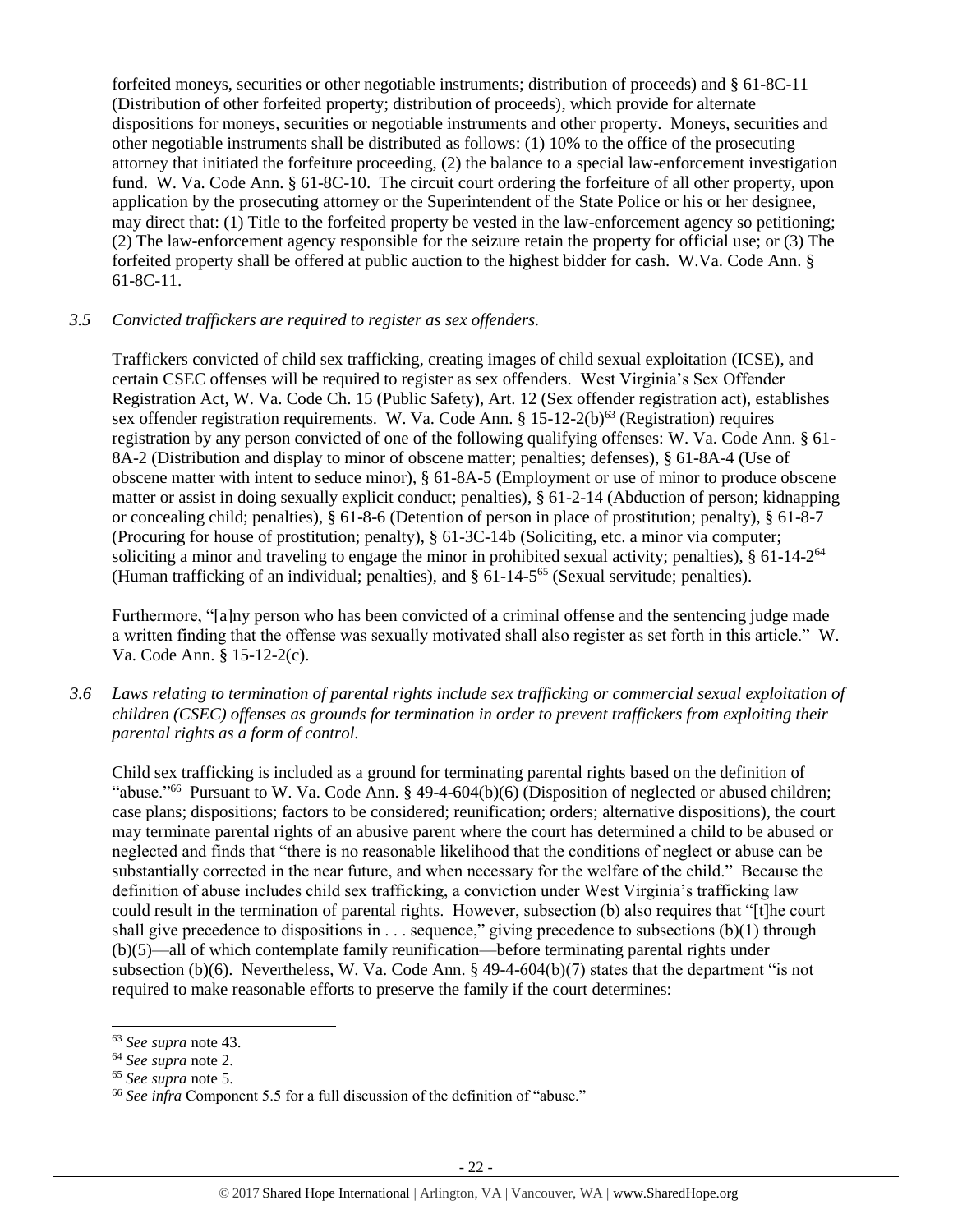(A) The parent has subjected the child, another child of the parent, or any other child residing in the same household or under the temporary or permanent custody of the parent to aggravated circumstances which include, but are not limited to, abandonment, torture, chronic abuse and sexual abuse;

(B) The parent has:

. . . .

(v) Committed sexual assault or sexual abuse of the child, the child's other parent, guardian, or custodian, another child of the parent, or any other child residing in the same household or under the temporary or permanent custody of the parent;

. . . .

l

Another provision, W. Va. Code Ann.  $\S 49-4-605(a)^{67}$  (When department efforts to terminate parental rights required), requires that legal efforts be taken (e.g., filing of a petition) in order to terminate parental rights in any of the following situations:

(1) If a child has been in foster care for fifteen of the most recent twenty-two months as determined by the earlier of the date of the first judicial finding that the child is subjected to abuse or neglect or the date which is sixty days after the child is removed from the home; (2) If a court has determined the child is abandoned, tortured, sexually abused, or chronically abused; or

(3) If a court has determined the parent has committed murder or voluntary manslaughter of another of his or her children, another child in the household, or the other parent of his or her children; has attempted or conspired to commit murder or voluntary manslaughter or has been an accessory before or after the fact of either crime; has committed unlawful or malicious wounding resulting in serious bodily injury to the child or to another of his or her children, another child in the household, or to the other parent of his or her children; has committed sexual assault or sexual abuse of the child, the child's other parent, guardian or custodian, another child of the parent, or any other child residing in the same household or under the temporary or permanent custody of the parent; or to the other parent of his or her children; or the parental rights of the parent to another child have been terminated involuntarily.

Termination of parental rights may also be based on the conviction of a sexual offense; W. Va. Code Ann. § 61-8B-11a (Convictions for offenses against children) states,

In any case where a person is convicted of an offense described in this article [Article 8b (Sexual offenses)] against a child and the person has custodial, visitation or other parental rights to the child who is the victim of the offense or any child who resides in the same household as the victim, the court shall, at the time of sentencing, find that the person is an abusing parent within the meaning of article six, chapter forty-nine of this code [W. Va. Code Ann. Chap. 49, Art. 6 (Procedures in cases of child neglect or abuse)] as to the child victim, and may find that the person is an abusing parent as to any child who resides in the same household as the victim, and shall take such further action in accord with the provisions of said article.

Accordingly, traffickers who commit sexual offenses against children in their custody or control may have their parental rights terminated. However, the sexual offense laws included within Chapter 8B do not include West Virginia's CSEC offenses or laws relating to the creation of images of child sexual

 $67$  The text of W. Va. Code Ann. § 49-4-605 cited here and elsewhere in this report includes amendments made by the enactment of Senate Bill 456 during the 2017 Regular Session of the West Virginia Legislature (effective June 15, 2017).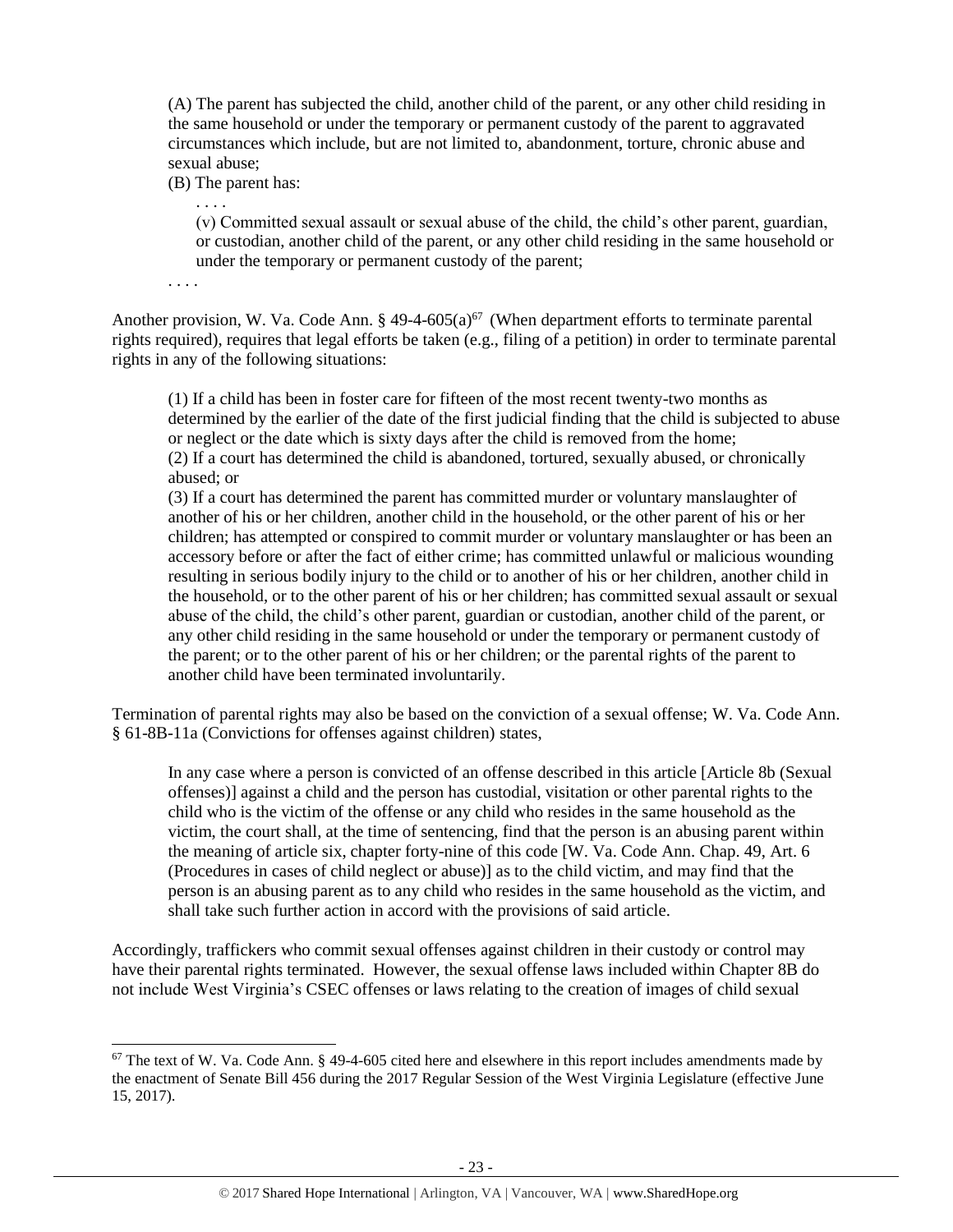exploitation (ICSE), excluding these as grounds for terminating parental rights under W. Va. Code Ann. § 61-8B-11a.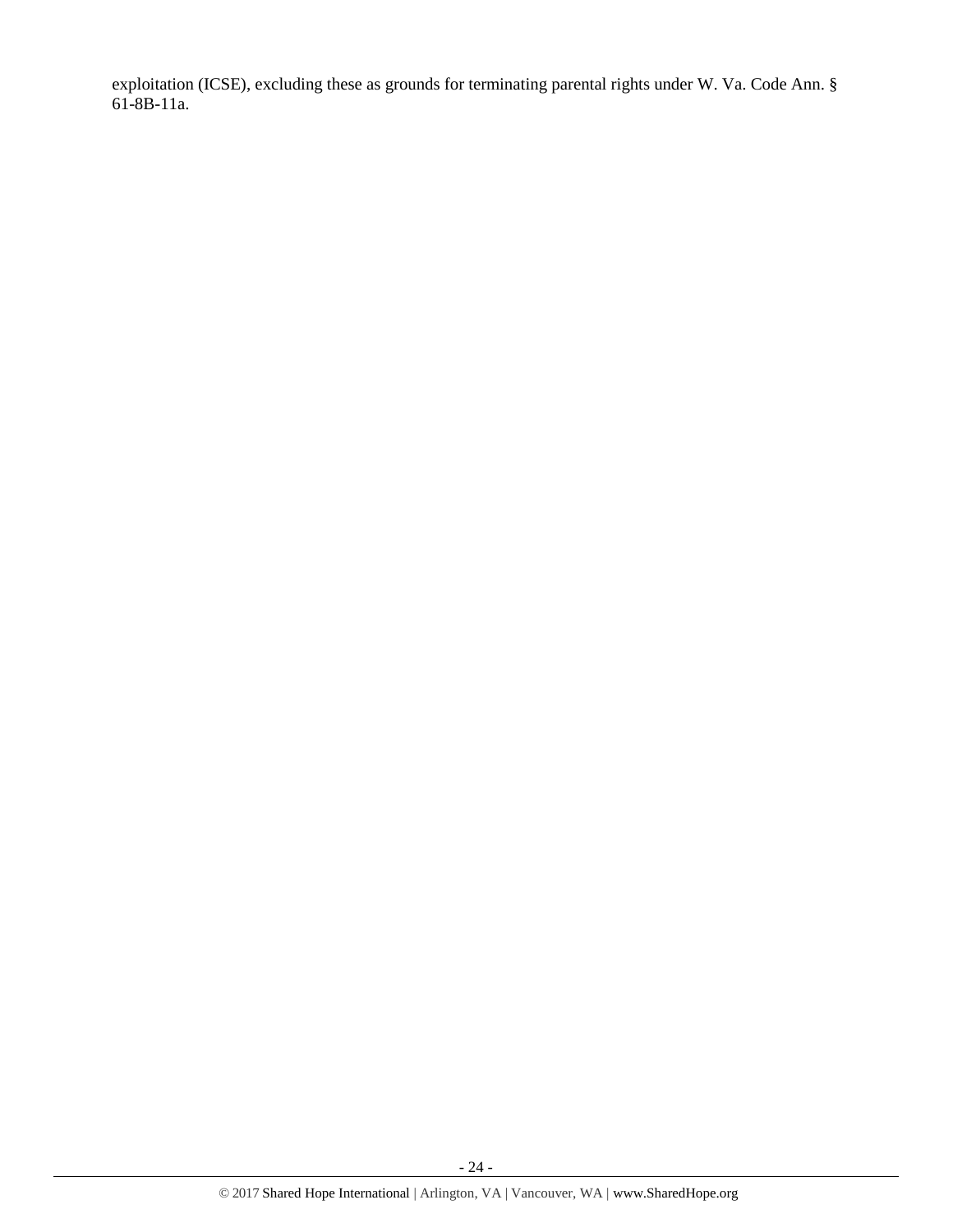## **FRAMEWORK ISSUE 4: CRIMINAL PROVISIONS FOR FACILITATORS**

#### *Legal Components:*

- *4.1 The acts of assisting, enabling, or financially benefitting from child sex trafficking are included as criminal offenses in the state sex trafficking statute.*
- *4.2 Financial penalties, including asset forfeiture laws, are in place for those who benefit financially from or aid and assist in committing domestic minor sex trafficking.*
- *4.3 Promoting and selling child sex tourism is illegal.*
- *4.4 Promoting and selling images of child sexual exploitation carries penalties as high as similar federal offenses. \_\_\_\_\_\_\_\_\_\_\_\_\_\_\_\_\_\_\_\_\_\_\_\_\_\_\_\_\_\_\_\_\_\_\_\_\_\_\_\_\_\_\_\_\_\_\_\_\_\_\_\_\_\_\_\_\_\_\_\_\_\_\_\_\_\_\_\_\_\_\_\_\_\_\_\_\_\_\_\_\_\_\_\_\_\_\_\_\_\_\_\_\_\_*

## *Legal Analysis:*

*4.1 The acts of assisting, enabling, or financially benefitting from child sex trafficking are included as criminal offenses in the state sex trafficking statute*.

W. Va. Code Ann. § 61-14-2(b)<sup>68</sup> (Human trafficking of an individual; penalties) does not prohibit the acts of assisting, enabling, or financially benefitting from child sex trafficking. Rather, W. Va. Code Ann. § 61-14- 1(6)<sup>69</sup> (Definitions) defines "human trafficking" to include "knowingly recruiting, transporting, transferring, harboring, receiving, providing, obtaining, isolating, maintaining or enticing an individual to engage in . . . sexual servitude." While this language could reach some facilitators, it does not include terms such as benefiting, assisting, or aiding, which are more broadly applicable to facilitators. A conviction under W. Va. Code Ann. § 61-14-2(b) is a felony punishable by 5–20 years imprisonment, a possible fine up to \$300,000, or both. W. Va. Code Ann. § 61-14-2(b).

Similarly, W. Va. Code Ann. § 61-14-5(b)<sup>70</sup> (Sexual servitude; penalties) prohibits a person from "knowingly maintain[ing] or mak[ing] available a minor for the purpose of engaging the minor in commercial sexual activity . . . ." A conviction under W. Va. Code Ann.  $\S$  61-14-5(b) is a felony punishable by 10–20 years imprisonment, a possible fine up to \$300,000, or both. W. Va. Code Ann. § 61-14-5(b).

Other laws may apply to facilitators. Under W. Va. Code Ann. § 61-2-14e (One aiding or abetting in offense under §§ 61-2-14, 61-2-14a, 61-2-14c or 61-2-14d guilty as principal), those who knowingly aid and abet in the offense of kidnapping face the same criminal liability as the principal for aiding and abetting the commission of certain offenses, including W. Va. Code Ann. § 61-2-14 (Abduction of person; kidnapping or concealing child; penalties), which criminalizes conduct constituting minor sex trafficking. W. Va. Code Ann. § 61-2-14e states,

If any person in any way knowingly aid or abet any other person in the commission of any offense described in section fourteen [§ 61-2-14 (Abduction of person; kidnapping or concealing child)],], fourteen-a [§ 61-2-14a (Penalty for enticing away, kidnapping or holding hostage any person)],], fourteen-c [§ 61-2-14c (Penalty for threats to kidnap or demand ransom)]] or fourteen-d [§ 61-2-14d (Concealment or removal of minor child from custodian or from person entitled to visitation; penalties; defenses)]] of this article, either as accessory before or an accessory after the fact, such person so aiding and abetting shall be guilty as a principal in the commission of such offense and shall be punished in the same manner and to the same extent as is provided in said sections for the person who committed the offense . . . .

l

<sup>68</sup> *See supra* note [2.](#page-0-0)

<sup>69</sup> *See supra* note [3.](#page-0-1)

<sup>70</sup> *See supra* note [5.](#page-1-2)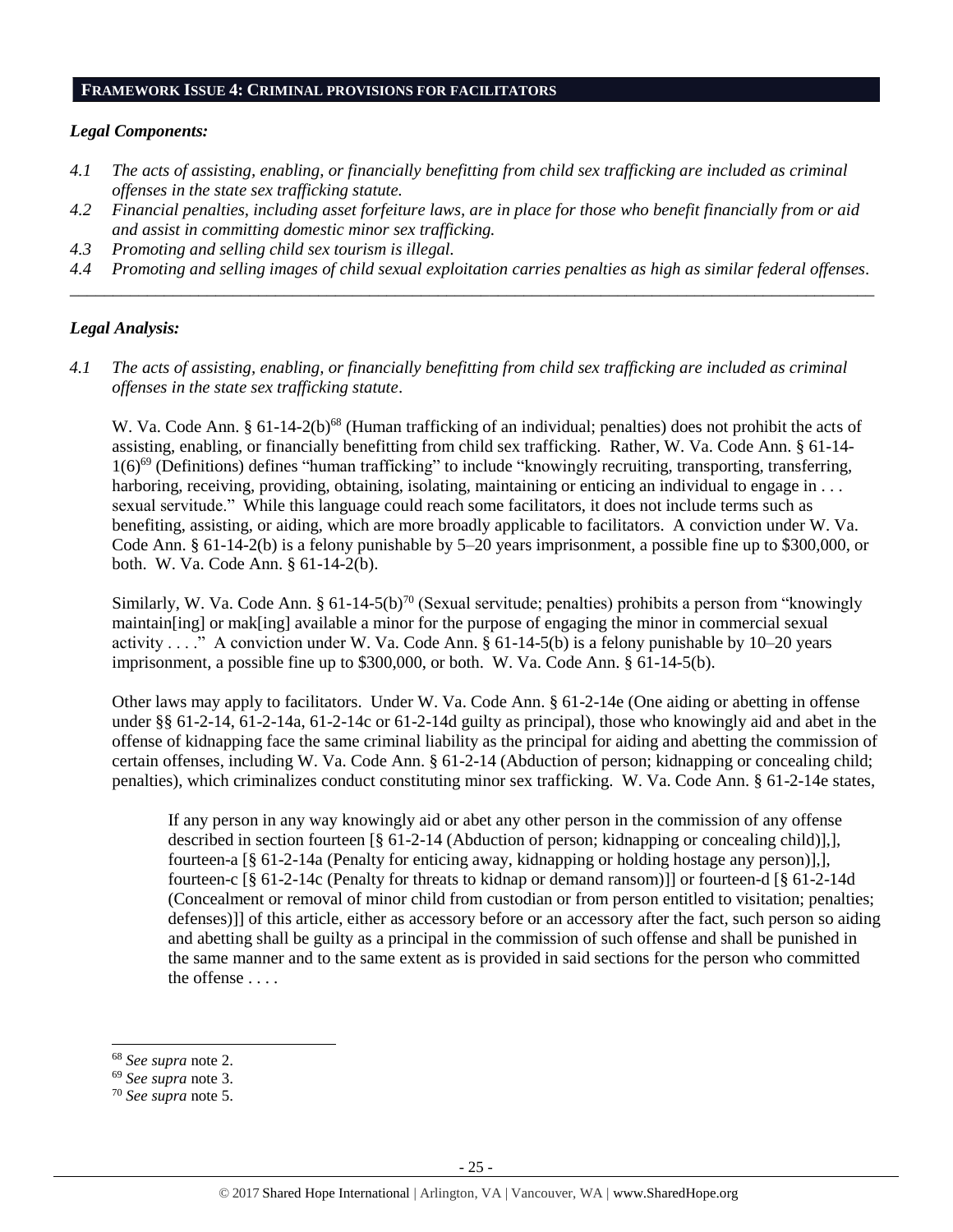- 4.1.1 Recommendation: Amend W. Va. Code Ann. § 61-14-1(6) (Definitions) to include "aiding," "assisting," or "knowingly benefitting" from human trafficking to ensure that W. Va. Code Ann. § 61-14-2(b) (Human trafficking of an individual; penalties) expressly applies to facilitators.
- *4.2 Financial penalties, including asset forfeiture laws, are in place for those who benefit financially from or aid and assist in committing domestic minor sex trafficking.*

To the extent that W. Va. Code Ann.  $\S 61-14-2(b)^{71}$  (Human trafficking of an individual; penalties) or  $\S$  $61-14-5(b)^{72}$  (Sexual servitude; penalties) apply to facilitators, a conviction under either is punishable by a possible fine up to \$300,000. W. Va. Code Ann. §§ 61-14-2(b), 61-14-5(b).

Further, W. Va. Code Ann. § 61-8-6 (Detention of persons in place of prostitution; penalty) applies to facilitators who "indirectly keep[], hold[], detain[] or restrain[], or attempt[] to keep, hold, detain or restrain, in any house of prostitution or other place where prostitution is practiced or allowed . . . a minor . . . ." A conviction under W. Va. Code Ann. § 61-8-6 is a felony punishable by a possible fine up to \$5,000. W. Va. Code Ann. § 61-8-6.

Facilitators can also be convicted under the Anti-Organized Criminal Enterprise Act. Pursuant to W. Va. Code Ann. § 61-13-3(a) (Offenses) convicted facilitators face a possible fine up to \$25,000.

Facilitators convicted under W. Va. Code Ann. § 61-8C-3 (Distributing and exhibiting of material depicting minors engaged in sexually explicit conduct prohibited; penalty) are subject to mandatory fines not to exceed \$25,000 depending on the severity of the crime. When the conduct involves 50 or fewer images, the perpetrator may be fined up to \$2,000. W. Va. Code Ann. § 61-8C-3(b). A person convicted of conduct involving more than 50 but fewer than 600 images, "or depicts violence against a child or a child engaging in bestiality" is subject to a possible fine not to exceed \$5,000. W. Va. Code Ann. § 61- 8C-3(c). Visual depictions in the form of a "video clip, movie or similar recording of five minutes or less shall constitute seventy five images. A video clip, movie or similar recording of a duration longer than five minutes shall be deemed to constitute seventy-five images for every two minutes in length it exceeds five minutes." W. Va. Code Ann.  $§$  61-8C-3(e).<sup>73</sup>

W. Va. Code Ann. §  $61-14-7(f)^{74}$  (General Provisions and other penalties) allows for the forfeiture of assets related to the commission of trafficking offenses:

(a) The following are declared to be contraband and no person shall have a property interest in them:

(1) All property which is directly or indirectly used or intended for use in any manner to facilitate a violation of this article [Human Trafficking]; and

(2) Any property constituting or derived from gross profits or other proceeds obtained from a violation of this article.

(b) In any action under this section, the court may enter such restraining orders or take other appropriate action, including acceptance of performance bonds, in connection with any interest that is subject to forfeiture.

. . . .

Furthermore, pursuant W. Va. Code Ann. § 61-8C-7 (Items subject to forfeiture; persons authorized to seize property subject to forfeiture), facilitators who violate W. Va. Code Ann. § 61-8C-2 (Use of minors

<sup>71</sup> *See supra* note [2.](#page-0-0)

<sup>72</sup> *See supra* note [5.](#page-1-2)

<sup>73</sup> *See infra* discussion in Component 4.4.

<sup>74</sup> *See supra* note [35.](#page-12-0)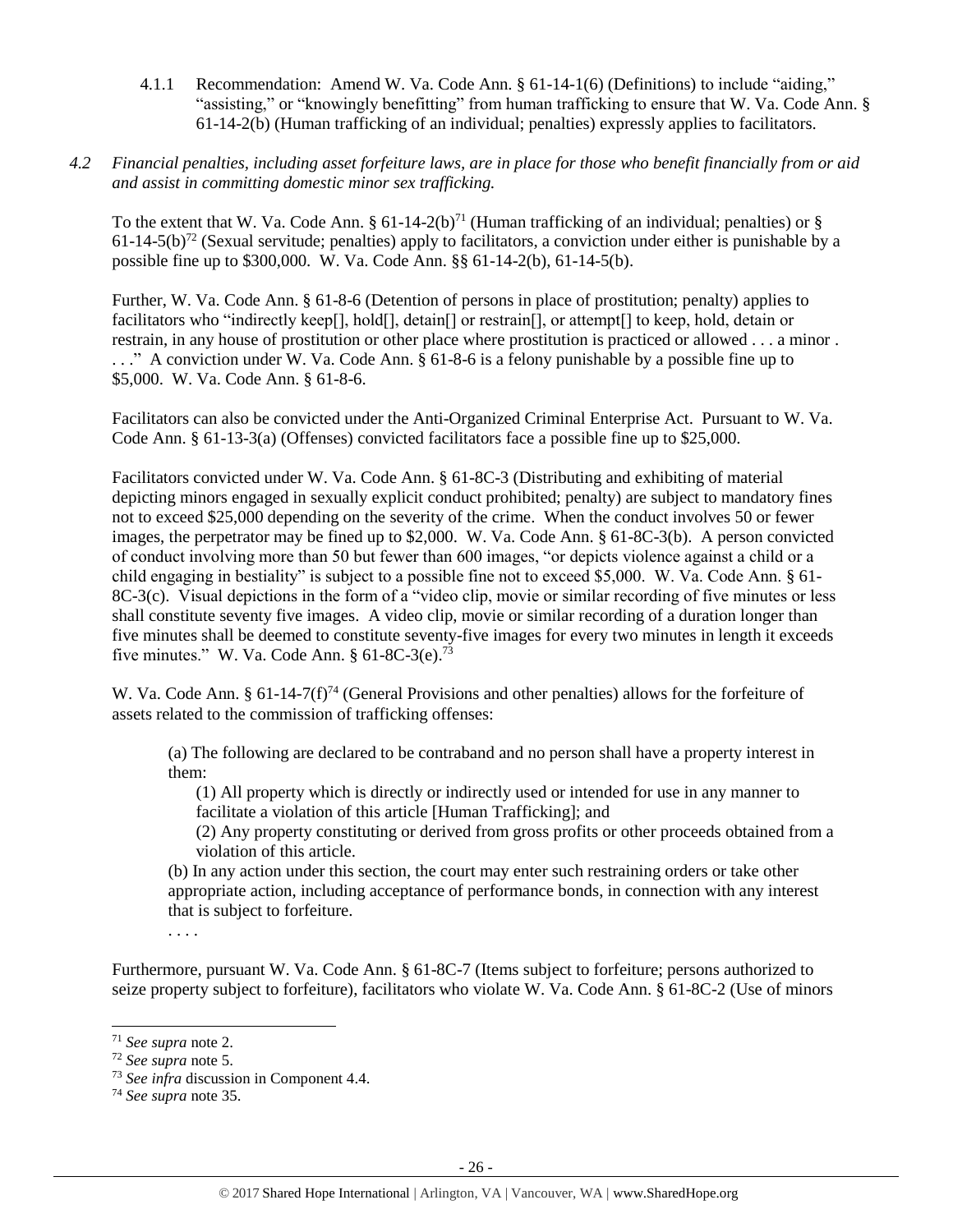in filming sexually explicit conduct prohibited; penalty), § 61-8A-2 (Distribution and display to minor of obscene matter; penalties; defenses), or § 61-3C-14b (Soliciting, etc. a minor via computer; soliciting a minor and traveling to engage the minor in prohibited sexual activity; penalties) are subject to discretionary civil forfeiture of property possessed in violation of the offense, including:

(1) All visual depictions which have been manufactured, distributed, dispensed, or possessed in violation of article eight-a  $\lceil \frac{8}{5} \rceil$  61-8A-1 et seq.]<sup>75</sup> or eight-c  $\lceil \frac{8}{5} \rceil$  61-8C-1 et seq.]<sup>76</sup> of this chapter or section fourteen-b [§ 61-3C-14b], article three-c of this chapter;

(2) All raw materials, products and equipment of any kind which are used, intended for use, in manufacturing, processing, delivering, importing or exporting any visual depictions or any crimes against children in violation of article eight-a [§§ 61-8A-1et seq.] or eight-c [§§ 61-8C-1 et seq.] of this chapter of section fourteen-b [§ 61-3C-14b], article three-c of this chapter;

(3) All books, records, research products and materials, including hard drives, microfilm, tapes and data which are used, or have been used, or are intended for use in violation of article eight-a [§§ 61-8A-1et seq.] or eight-c [§§ 61-8C-1 et seq.] of this chapter of section fourteen-b [§ 61-3C-14b], article three-c of this chapter;

(4) All moneys, negotiable instruments, securities, or other things of value furnished or intended to be furnished in violation of article eight-a [§§ 61-8A-1et seq.] or eight-c [§§ 61-8C-1 et seq.] of this chapter of section fourteen-b [§ 61-3C-14b], article three-c of this chapter by any person in exchange for a visual depiction, all proceeds traceable to the exchange and all moneys, negotiable instruments, and securities used, or which are intended to be used, to facilitate any violation of article eight-a [§§ 61-8A-1et seq.] or eight-c [§§ 61-8C-1 et seq.] of this chapter of section fourteen-b  $\lceil \S$  61-3C-14b], article three-c of this chapter  $\dots$ ;

(5) All conveyances, including aircraft, vehicles or vessels, which are used, have been used, or are intended for use, to transport, or in any manner to facilitate the transportation, sale, receipt, possession, or concealment of property described in (1), (2) or (3) of this subsection<sup>77</sup> . . . ."

Pursuant to W.Va. Code Ann. § 61-8C-7(b), property subject to forfeiture may be seized by the state police. Disposition of forfeitable property is governed by W.Va. Code Ann. § 61-8C-10 (Distribution of forfeited moneys, securities or other negotiable instruments; distribution of proceeds) and § 61-8C-11 (Disposition of other forfeited property; distribution of proceeds), which provide for alternate dispositions for moneys, securities or negotiable instruments and other property. Moneys, securities and other negotiable instruments shall be distributed as follows (1) 10% to the office of the prosecuting attorney that initiated the forfeiture proceeding, (2) the balance to a special law-enforcement investigation fund. W. Va. Code Ann. § 61-8C-10. The circuit court ordering the forfeiture of all other property, upon application by the prosecuting attorney or the Superintendent of the State Police or his or her designee, may direct that: (1) Title to the forfeited property be vested in the law-enforcement agency so petitioning; (2) The law-enforcement agency responsible for the seizure retain the property for official use; or (3) The forfeited property shall be offered at public auction to the highest bidder for cash. W.Va. Code Ann. § 61-8C-11.

W. Va. Code Ann. § 61-14-7(c)(1) (General Provisions and other penalties) also mandates restitution for trafficking related offenses, stating "The court shall order a person convicted of an offense under this article [Human Trafficking] to pay restitution to the victim of the offense." Accordingly, facilitators convicted under W. Va. Code Ann. § 61-14-2(b) or § 61-14-5(b) must pay restitution. Additionally, West Virginia's general restitution statute may apply to facilitators in certain instances. Restitution is mandatory where a facilitator is "convicted of a felony or misdemeanor causing physical, psychological or economic injury or loss to a victim . . . unless the court finds restitution to be wholly or partially

l

<sup>75</sup> *See supra* note [36.](#page-12-1) 

<sup>76</sup> *See supra* note [37.](#page-12-2)

<sup>77</sup> *See supra* note [38.](#page-13-0)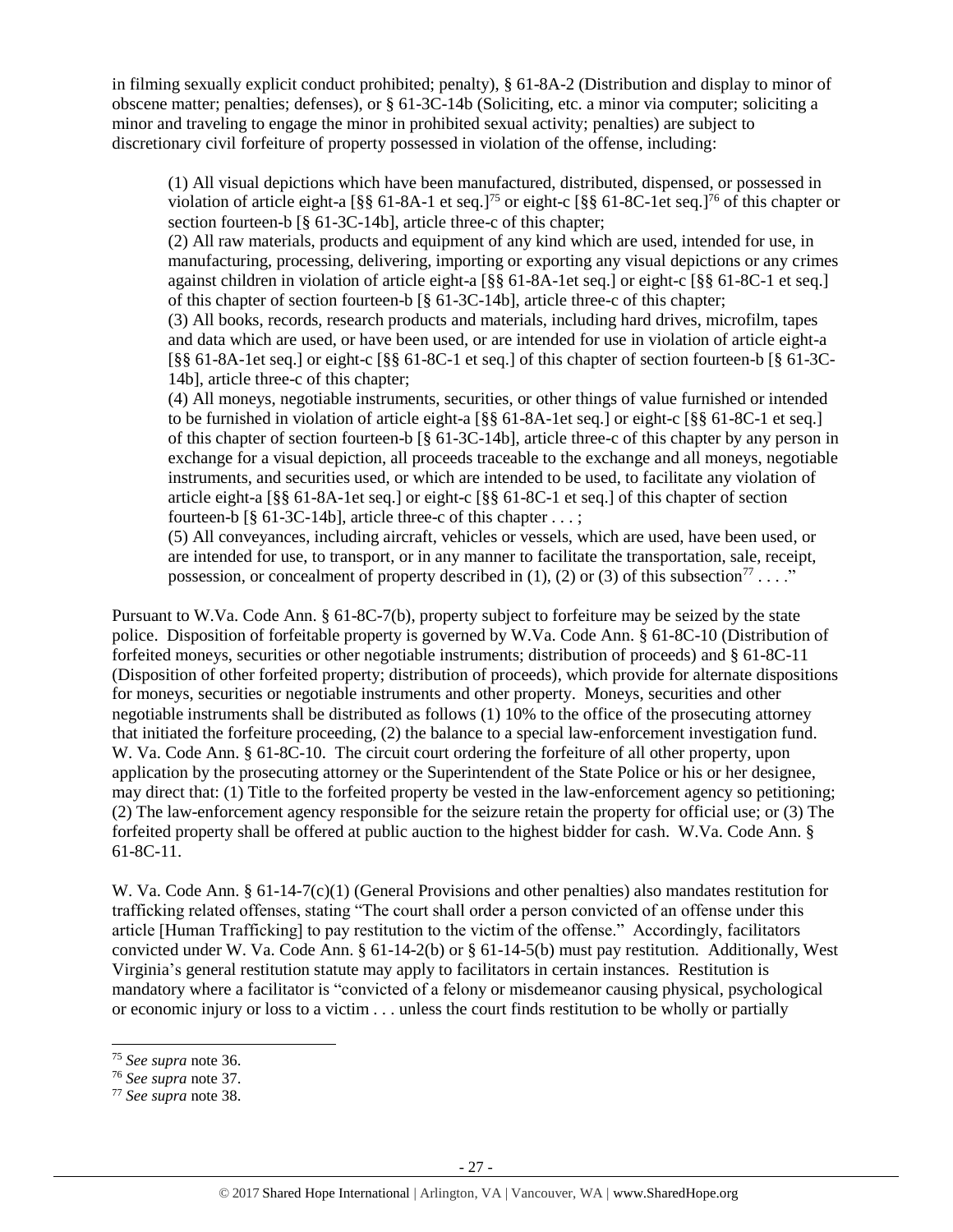impractical as set forth" in the Victim Protection Act of 1984. W. Va. Code Ann. § 61-11A-4(a) (Restitution; when ordered). Pursuant to W. Va. Code Ann. § 61-11A-4(b)(2), where the victim suffers "bodily injury," a defendant shall be ordered to

(A) Pay an amount equal to the cost of necessary medical and related professional services and devices relating to physical, psychiatric and psychological care, including nonmedical care and treatment rendered in accordance with a method of healing recognized by the law of the place of treatment;

(B) Pay an amount equal to the cost of necessary physical and occupational therapy and rehabilitation; and

(C) Reimburse the victim for income lost by the victim as a result of the offense.

W. Va. Code Ann. § 61-11A-4(b)(1) further provides that a defendant who causes a victim to suffer "damage to, loss of, or destruction of property," shall be ordered to

(A) Return the property to the owner of the property or someone designated by the owner; or (B) If return of the property under subparagraph (A) is impossible, impractical or inadequate, pay an amount equal to the greater of: (i) The value of the property on the date of sentencing; or (ii) the value of the property on the date of the damage, loss or destruction less the value (as of the date the property is returned) of any part of the property that is returned.

*4.3 Promoting and selling child sex tourism is illegal*.

West Virginia has no specific provision criminalizing the promotion or selling of child sex tourism.

- 4.3.1 Recommendation: Enact a law that prohibits selling or offering to sell travel services that include or facilitate travel for the purpose of engaging in commercial sexual exploitation of a minor, if the offer, sale, or travel occurs in West Virginia.
- *4.4 Promoting and selling images of child sexual exploitation carries penalties as high as similar federal offenses*.

Pursuant to W. Va. Code Ann. § 61-8C-3(a) (Distribution and exhibiting of material depicting minors engaged in sexually explicit conduct prohibited; penalty), "[a]ny person who, knowingly and willfully, sends or causes to be sent or distributes, exhibits, possesses, electronically accesses with intent to view or displays or transports any material visually portraying a minor engaged in any sexually explicit conduct<sup>78</sup> is guilty of a felony . . . ." Penalties for violations of this statute vary depending on the severity of the crime in relation to the amount and types of materials accessed by the perpetrator. W. Va. Code Ann. § 61-8C-3 provides the following penalty structure,

. . . .

(b) Any person who violates the provisions of subsection (a) of this section when the conduct involves fifty or fewer images shall, upon conviction, be imprisoned in a state correctional facility for not more than two years or fined not more than \$2,000 or both.

(c) Any person who violates the provisions of subsection (a) of this section when the conduct involves more than fifty but fewer than six hundred images shall, upon conviction, be imprisoned in a state correctional facility for not less than two nor more than ten years or fined not more than \$5,000, or both.

(d) Notwithstanding the provisions of subsections (b) and (c) of this section any person who violates the provisions of subsection (a) of this section when the conduct involves six hundred or more images or depicts violence against a child or a child engaging in bestiality shall, upon

<sup>78</sup> *See supra* note [11.](#page-3-0)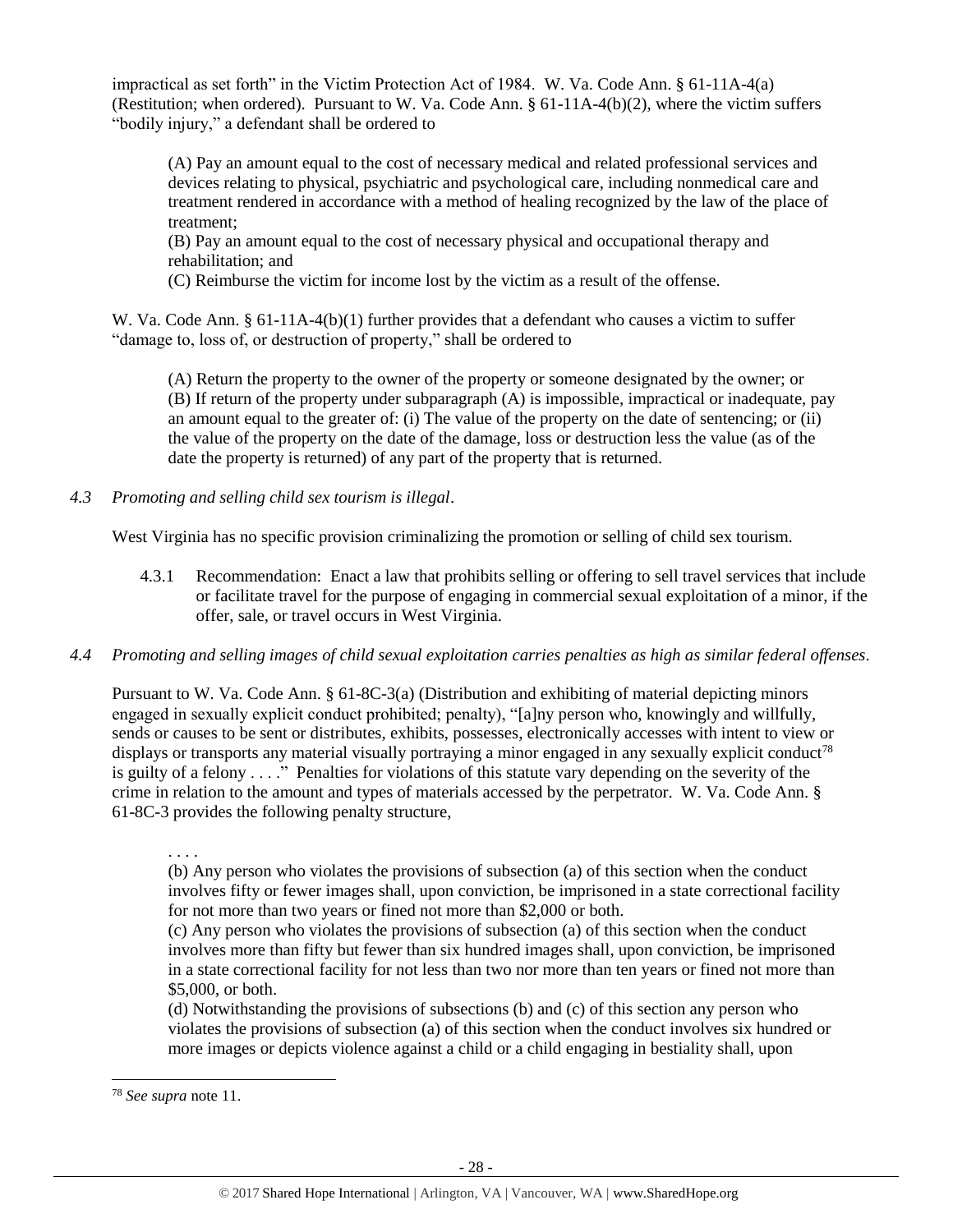conviction, be imprisoned in a state correctional facility for not less than five nor more than fifteen years or fined not more than \$25,000, or both.

(e) For purposes of this section each video clip, movie or similar recording of five minutes or less shall constitute seventy five images. A video clip, movie or similar recording of a duration longer than five minutes shall be deemed to constitute seventy-five images for every two minutes in length it exceeds five minutes.

In addition to criminal penalties and restitution imposed by the court, persons convicted under W. Va. Code Ann. § 61-8C-3 may also be required to "pay all or any portion of the cost of medical, psychological or psychiatric treatment of the minor resulting from the act or acts for which the person is convicted, whether or not the minor is considered to have sustained bodily injury." W. Va. Code Ann. § 61-8C-4 (Payments of treatment costs for minor).

4.4.1 Recommendation: Raise the base penalty for a violation of W. Va. Code Ann. § 61-8C-3 (Distribution and exhibiting of material depicting minors engaged in sexually explicit conduct prohibited; penalty) to reflect the seriousness of the offense.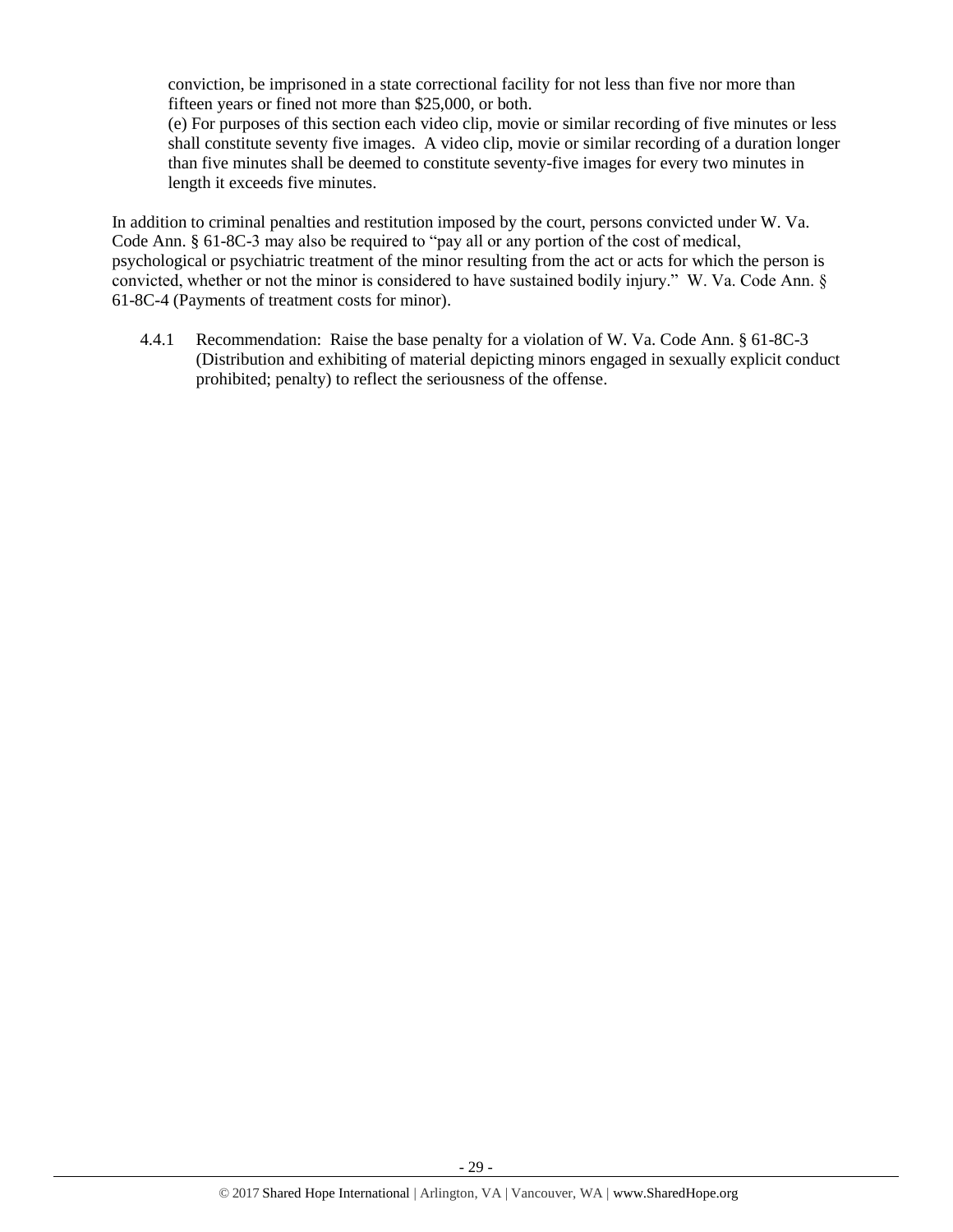#### **FRAMEWORK ISSUE 5: PROTECTIVE PROVISIONS FOR THE CHILD VICTIMS**

## *Legal Components:*

- *5.1 Victims under the core child sex trafficking offense include all commercial sexually exploited children.*
- *5.2 The state sex trafficking statute expressly prohibits a defendant from asserting a defense based on the willingness of a minor to engage in the commercial sex act.*
- *5.3 State law prohibits the criminalization of minors under 18 for prostitution offenses.*
- *5.4 State law provides a non-punitive avenue to specialized services through one or more points of entry.*
- *5.5 Child sex trafficking is identified as a type of abuse and neglect within child protection statutes.*
- *5.6 The definition of "caregiver" or another related term in the child welfare statutes is not a barrier to a sex trafficked child accessing the protection of child welfare.*
- *5.7 Crime victims' compensation is specifically available to a child victim of sex trafficking or commercial sexual exploitation of children (CSEC).*
- *5.8 Victim-friendly procedures and protections are provided in the trial process for minors under 18.*
- *5.9 Child sex trafficking victims may vacate delinquency adjudications and expunge related records for prostitution and other offenses arising from trafficking victimization, without a waiting period.*
- *5.10 Victim restitution and civil remedies for victims of domestic minor sex trafficking or commercial sexual exploitation of children (CSEC) are authorized by law.*
- *5.11 Statutes of limitations for civil and criminal actions for child sex trafficking or commercial sexual exploitation of children (CSEC) offenses are eliminated or lengthened to allow prosecutors and victims a realistic opportunity to pursue criminal action and legal remedies.*

*\_\_\_\_\_\_\_\_\_\_\_\_\_\_\_\_\_\_\_\_\_\_\_\_\_\_\_\_\_\_\_\_\_\_\_\_\_\_\_\_\_\_\_\_\_\_\_\_\_\_\_\_\_\_\_\_\_\_\_\_\_\_\_\_\_\_\_\_\_\_\_\_\_\_\_\_\_\_\_\_\_\_\_\_\_\_\_\_\_\_\_\_\_*

# *Legal Analysis:*

l

*5.1 Victims under the core child sex trafficking offense include all commercial sexually exploited children.<sup>79</sup>* 

W. Va. Code Ann. § 61-14-2(b)<sup>80</sup> (Human trafficking of an individual; penalties), West Virginia's core human trafficking offense, does not include all commercially sexually exploited children as victims of trafficking.

W. Va. Code Ann. § 61-14-1(6)<sup>81</sup> (Definitions)—which defines "trafficking" for purposes of W. Va. Code Ann.  $§ 61-14-2(b)$ —does not require means of force, fraud, or coercion when the victim is a minor.<sup>82</sup> Further, following federal precedent, W. Va. Code Ann. § 61-14-1(6) includes language that is applicable to buyers ("obtains").<sup>83</sup> However, W. Va. Code Ann. § 61-14-1(6) requires that a minor be obtained to engage in sexual servitude. "Sexual servitude" is defined as "maintaining or making available a minor for the purpose of engaging the minor in commercial sexual activity . . . ." W. Va. Code Ann. § 61-14-1(14). Accordingly, an offender must "obtain" a minor for the purpose of making him or her available for commercial sexual activity, rather than for directly engaging in a commercial sex act. As such, W. Va. Code Ann. § 61-14-1(6) seemingly requires involvement by a trafficker or controlling third party.

<sup>79</sup> *See generally* **SHARED HOPE INTERNATIONAL**, "Eliminating the Third Party Control Barrier to Identifying Juvenile Sex Trafficking Victims," JuST Response Policy Paper (2015), [http://sharedhope.org/wp](http://sharedhope.org/wp-content/uploads/2015/08/Policy-Paper_Eliminating-Third-Party-Control_Final1.pdf)[content/uploads/2015/08/Policy-Paper\\_Eliminating-Third-Party-Control\\_Final1.pdf](http://sharedhope.org/wp-content/uploads/2015/08/Policy-Paper_Eliminating-Third-Party-Control_Final1.pdf) (discussing need to include all commercially sexually exploited children within sex trafficking definitions and corresponding need to include buyer

conduct in core sex trafficking offenses regardless of whether victim is under control of a third party).

<sup>80</sup> *See supra* note [2.](#page-0-0)

<sup>81</sup> *See supra* note [3.](#page-0-1)

<sup>82</sup> *See supra* discussion in Component 1.1.

<sup>83</sup> *See supra* discussion of buyer applicability in Component 2.1.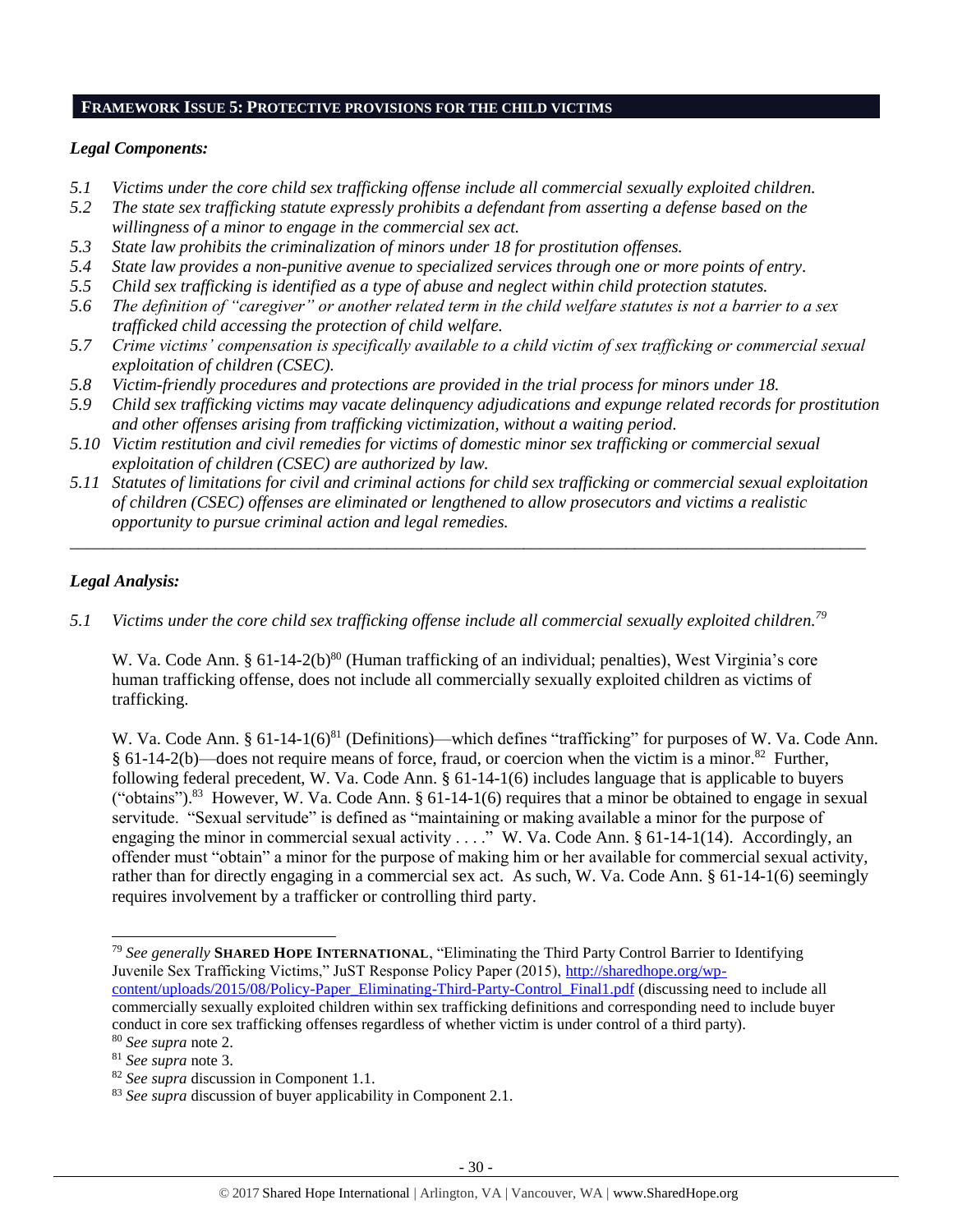Consequently, all commercially sexually exploited children will not be identified as human trafficking victims based on the third party control requirement.

- 5.1.1 Recommendation: Amend W. Va. Code Ann. § 61-14-2(b) (Human trafficking of an individual; penalties) and § 61-14-6 (Patronizing a victim of sexual servitude; penalties) so that all commercially sexually exploited children are identifiable as victims and eligible for protections pursuant to their victim status.
- *5.2 The state sex trafficking statute expressly prohibits a defendant from asserting a defense based on the willingness of a minor to engage in the commercial sex act.*

W. Va. Code Ann. §  $61-14-5(c)^{84}$  (Sexual servitude; penalties) expressly prohibits a defendant from asserting a defense based on the willingness of a minor to engage in the commercial sex act, stating, "It is not a defense in a prosecution under subsection (b) of this section that the minor consented to engage in commercial sexual activity . . . . "

*5.3 State law prohibits the criminalization of minors under 18 for prostitution offenses.<sup>85</sup>*

Although West Virginia's prostitution offense, W. Va. Code Ann. § 61-8-5(b) (Houses of ill fame and assignation; penalties), is age-neutral, W.Va. Code Ann. § 61-14-8<sup>86</sup> (Immunity for minor victim of sex trafficking) prohibits the criminalization of minors for prostitution based on their status as trafficking victims. W. Va. Code Ann. § 61-14-8 states,

(a) In a prosecution or a juvenile prosecution for an offense of prostitution in violation of subsection (b), section five, article eight of this chapter, [§ 61-8-5 (Houses of ill fame and assignation; penalties)] a minor shall not be held criminally liable if the Court determines that the minor is a victim of an offense under this article [Human Trafficking]: *Provided*, That subject to proof, a minor so charged shall be rebuttably presumed to be a victim under the provisions of this article.

(b) This section does not apply in a prosecution of juvenile proceeding for any other offenses under subsection (b), section five, article eight of this chapter, including soliciting, inducing, enticing or procuring another to commit an act or offense of prostitution, unless it is determined by the court that the minor was coerced into the criminal behavior.

(c) A minor who, under subsection (a) or (b) of this section, is not subject to criminal liability or adjudication as a juvenile delinquent is presumed to be an abused child, as defined in section twohundred-one, article one, chapter forty-nine of this code [§ 49-1-201 (Definitions related, but not limited, to abuse and neglect)], and may be eligible for services under chapter forty-nine of this code including, but not limited to, appropriate child welfare services.

Therefore, while the state prostitution statute, W. Va. Code Ann. § 61-8-5(b) does not prevent minors under 18 years of age from facing prosecution for prostitution, minors identified as child sex trafficking victims are provided a specific exemption from criminalization.

5.3.1 Recommendation: Clarify W. Va. Code Ann. § 61-8-5(b) (Houses of ill fame and assignation; penalties) to specify that all minors shall be protected from criminal or delinquency charges for prostitution-related offenses.

<sup>84</sup> *See supra* note [5.](#page-1-2)

<sup>&</sup>lt;sup>85</sup> For more information regarding recent federal legislation impacting this component see:

http://go.sharedhope.org/stateimpactmemo.

<sup>86</sup> *See supra* note [17.](#page-5-0)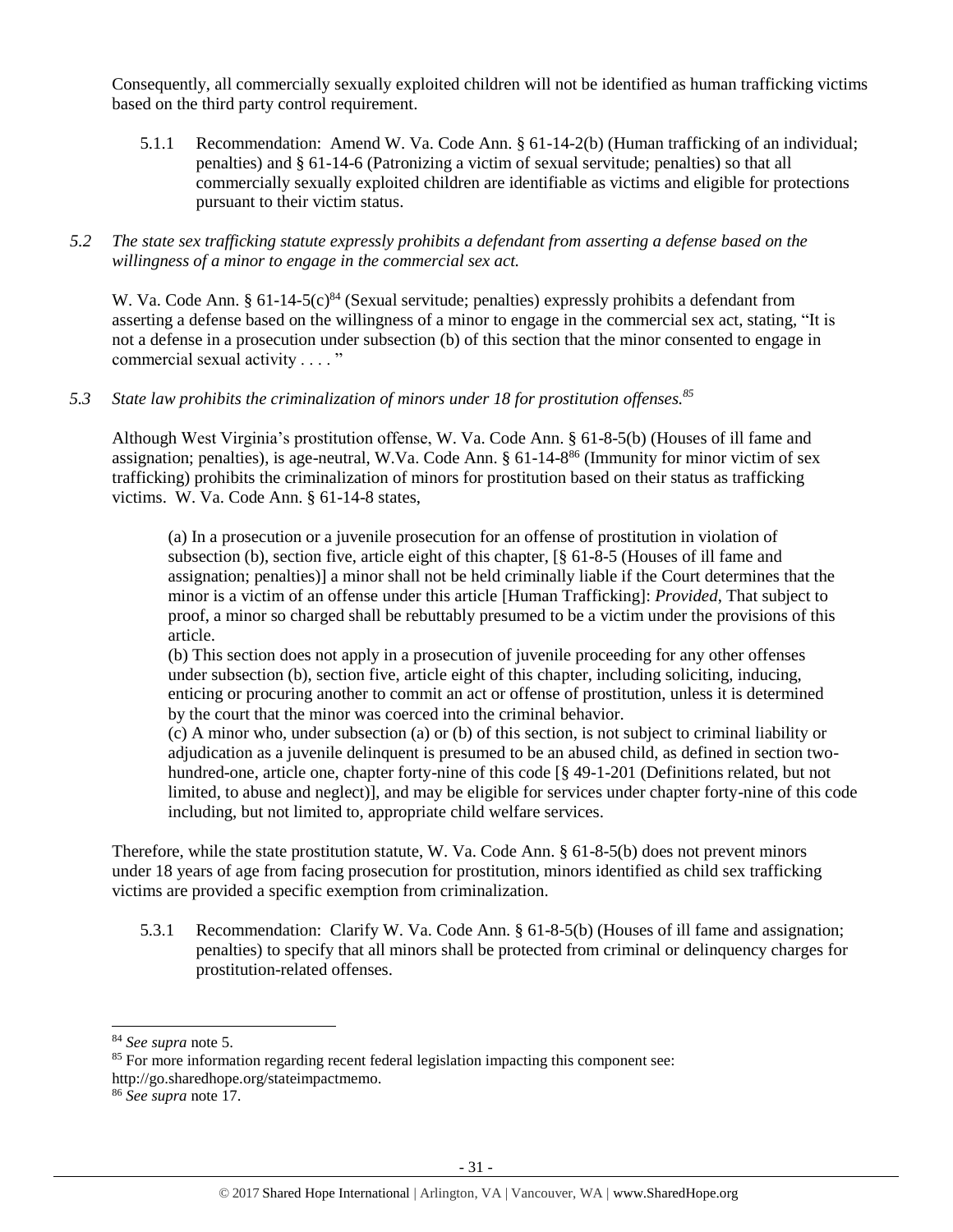## *5.4 State law provides a non-punitive avenue to specialized services through one or more points of entry.*

W. Va. Code Ann. §  $61-14-7(e)^{87}$  (General provisions and other penalties) requires a law enforcement officer to report suspected cases of child sex trafficking to the Department of Health and Human Resources (DHHR); it states,

Should a law enforcement officer encounter a child who reasonably appears to be a victim of an offense under this article [Human Trafficking], the officer shall notify [DHHR]. If available, [DHHR] may notify the Domestic Violence Program serving the area where the child is found.

Additionally, W. Va. Code Ann. §  $61-14-8(a)^{88}$  (Immunity for minor victim of sex trafficking) prohibits a juvenile sex trafficking victim from being adjudicated as delinquent for prostitution.<sup>89</sup> Instead, a juvenile sex trafficking victim will be identified as an abused child and provided with services under W. Va. Code Ann. §  $61-14-8(c)$ , which states,

A minor who, under subsection (a) or (b) of this section, is not subject to criminal liability or adjudication as a juvenile delinquent is presumed to be an abused child, as defined in section twohundred-one, article one, chapter forty-nine of this code [§ 49-1-201 (Definitions related, but not limited, to abuse and neglect)], and may be eligible for services under chapter forty-nine of this code including, but not limited to, appropriate child welfare services.

#### **Summary**

Although West Virginia law mandates the referral of juvenile sex trafficking victims to child welfare and allows delinquency adjudications to be avoided based on immunity for prostitution offenses, services are not required to be specialized to the needs of these children.

- 5.4.1 Recommendation: Amend West Virginia's protective response for juvenile sex trafficking victims to require specialized services.<sup>90</sup>
- *5.5 Child sex trafficking is identified as a type of abuse and neglect within child protection statutes.<sup>91</sup>*

West Virginia identifies child sex trafficking as a type of abuse. Specifically, W. Va. Code Ann. § 49-1-201<sup>92</sup> (Definitions related, but not limited, to child abuse and neglect) defines an "abused child" to include:

(1) A child whose health or welfare is being harmed or threatened by:

(B) Sexual abuse or sexual exploitation;

(C) The sale or attempted sale of a child by a parent, guardian or custodian in violation of section fourteen-h, article two, chapter sixty-one of this code [§ 61-2-14h];

. . . .

. . . .

- $91$  For more information regarding recent federal legislation impacting this component see:
- http://go.sharedhope.org/stateimpactmemo.

<sup>87</sup> *See supra* note 3[535.](#page-12-0)

<sup>88</sup> *See supra* note [17.](#page-5-0)

<sup>89</sup> *See supra* Component 5.3 for a full discussion of the non-criminalization of minors.

<sup>&</sup>lt;sup>90</sup> The recommendation in this component is predicated upon the recommendation in 5.1 being simultaneously or previously enacted.

 $92$  The text of W. Va. Code Ann. § 49-1-201 cited here and elsewhere in this report includes amendments made by the enactment of House Bill 2318 and Senate Bill 445 during the 2017 Regular Session of the West Virginia Legislature (effective June 15, 2017 and July 2, 2017, respectively).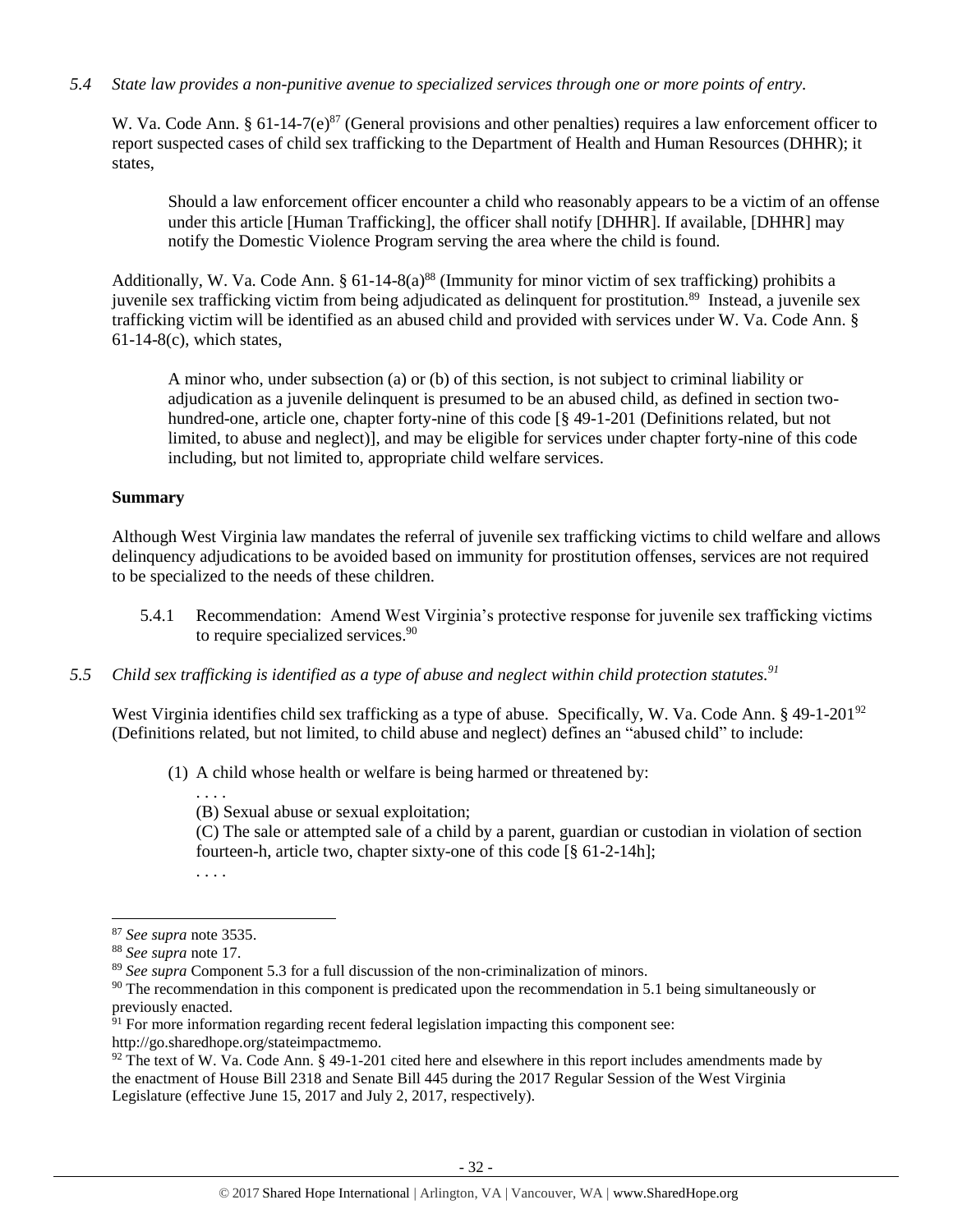(E) Human trafficking of a child, or attempting to traffic a child, in violation of section two, article fourteen, chapter sixty-one of this code [§ 61-14-2].

. . . .

W. Va. Code Ann. § 49-1-201 further defines "sexual abuse" as

(A) Sexual intercourse, sexual intrusion, sexual contact, or conduct proscribed by section three, article eight-c, chapter sixty-one [Distribution and exhibiting of material depicting minors engaged in sexually explicit conduct prohibited], which a parent, guardian or custodian engages in, attempts to engage in, or knowingly procures another person to engage in with a child notwithstanding the fact that for a child who is less than sixteen years of age the child may have willingly participated in that conduct or the child may have suffered no apparent physical injury or mental or emotional injury as a result of that conduct or, for a child sixteen years of age or older the child may have consented to that conduct or the child may have suffered no apparent physical injury or mental or emotional injury as a result of that conduct . . . . . . . .

Pursuant to W. Va. Code Ann. § 49-1-201,

"Sexual exploitation" means an act where:

(A) A parent, custodian or guardian, whether for financial gain or not, persuades, induces, entices or coerces a child to engage in sexually explicit conduct<sup>93</sup> as that term is defined in section one, article eight-c, chapter sixty-one [W. Va. Code § 61-8C-1 (Definitions)] of this code; or (B) A parent, guardian or custodian persuades, induces, entices or coerces a child to display his or her sex organs for the sexual gratification of the parent, guardian, custodian or a third person, or to display his or her sex organs under circumstances in which the parent, guardian or custodian knows that the display is likely to be observed by others who would be affronted or alarmed; (C) A parent, guardian or custodian knowingly maintains or makes available a child for the purpose of engaging the child in commercial sexual activity in violation of section five, article fourteen, chapter sixty-one [§ 61-14-5 (Sexual Servitude)] of this code.

Since "sexual exploitation" includes occurrences when a parent, guardian or custodian "for financial gain . . . persuades, induces, entices or coerces a child to engage in sexually explicit conduct," this definition also brings victims of child sex trafficking and commercial sexual exploitation offenses within the definition of abuse.

*5.6 The definition of "caregiver" or another related term in the child welfare statutes is not a barrier to a sex trafficked child accessing the protection of child welfare.*

The definition of "custodian" is not a barrier to a sex trafficked child accessing the protection of child welfare because the definition of abuse does not require fault by a parent, guardian, or custodian in cases related to child sex trafficking. In other cases of sexual abuse or sexual exploitation,<sup>94</sup> however, the definition of "custodian" becomes a relevant consideration since both require a parent, guardian, or custodian to have inflicted the harm.

"Custodian" is defined as "a person who has or shares actual physical possession or care and custody of a child, regardless of whether such person has been granted custody of the child by any contract or agreement." W. Va. Code Ann. § 49-1-204 (Definitions related, but not limited, to custodians, legal guardians and family). Because W. Va. Code Ann. § 49-1-204 does not require a person to have legal custody of a child, but only to have or share "actual physical possession or care and custody of a child,"

<sup>93</sup> *See supra* note [11.](#page-3-0) 

<sup>&</sup>lt;sup>94</sup> See supra definitions of "sexual abuse" and "sexual exploitation" in Component 5.5.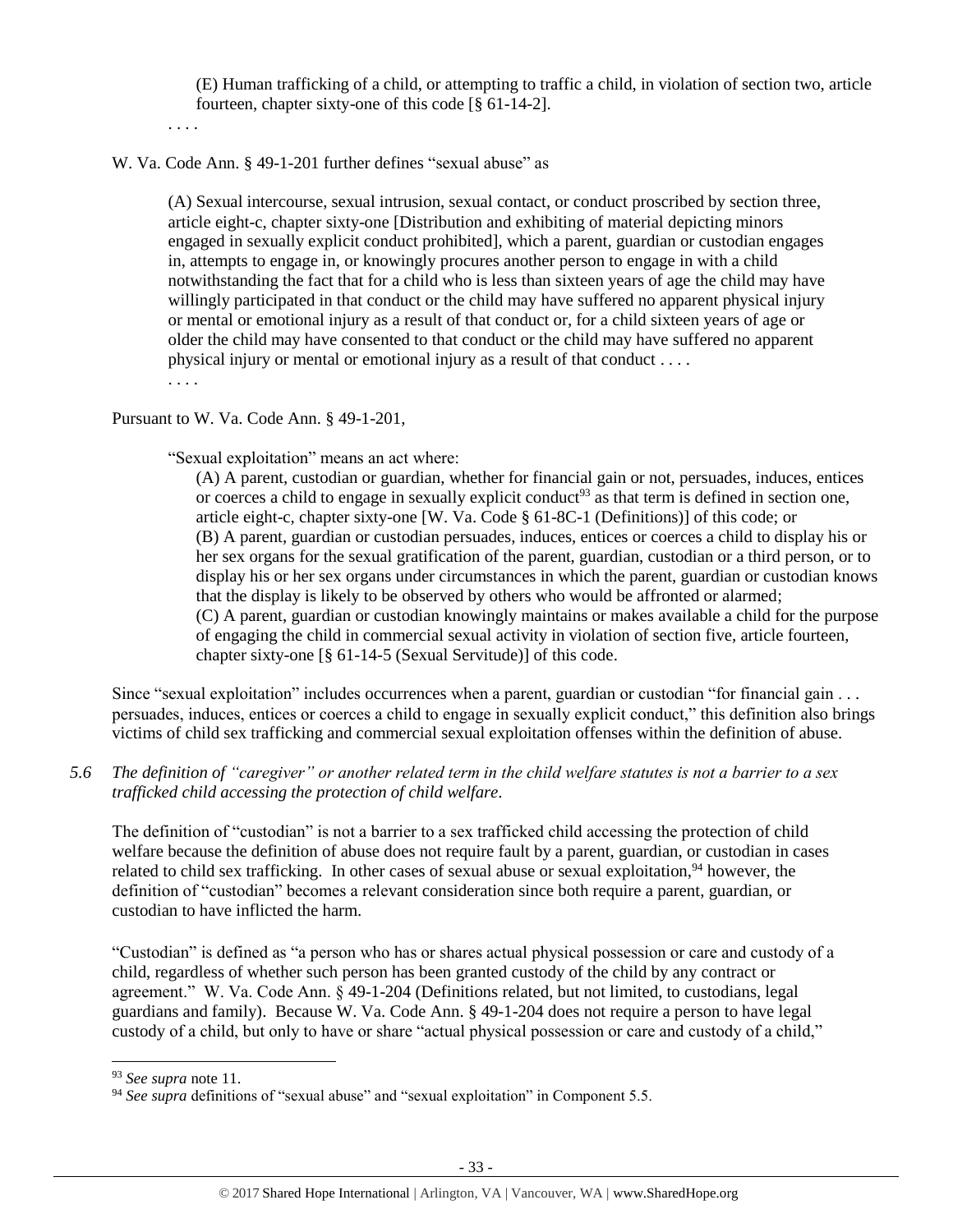this broad definition likely includes cases where a non-familial third party is in custody or control of a child.

The West Virginia Child Welfare Act also employs the term "caregiver," which is more narrowly defined as "any person who is at least eighteen years of age and: (A) Is related by blood, marriage or adoption to the minor, but who is not the legal custodian or guardian of the minor; or (B) Has resided with the minor continuously during the immediately preceding period of six months or more. W. Va. Code Ann. § 49-1-204. However, "caregivers" are primarily discussed in the context of providing consent for medical treatment,<sup>95</sup> while "custodian" is used within the definition of an "abused child" and affects access to services.

## *5.7 Crime victims' compensation is specifically available to a child victim of sex trafficking or commercial sexual exploitation of children (CSEC).*

Pursuant to W. Va. Code Ann. §  $61-14-7(d)^{96}$  (General provisions and other penalties), a victim of human trafficking is considered a victim under the West Virginia Crime Victims Compensation Act. W. Va. Code Ann. § 61-14-7(d) states,

Notwithstanding the definition of victim in section three, article two-a, chapter fourteen of this code [§ 14-2A-3 (Definitions)], a victim of any offense under this article [Human Trafficking] is a victim for all purposes of article two-a, chapter fourteen of this code [§ 61-14-2a (Compensation Awards to Victims)] . . . .

Under the West Virginia Crime Victims Compensation Act, a victim or other claimant is entitled to compensation for economic loss sustained as a result of any injury to the victim and attorney's fees. W. Va. Code Ann. §§ 14-2A-14(g)(1), 14-2A-19. Pursuant to W. Va. Code Ann. § 14-2A-14(g)(1) (Grounds for denial of claim or reduction of awards; maximum awards),

Except in the case of death, or as provided in subdivision (2) of this subsection, compensation payable to a victim and to all other claimants sustaining economic loss because of injury to that victim may not exceed \$35,000 in the aggregate. Compensation payable to all claimants because of the death of the victim may not exceed  $$50,000$  in the aggregate.<sup>97</sup>

Victims may also be eligible for an additional award not to exceed \$100,000, if their injuries qualify as a disability under the Social Security Act, 42 U. S. C. § 423 (Disability insurance benefit payments). W. Va. Code Ann. § 14-2A-14(g)(2).

However, several requirements for compensation could present difficulties for child sex trafficking victims. W. Va. Code Ann. § 14-2A-10(b) (Filing of application for compensation award; contents) requires an application for an award of compensation to "be filed within two years after the occurrence of the criminally injurious conduct that is the basis of the application." A claim will also be denied where the victim is considered an "offender or an accomplice of the offender." W. Va. Code Ann. § 14-2A-

l

<sup>95</sup> *See* W. Va. Code Ann. §§ 49-2-701 – 49-2-708 (Part VII. Caregivers consent act). "Caregivers" are also referenced with respect to receiving services for disabled persons. *See* W. Va. Code Ann. §§ 49-2-601 – 49-2-605 (Part VI. West Virginia family support Program).

<sup>96</sup> *See supra* note [35.](#page-12-0)

<sup>97 &</sup>quot;'Economic loss' means economic detriment consisting only of allowable expense, work loss and replacement services loss. If criminally injurious conduct causes death, economic loss includes a dependent's economic loss and a dependent's replacement services loss. Noneconomic detriment is not economic loss, however, economic loss may be caused by pain and suffering or physical impairment. For purposes of this article, the term '"economic loss'" includes a lost scholarship as defined in this section." W. Va. Code Ann. § 14-2A-3(e). *See* W. Va. Code Ann. § 14-2A-3(f)–(j) (defining allowable expense, work loss, replacement services loss, dependent's economic loss and dependent's replacement services loss).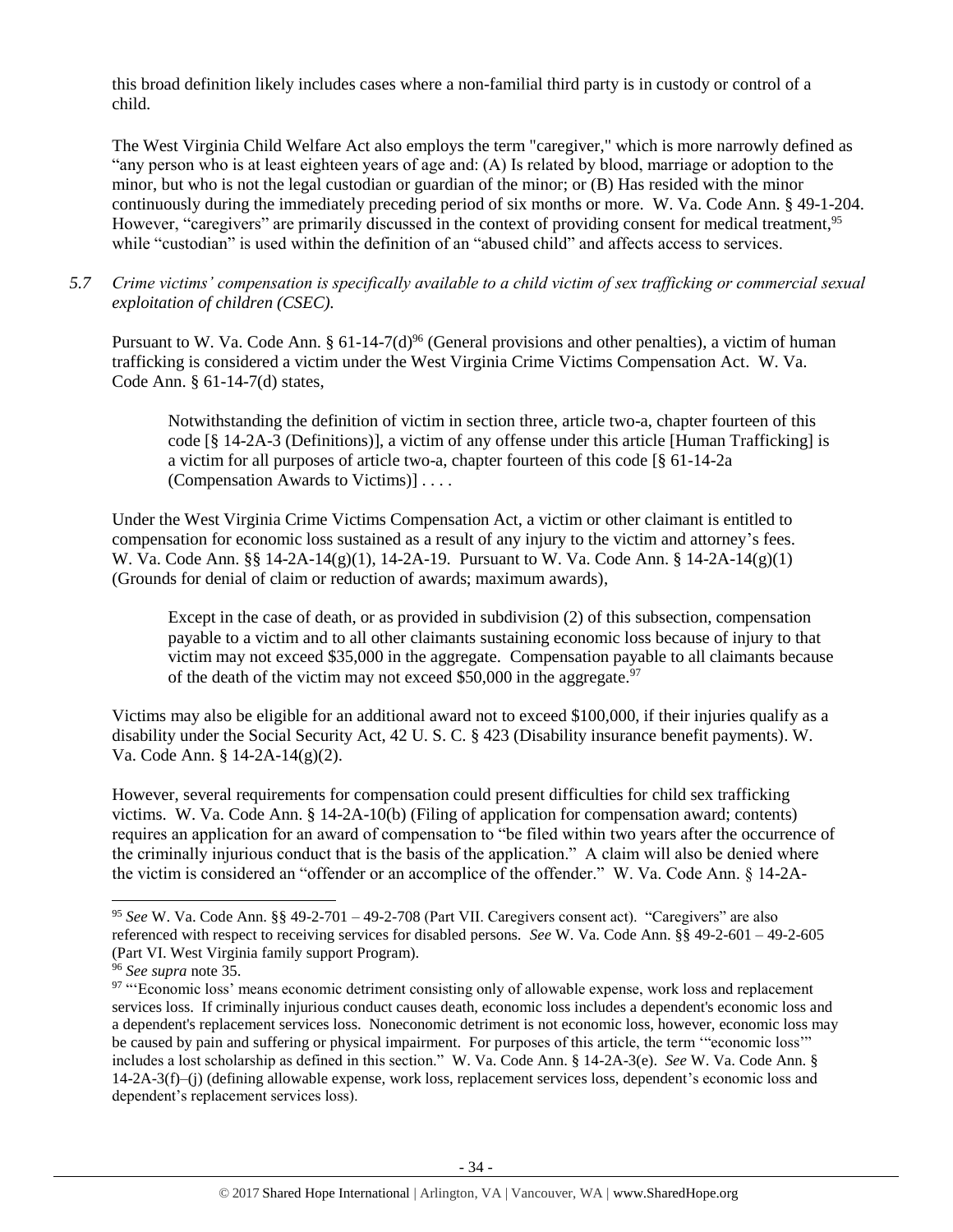14(c). Lastly, an award of compensation may be denied, reduced or reconsidered, if an award was previously approved, "upon a finding that the claimant or victim has not fully cooperated with appropriate law-enforcement agencies or the claim investigator." W. Va. Code Ann. § 14-2A-14(d). Although nothing expressly exempts child sex trafficking victims from these requirements or award reduction factors, W. Va. Code Ann. § 61-14-7(d) specifically exempts child sex trafficking victims from another requirement, which would have required the victim to report the crime "to a law-enforcement officer or agency within seventy-two hours after the occurrence of the conduct, unless . . . good cause existed for the failure to report the conduct within the 72-hour period." W. Va. Code Ann. §§ 61-14-7(d), 14-2A-14(b). W. Va. Code Ann. § 61-14-7(d) states in part,

for purposes of subsection (b), section fourteen, article two-a, chapter fourteen of this code [§ 14- 2A-14(b)], if otherwise qualified, a victim of any offense under this article may not be denied eligibility solely for the failure to report to law enforcement within the designated time frame.

- 5.7.1 Recommendation: Amend W. Va. Code Ann. § 14-2A-14 (Grounds for denial of claim or reduction of awards; maximum awards) to exempt child sex trafficking victims from the above listed ineligibility criteria.<sup>98</sup>
- *5.8 Victim-friendly procedures and protections are provided in the trial process for minors under 18.*

West Virginia law includes several victim-friendly criminal justice procedures and protections throughout the criminal justice process, but these are mainly limited to victims of sexual offenses.

Special protections are afforded to child-witnesses<sup>99</sup> who are called to testify as victims in criminal prosecutions involving sexual assault in the first, second, or third degree, or sexual abuse in the first degree. W. Va. Code Ann. § 62-6B-2(1) (Definitions). Pursuant to W. Va. Code Ann. § 62-6B-3(b)–(d) (Findings of fact required for taking testimony of child witness by closed-circuit television; considerations for court),

(b) Prior to ordering that the testimony of a child witness may be taken through the use of live, closed-circuit television, the circuit court must find by clear and convincing evidence, after conducting an evidentiary hearing on this issue, that:

(1) The child is an otherwise competent witness;

(2) That, absent the use of live, closed-circuit television, the child witness will be unable to testify due solely to being required to be in the physical presence of the defendant while testifying;

(3) The child witness can only testify if live, two-way closed-circuit television is used in the trial; and

(4) That the state's ability to proceed against the defendant without the child witness' live testimony would be substantially impaired or precluded.

(c) The court shall consider the following factors in determining the necessity of allowing a child witness to testify by the use of live, closed-circuit television:

(1) The age and maturity of the child witness;

 $\overline{a}$ 

(2) The facts and circumstances of the alleged offense;

(3) The necessity of the child's live testimony to the prosecution's ability to proceed as well

as any prejudice to the defendant by allowing testimony through closed-circuit television;

<sup>&</sup>lt;sup>98</sup> The recommendation in this component is predicated upon the recommendation in 5.1 being simultaneously or previously enacted.

<sup>&</sup>lt;sup>99</sup> Pursuant to W. Va. Code Ann. § 62-6B-2(1), "'[c]hild witness' means a person under the age of sixteen years of age who is or will be called to testify in a criminal matter concerning an alleged violation of [§ 61-8B-3 (Sexual assault in the first degree), § 61-8B-4 (Sexual assault in the second degree), § 61-8B-5 (Sexual assault in the third degree), or § 61-8B-7 (Sexual abuse in the first degree)] of this code in which the child is the alleged victim."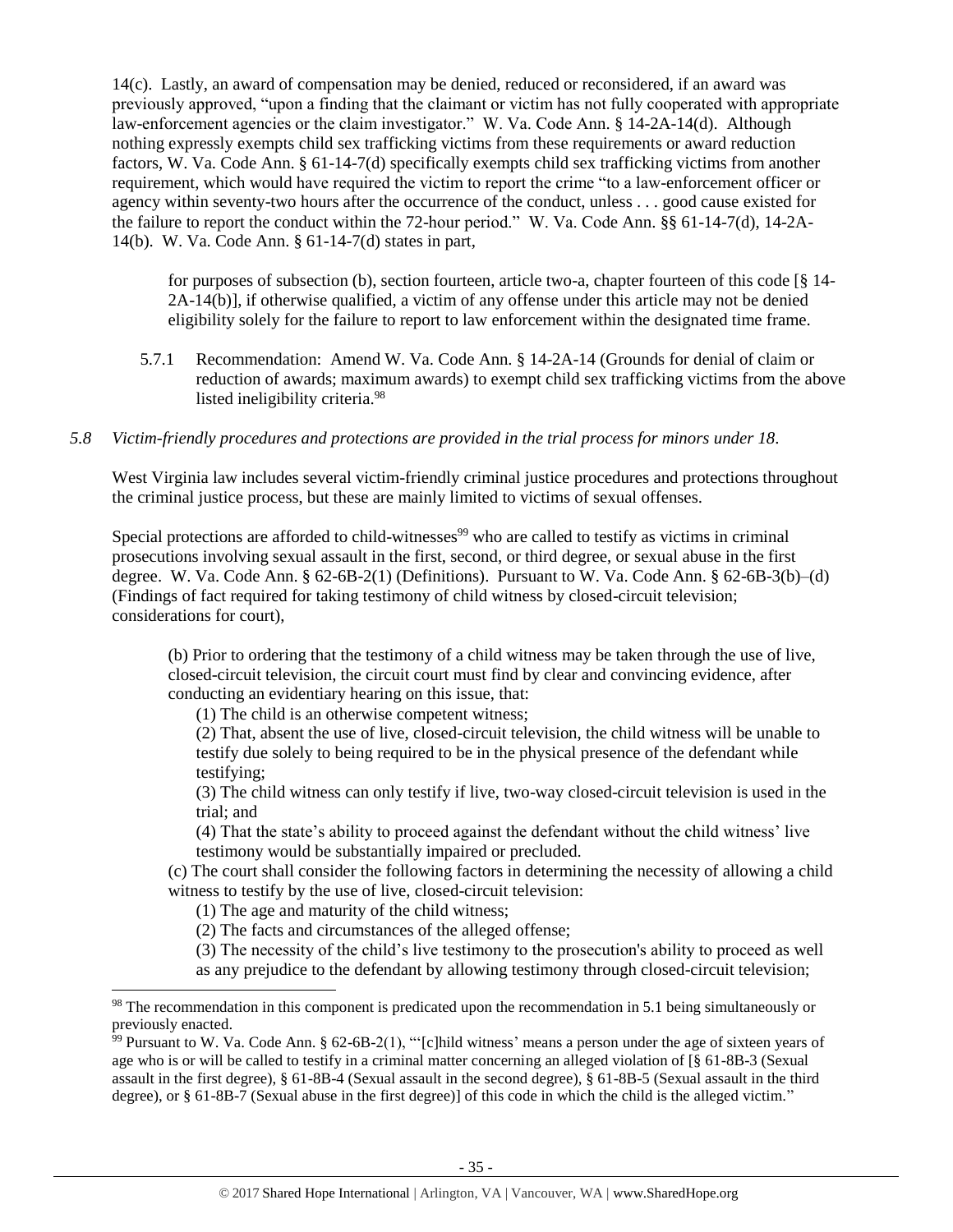(4) Whether or not the facts of the case involve the alleged infliction of bodily injury to the child witness or the threat of bodily injury to the child or another; and

(5) Any mental or physical handicap of the child witness.

(d) In determining whether to allow a child witness to testify through live, closed-circuit television the court shall appoint a psychiatrist, licensed psychologist with at least five years clinical experience who shall serve as an advisor or friend of the court to provide the court with an expert opinion as to whether, to a reasonable degree of professional certainty, the child witness will suffer severe emotional harm, be unable to testify based solely on being in the physical presence of the defendant while testifying and that the child witness does not evidence signs of being subjected to undue influence or coercion. The opinion of the psychiatrist or licensed psychologist shall be filed with the circuit court at least thirty days prior to the final hearing on the use of live, closed-circuit television and the defendant shall be allowed to review the opinion and present evidence on the issue by the use of an expert or experts or otherwise.

When a child-witness gives testimony via live closed-circuit television, "[o]nly the prosecuting attorney, the attorney for the defendant and the operator of the equipment may be present in the room with the child witness during testimony," and "[o]nly the court, the prosecuting attorney and the attorney for the defendant may question the child." W. Va. Code Ann. § 62-6B-4(b)(1) (Procedures required for taking testimony of child witness by closed-circuit television; election of defendant; jury instruction; sanction for failure to follow procedures; additional accommodation options; recordings and confidentiality).<sup>100</sup> Additionally, under W. Va. Code Ann. § 62-6B-5 (Memorialization of statements of certain child witnesses; admissibility; hearing), when any

law-enforcement officer, physician, psychologist, social worker or investigator, in the course of his or her employment or profession or while engaged in an active criminal investigation as a law-enforcement officer or an agent of a prosecuting attorney, obtains a statement from a child thirteen years of age or younger who is an alleged victim in an investigation or prosecution alleging a violation of [sexual assault in the first, second, or third degree, or sexual abuse in the first degree] he or she shall forthwith make a contemporaneous written notation and recitation of the statement received or obtained. An audio recording or video recording with sound capability of the statement may be used in lieu of the written recitation required by the provisions of this section. Failure to comply with the provisions of this section creates a presumption that the statement is inadmissible. The statement may be admitted if, after a hearing on the matter, the court finds by clear and convincing evidence that the failure to comply with the provisions of this section was a good faith omission and that the content of the proffered statement is an accurate recital of the information provided by the child and is otherwise admissible.

In any prosecution for W. Va. Code Ann. § 61-8B-3 (Sexual assault in the first degree), § 61-8B-5 (Sexual assault in the third degree), § 61-8B-7 (Sexual abuse in the first degree), § 61-8B-9 (Sexual abuse in the third degree), § 61-8C-2 (Use of minors in filming sexually explicit conduct prohibited; penalty) or § 61-8C-3 (Distribution and exhibiting of material depicting minors engaged in sexually explicit conduct prohibited; penalty), the court may limit the number of interviews that a child victim who is under 11 years old may be required to give for "law enforcement or discovery purposes." W. Va. Code Ann. §§ 61-8B-14, 61-8C-5(a). For prosecutions under article 8C (Filming of sexually explicit conduct of minors) the child may also be allowed to use "anatomically correct dolls, mannequins or drawings to assist such child in testifying." W. Va. Code Ann. § 61-8C-5(b).

<sup>&</sup>lt;sup>100</sup> Pursuant to W. Va. Code Ann. § 62-6B-4(b)(1) (Procedures required for taking testimony of child witness by closed-circuit television; election of defendant; jury instruction; sanction for failure to follow procedures; additional accommodation options; recordings and confidentiality), "[i]n pro se proceedings, the court may modify the provisions of this subdivision relating to the role of the attorney for the defendant to allow the pro se defendant to question the child witness in such a manner as to cause as little psychological trauma as possible under the circumstances."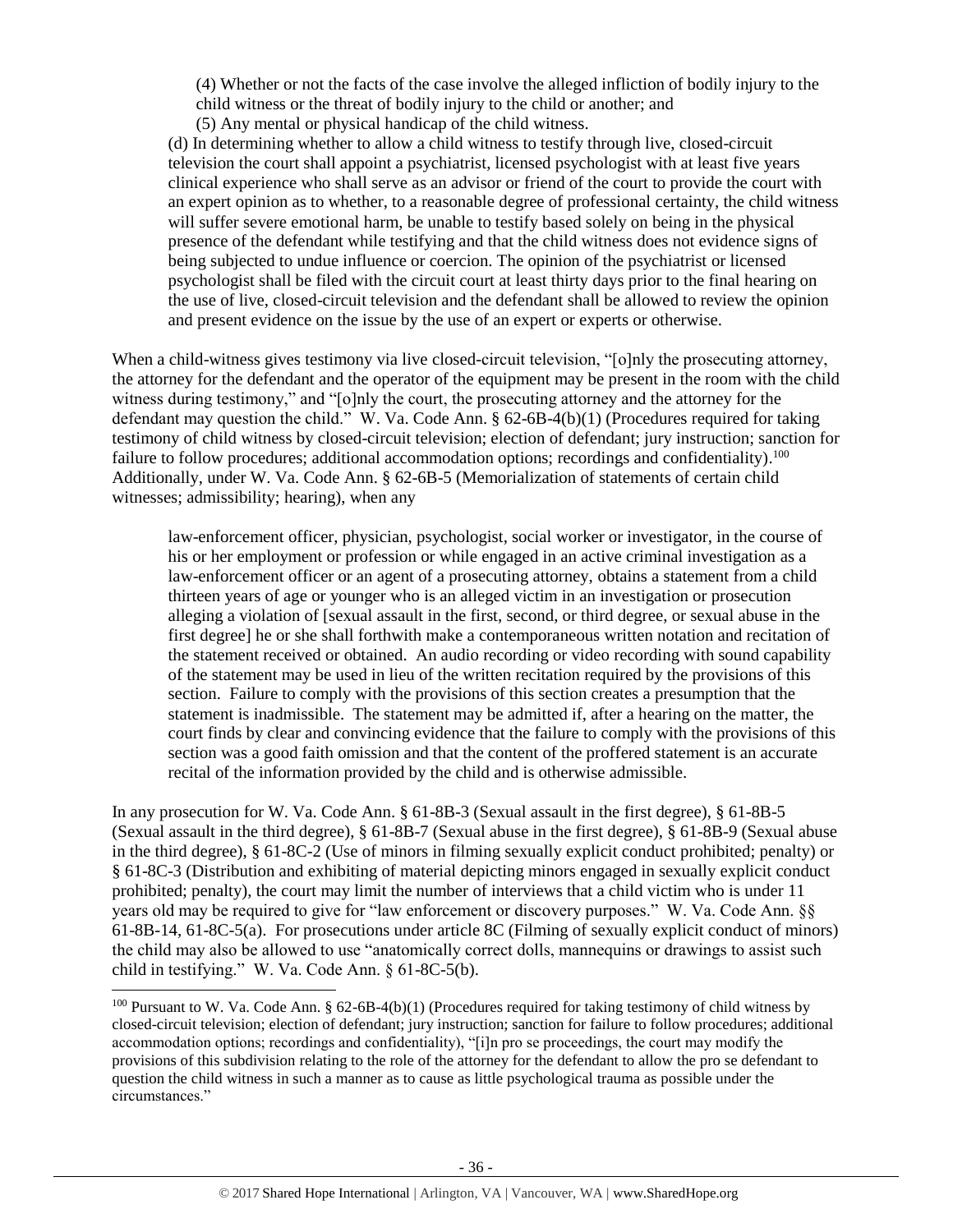Pursuant to W. Va. Code Ann. § 61-8B-11(a), (b) (Sexual offenses; evidence),

(a) In any prosecution under [Article 8B, Sexual offenses] in which the victim's lack of consent is based solely on the incapacity to consent because such victim was below a critical age [i.e., prosecutions for violations of W. Va. Code Ann.  $\S 61-8B-3(a)(2)$  (Sexual assault in the first degree),  $\S 61-8B-5(a)(2)$  (Sexual assault in the third degree),  $\S 61-8B-7(a)(3)$  (Sexual abuse in the first degree), and  $\S$  61-8B-9(a) (Sexual abuse in the third degree)], <sup>101</sup> evidence of specific instances of the victim's sexual conduct, opinion evidence of the victim's sexual conduct and reputation evidence of the victim's sexual conduct shall not be admissible. In any other prosecution under [Article 8B, Sexual offenses], evidence of specific instances of the victim's prior sexual conduct with the defendant shall be admissible on the issue of consent: Provided, that such evidence heard first out of the presence of the jury is found by the judge to be relevant. (b) In any prosecution under [Article 8B, Sexual offenses] evidence of specific instances of the victim's sexual conduct with persons other than the defendant, opinion evidence of the victim's sexual conduct and reputation evidence of the victim's sexual conduct shall not be admissible: Provided, That such evidence shall be admissible solely for the purpose of impeaching credibility, if the victim first makes his or her previous sexual conduct an issue in the trial by introducing evidence with respect thereto.

Additionally, pursuant to W. Va. Code Ann. § 49-4-601(f) (Petition to court when child believed neglected or abused; venue; notice; right to counsel; continuing legal education; findings; proceedings; procedure), in child abuse and neglect proceedings,

(1) In any proceeding under this article, the child, his or her or parents and his or her legally established custodian or other persons standing in loco parentis to him or her has the right to be represented by counsel at every stage of the proceedings and shall be informed by the court of their right to be so represented and that if they cannot pay for the services of counsel, that counsel will be appointed.

(2) Counsel shall be appointed in the initial order . . . .

l

- 5.8.1 Recommendation: Amend W. Va. Code Ann. § 61-8B-11(a), (b) (Sexual offenses; evidence), § 61-8B-14 (Limits on interviews of children eleven years old or less), § 61-8C-5(b) (Limits on interviews of children eleven years old or less; evidence), § 62-6B-5 (Memorialization of statements of certain child witnesses; admissibility; hearing), and § 62-6B-3(b) (Findings of fact required for taking testimony of child witness by closed-circuit television; considerations for court) to expressly extend these protections to victims of CSEC offenses.
- *5.9 Child sex trafficking victims may vacate delinquency adjudications and expunge related records for prostitution and other offenses arising from trafficking victimization, without a waiting period.*

West Virginia law does not provide a mechanism for minors to vacate delinquency adjudications related to trafficking victimization, and juvenile records may only be moved to a separate secure confidential place after a waiting period.

Under W. Va. Code Ann. § 49-5-104(a)–(d) (Confidentiality of juvenile records for children who become of age while a ward of the state or who have been transferred to adult criminal jurisdiction; separate and secure location; penalties; damages),

 $101$  W. Va. Code Ann. § 61-8B-2(a) (Lack of consent) provides, "Whether or not specifically stated, it is an element of every offense defined in this article that the sexual act was committed without the consent of the victim." Under subsection (c)(1), "A person is deemed incapable of consent when such person is: (1) Less than sixteen years old."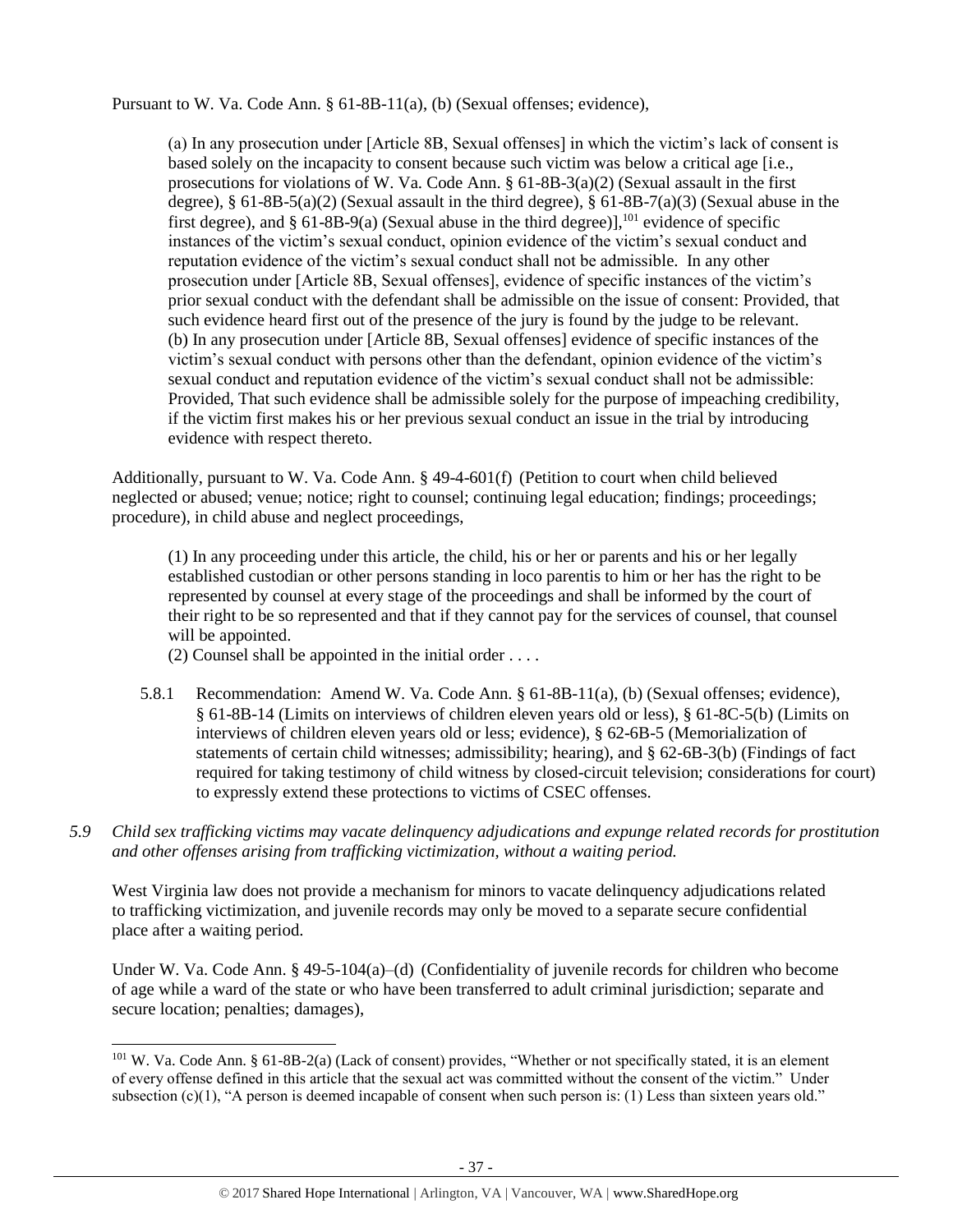(a) One year after the juvenile's eighteenth birthday, or one year after personal or juvenile jurisdiction has terminated, whichever is later, the records of a juvenile proceeding conducted under this chapter, including, but not limited to, law-enforcement files and records, may be kept in a separate secure confidential place and the records may not be inspected except by order of the circuit court.

(b) The records of a juvenile proceeding in which a juvenile was transferred to criminal jurisdiction pursuant to the provisions of section seven hundred ten, article four of this chapter [§ 49-5-710 (Waiver and transfer of jurisdiction)] shall be kept in a separate secure confidential place and the records may not be inspected except by order of the circuit court if the juvenile is subsequently acquitted or found guilty only of an offense other than an offense upon which the waiver or order of transfer was based, or if the offense upon which the waiver or order of transfer was based is subsequently dismissed.

(c) To keep the confidentiality of juvenile records, they shall be returned to the circuit court in which the case was pending and be kept in a separate confidential file. The records shall be physically marked to show that they are to remain confidential and shall be securely kept and filed in a manner so that no one can have access to determine the identity of the juvenile, except upon order of the circuit court.

(d) Marking the juvenile records to show they are to remain confidential has the legal effect of extinguishing the offense as if it never occurred.

Because W. Va. Code Ann. § 49-5-104 mandates a minimum 1 year waiting period, however, child sex trafficking victims may face collateral consequences associated with having accessible delinquency records during that time.

Regarding vacatur, W. Va. Code Ann. § 61-14-9<sup>102</sup> (Petition to vacate and expunge conviction of sex trafficking victim) allows a victim of human trafficking to vacate a conviction for prostitution after a minimum 1 year waiting period,<sup>103</sup> stating,

(a) Notwithstanding the age and criminal history limitations set forth in section twenty-six, article eleven of this chapter, an individual convicted of prostitution in violation of subsection (b), section five, article eight of this chapter as a direct result of being a victim of trafficking, may apply by petition to the circuit court in the county of conviction to vacate the conviction and expunge the record of conviction. The court may grant the petition upon a finding that the individual's participation in the offense was a direct result of being a victim of trafficking.

. . . .

 $\overline{a}$ 

(c) A petition filed under subsection (a) of this section, any hearing conducted on the petition, and any relief granted are subject to the procedural requirements of section twenty-six, article eleven of this chapter: *Provided*, That the age or criminal history limitations in that section are inapplicable to victims of human trafficking.

Pursuant to W. Va. Code Ann. § 49-4-103 (Proceedings may not be evidence against child, or be published; adjudication is not a conviction and not a bar to civil service eligibility), an adjudication shall not be deemed a conviction. Because W. Va. Code Ann. § 61-14-9 applies specifically to convictions, a delinquency adjudication cannot be vacated and related records cannot be expunged under this law.

<sup>&</sup>lt;sup>102</sup> The text of W. Va. Code Ann. § 61-14-9 cited here and elsewhere in this report includes amendments made by the enactment of House Bill 2318 during the 2017 Regular Session of the West Virginia Legislature (effective June 15, 2017).

<sup>&</sup>lt;sup>103</sup> Pursuant to W. Va. Code Ann. § 61-11-26(b) (Expungement of certain criminal convictions; procedures; effect), which governs the procedural requirements for vacatur under W. Va. Code Ann. § 61-14-9, states, "[n]o person shall be eligible . . . until one year after the conviction, completion of any sentence of incarceration or probation, whichever is later in time."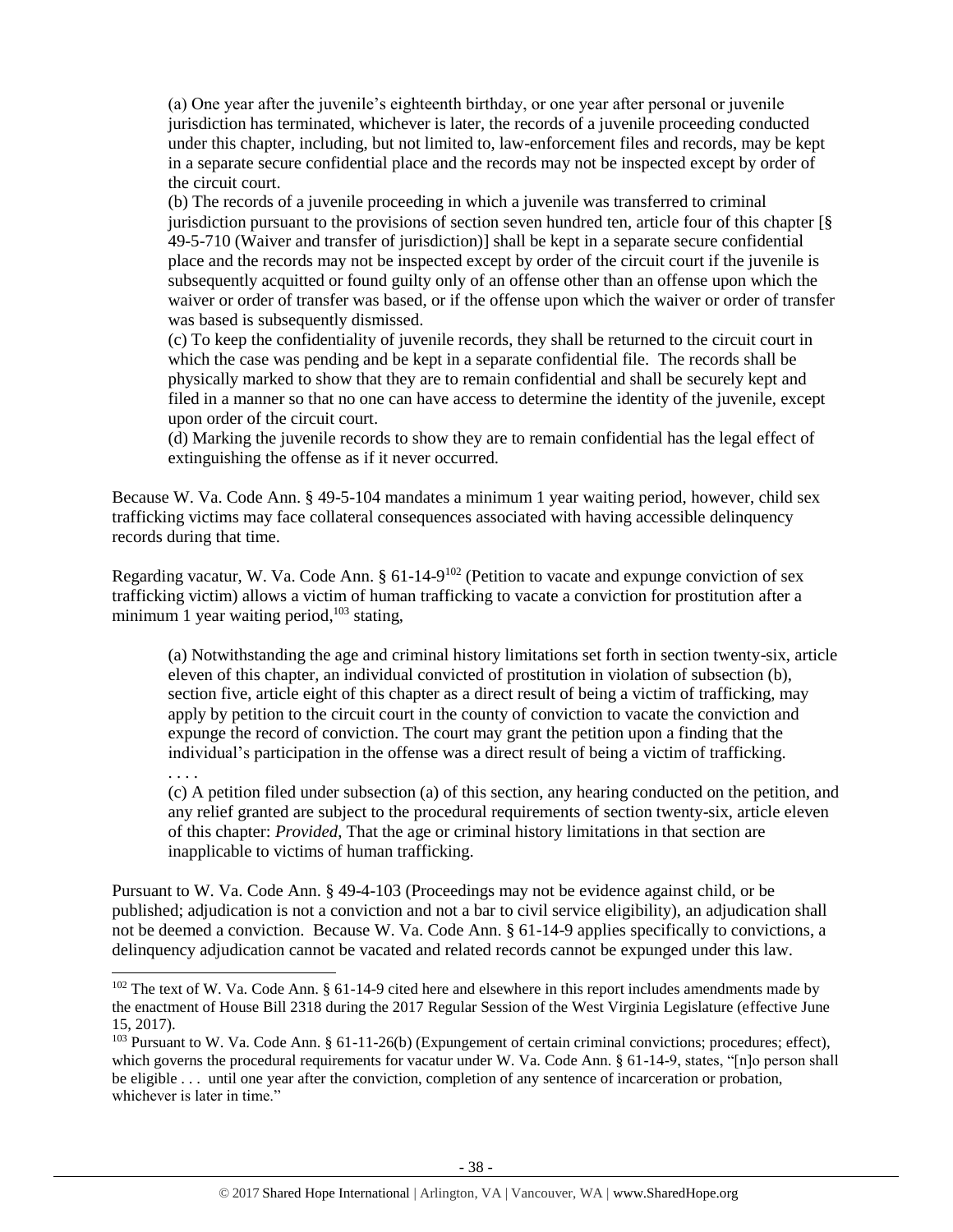Further, W. Va. Code Ann. § 61-14-9 applies only to prostitution offenses, foreclosing the law's applicability to other offenses related to trafficking victimization. Finally, the 1 year waiting period may subject a victim to collateral consequences associated with having an accessible record during that time.

- 5.9.1 Recommendation: Amend W. Va. Code Ann. § 61-14-9 (Petition to vacate and expunge conviction of sex trafficking victim) to allow child sex trafficking victims to vacate delinquency adjudications and expunge related records for prostitution and other offenses arising from trafficking victimization, without a waiting period.
- *5.10 Victim restitution and civil remedies for victims of domestic minor sex trafficking or commercial sexual exploitation of children (CSEC) are authorized by law.*

W. Va. Code Ann. §  $61-14-7(c)(1)^{104}$  (General Provisions and other penalties) mandates restitution for trafficking related offenses, stating "The court shall order a person convicted of an offense under this article [Human Trafficking] to pay restitution to the victim of the offense." Further, commercially sexually exploited children whose offenders are convicted of a felony or misdemeanor may be eligible to receive restitution under W. Va. Code Ann. § 61-11A-4(a) (Restitution; when ordered). Pursuant to W. Va. Code Ann. § 61-11A-4(a),

The court, when sentencing a defendant convicted of a felony or misdemeanor causing physical, psychological or economic injury or loss to a victim, shall order, in addition to or in lieu of any other penalty authorized by law, that the defendant make restitution to any victim of the offense, unless the court finds restitution to be wholly or partially impractical as set forth in this article . . . .

Under W. Va. Code Ann. § 61-11A-4(b)(2), if the victim suffered bodily injury, the defendant will be required to do the following:

(A) Pay an amount equal to the cost of necessary medical and related professional services and devices relating to physical, psychiatric and psychological care, including nonmedical care and treatment rendered in accordance with a method of healing recognized by the law of the place of treatment;

(B) Pay an amount equal to the cost of necessary physical and occupational therapy and rehabilitation; and

(C) Reimburse the victim for income lost by the victim as a result of the offense.

However, restitution will not be awarded under W. Va. Code Ann. § 61-11A-4 to the extent that "the victim has received or is to receive compensation, except that the court may, in the interest of justice, order restitution to any person who has compensated the victim for loss to the extent that the person paid the compensation." W. Va. Code Ann. § 61-11A-4(e).

Notably, defendants convicted of sexual offenses under Chapter 61 (Crimes and their punishment), Article 8B (Sexual offenses) of the West Virginia Code, or W. Va. Code Ann. § 61-8C-2 (Use of minors in filming sexually explicit conduct prohibited; penalty) or § 61-8C-3 (Distribution and exhibiting of material depicting minors engaged in sexually explicit conduct prohibited; penalty) may be required, in addition to any penalties and restitution imposed by the court, to "pay all or any portion of the cost of medical, psychological or psychiatric treatment of the minor resulting from the act or acts for which the person is convicted, whether or not the minor is considered to have sustained bodily injury." W. Va. Code Ann. §§ 61-8B-13, 61-8C-4.

<sup>104</sup> *See supra* not[e 35.](#page-12-0)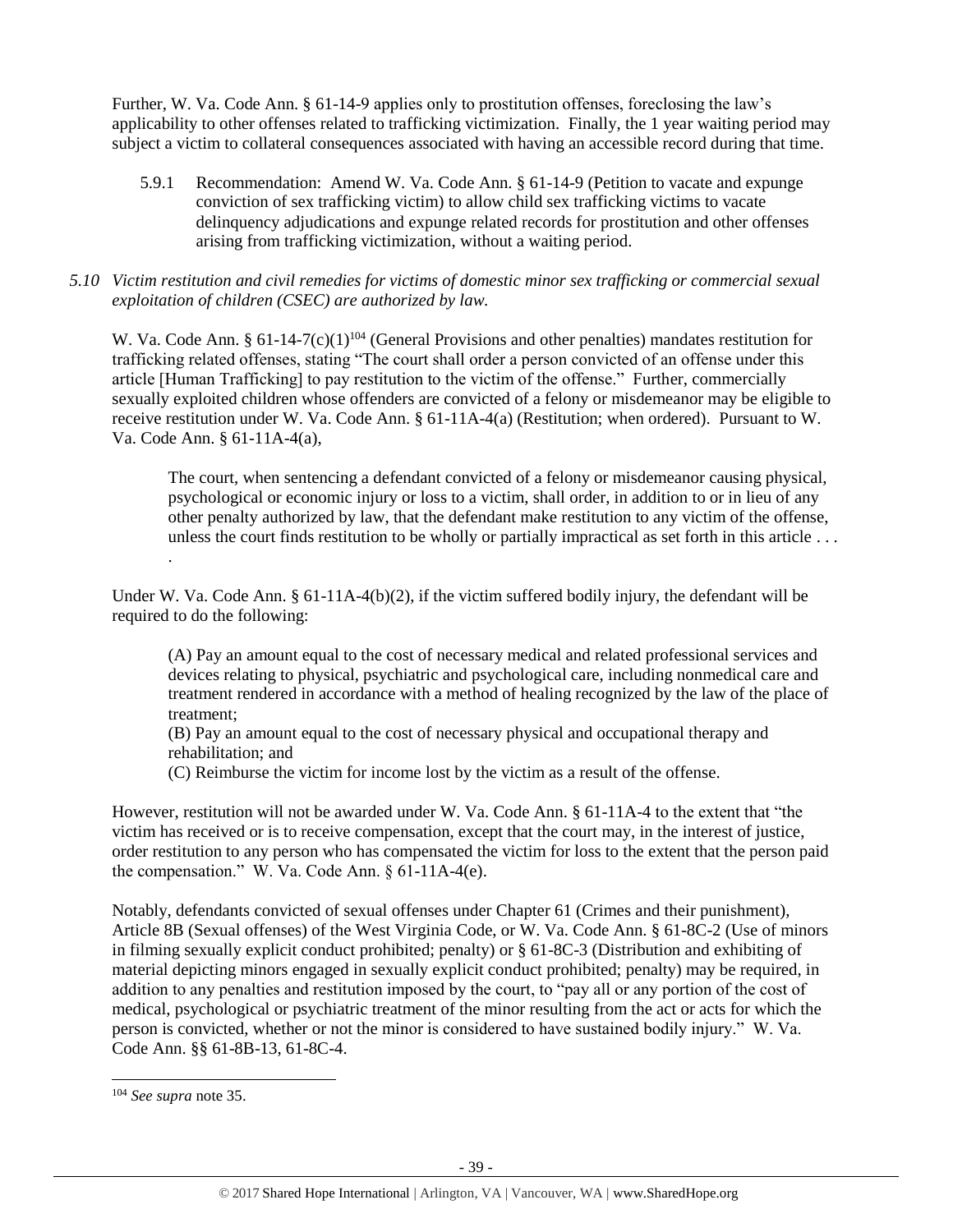In addition to restitution, civil remedies may be available for commercially sexually exploited children. To the extent that a child is injured by a violation of W. Va. Code Ann. § 61-3C-14b (Soliciting, etc. a minor via computer; soliciting a minor and traveling to engage the minor in prohibited sexual activity; penalties), the child may receive relief under W. Va. Code Ann. § 61-3C-16(a) (Civil relief; damages). Pursuant to W. Va. Code Ann. § 61-3C-16(a),

[a]ny person whose property or person is injured by reason of a violation of [the West Virginia Computer and Electronic Communications Device Crime and Abuse Actl may sue therefor in circuit court and may be entitled to recover for each violation:

(1) Compensatory damages;

(2) Punitive damages; and

(3) Such other relief, including injunctive relief, as the court may deem appropriate. Without limiting the generality of the term, "damages" shall include loss of profits.

. . . .

 $\overline{a}$ 

If the petitioner of a civil action is also determined to be a victim of domestic violence,  $^{105}$  pursuant to W. Va. Code Ann. § 48-26-603(b) (Domestic Violence Legal Services Fund), the court may order the defendant to pay "an amount equivalent to the reasonable attorney's fee to which the prevailing litigant would be entitled into the Domestic Violence Legal Services Fund  $\dots$ ."<sup>106</sup> In order for this to occur, (1) a prevailing litigant must be entitled by statute or common law to a reasonable attorney's fee, and (2) the prevailing party's legal counsel must inform the court that they will not request a fee. W. Va. Code Ann.  $§$  48-26-603(b)(1)–(2).

*5.11 Statutes of limitations for civil and criminal actions for child sex trafficking or commercial sexual exploitation of children (CSEC) offenses are eliminated or lengthened to allow prosecutors and victims a realistic opportunity to pursue criminal action and legal remedies.*

No statutes of limitations apply to the prosecution of felonies under West Virginia law.<sup>107</sup> However, prosecutions for misdemeanors must commence within 1 year of the commission of the crime. W. Va. Code Ann. § 61-11-9 (Limitation of prosecution; lost indictment).

Additionally, a victim must bring a civil action under W. Va. Code Ann. § 61-3C-16(d) (Civil relief; damages) seeking damages for a violation of W. Va. Code Ann. § 61-3C-14b (Soliciting, etc. a minor via

Pursuant to W. Va. Code Ann. § 48-26-207 (Domestic Violence Legal Services Fund defined), "Domestic Violence Legal Services Fund" is defined as, "the special revenue account established by section six hundred three of this article for the purposes set forth in that section."

<sup>107</sup> *See* State v. Parsons, 589 S.E.2d 226, 237 (W. Va. 2003) (noting "'West Virginia has no statute of limitations affecting felony prosecutions.'" (quoting State v. Carrico, 427 S.E.2d 474, 477 (W. Va.1993))).

<sup>105</sup> The crime of domestic violence is addressed under W. Va. Code Ann. § 61-2-28 (Domestic Violence—Criminal Acts), which states,

<sup>(</sup>a) Domestic battery. --Any person who unlawfully and intentionally makes physical contact of an insulting or provoking nature with his or her family or household member or unlawfully and intentionally causes physical harm to his or her family or household member, is guilty of a misdemeanor and, upon conviction thereof, shall be confined in a county or regional jail for not more than twelve months, or fined not more than five hundred dollars, or both.

<sup>(</sup>b) Domestic assault. -- Any person who unlawfully attempts to commit a violent injury against his or her family or household member or unlawfully commits an act which places his or her family or household member in reasonable apprehension of immediately receiving a violent injury, is guilty of a misdemeanor and, upon conviction thereof, shall be confined in a county or regional jail for not more than six months, or fined not more than one hundred dollars, or both.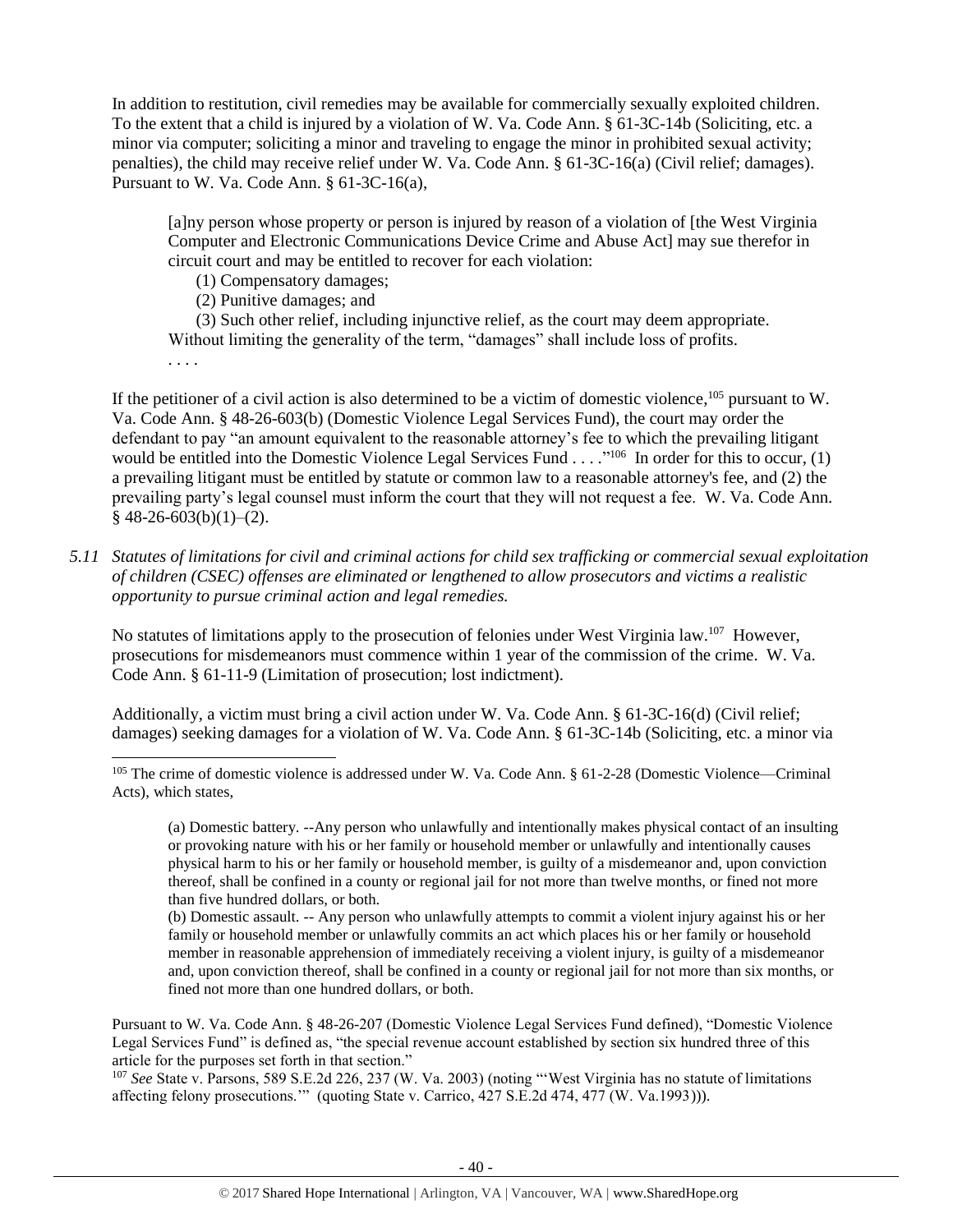computer; soliciting a minor to engage the minor in prohibited sexual activity; penalties) "before the earlier of: (1) Five years after the last act in the course of conduct constituting a violation of this article; or (2) two years after the plaintiff discovers or reasonably should have discovered the last act in the course of conduct constituting a violation of this article." For any civil action where no statute of limitations is provided, a claim must be commenced within 2 years of the accrual date, if the claim relates to property damage or personal injuries. W. Va. Code Ann.  $\S 55-2-12(a)$ , (b) (Personal actions not otherwise provided for).

However, special provisions apply when the victim is a minor. Pursuant to W. Va. Code Ann. § 55-2- 15(a) (Special and general savings as to persons under disability), the applicable statute of limitations for civil actions "resulting from sexual assault or sexual abuse of a [minor], shall be brought against the perpetrator of the sexual assault or abuse within four years after [turning 18] or within four years after discovery of the sexual assault or sexual abuse, whichever is longer." Otherwise, the applicable statute of limitations for civil actions will toll until a minor turns 18, at which point the victim may bring a claim "within the like number of years after his becoming of full age . . . that is allowed to a person having no such impediment to bring the same after the right accrues . . . except that it shall in no case be brought after twenty years from the time when the right accrues." W. Va. Code Ann. § 55-2-15(b).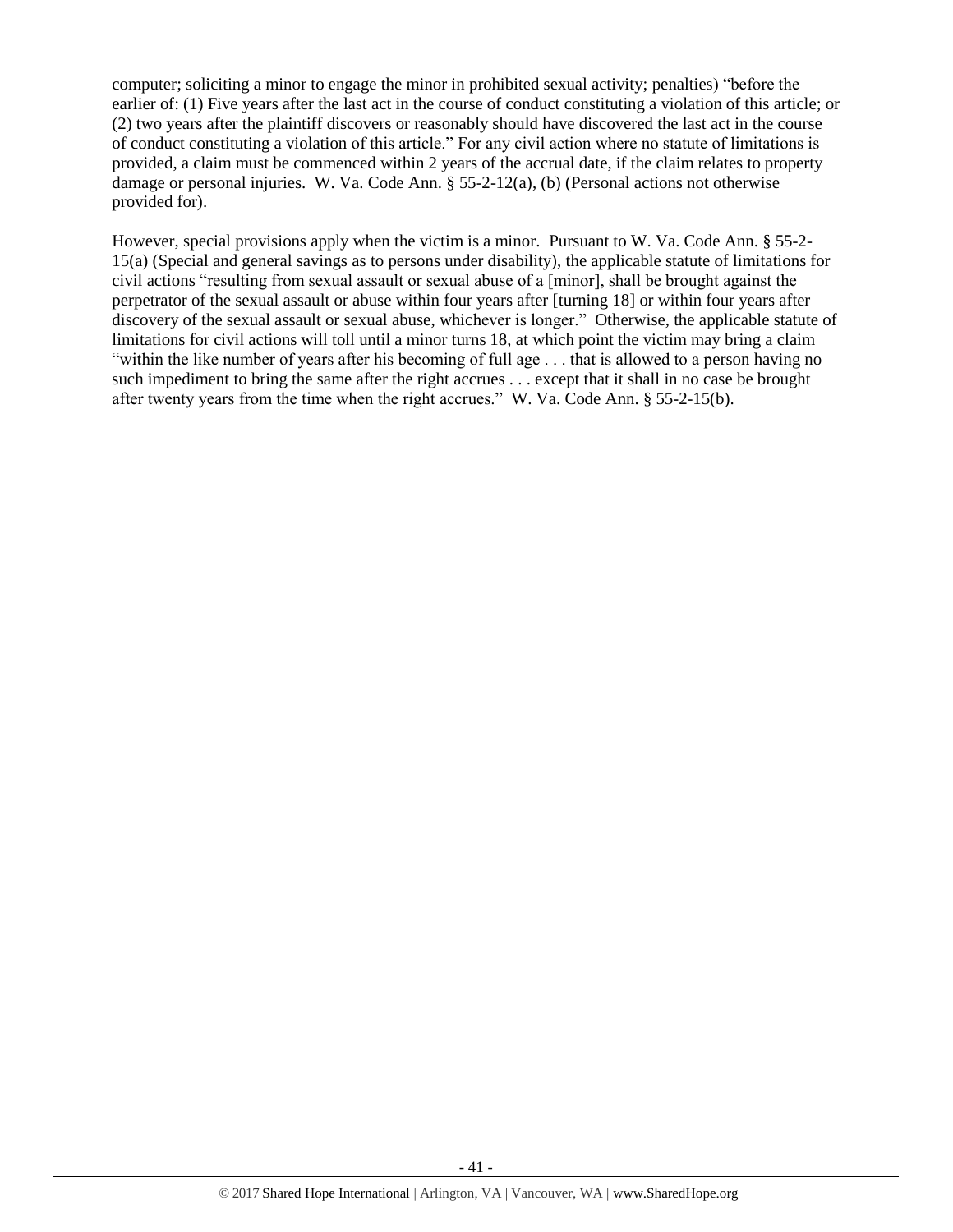#### **FRAMEWORK ISSUE 6: CRIMINAL JUSTICE TOOLS FOR INVESTIGATION AND PROSECUTIONS**

#### *Legal Components:*

- *6.1 Training on human trafficking and domestic minor sex trafficking for law enforcement is statutorily mandated or authorized.*
- *6.2 Single party consent to audiotaping is permitted in law enforcement investigations.*
- *6.3 Wiretapping is an available tool to investigate domestic minor sex trafficking and commercial sexual exploitation of children (CSEC).*
- *6.4 Using a law enforcement decoy posing as a minor to investigate buying or selling of commercial sex acts is not a defense to soliciting, purchasing, or selling sex with a minor.*

*\_\_\_\_\_\_\_\_\_\_\_\_\_\_\_\_\_\_\_\_\_\_\_\_\_\_\_\_\_\_\_\_\_\_\_\_\_\_\_\_\_\_\_\_\_\_\_\_\_\_\_\_\_\_\_\_\_\_\_\_\_\_\_\_\_\_\_\_\_\_\_\_\_\_\_\_\_\_\_\_\_\_\_\_\_\_\_\_\_\_\_\_\_\_*

- *6.5 Using the Internet or electronic communications to investigate buyers and traffickers is a permissible investigative technique.*
- *6.6 State law requires reporting of missing children and recovered missing children.*

#### *Legal Analysis:*

 $\overline{a}$ 

*6.1 Training on human trafficking and domestic minor sex trafficking for law enforcement is statutorily mandated or authorized.*

Law enforcement officers in West Virginia are not expressly required to complete training on human trafficking or domestic minor sex trafficking. However, pursuant to W. Va. Code Ann. § 30-29-3(a)(6) (Duties of the Governor's committee and the subcommittee), the West Virginia Governor's committee on crime, delinquency and corrections along with its law-enforcement professional standards subcommittee shall "[p]romulgate standards governing the training, firearms qualifications, and ongoing professional certification of law-enforcement officers and the entry-level law-enforcement training curricula." The committee and subcommittee also shall, pursuant to W. Va. Code Ann. § 30-29-3(a)(9), "[e]stablish standards governing mandatory training to effectively investigate organized criminal enterprises as defined in [W. Va. Code Ann. § 61-13-2 (Definitions)<sup>108</sup>] . . . for entry level training curricula and for law-enforcement officers who have not received such training as certified by the subcommittee as required in this section". Given that West Virginia's CSEC laws are included within the definition of "qualifying offense,"<sup>109</sup> under the training requirements mandated in W. Va. Code Ann. § 30-29-3(a)(9), it is possible that training on these provisions may be required for law-enforcement in West Virginia.

In addition, W. Va. Code Ann. § 30-29-3(b) provides,

In addition to the duties authorized and established by this section, the subcommittee may: (1) Establish training to effectively investigate human trafficking offenses as defined in article two, chapter sixty-one of this code, for entry level training curricula and for lawenforcement officers who have not received such training as certified by the committee as required by this section; and

<sup>&</sup>lt;sup>108</sup> W. Va. Code Ann. § 61-13-2 defines "organized criminal enterprise" as "a combination of five or more persons engaging over a period of not less than six months in one or more of the qualifying offenses set forth in this section." <sup>109</sup> Pursuant to W. Va. Code Ann. § 61-13-2, "qualifying offenses" include violations of W. Va. Code Ann. § 61-2- 14(a) (Abduction of person; kidnapping or concealing child; penalties), § 61-3C-14b (Soliciting, etc. a minor via computer; soliciting a minor and traveling to engage the minor in prohibited sexual activity; penalties), § 61-8-8 (Receiving support from prostitution; pimping; penalty), § 61-8C-2 (Use of minors in filming sexually explicit conduct prohibited; penalty), and § 61-8C-3 (Distribution and exhibiting of material depicting minors engaged in sexually explicit conduct prohibited; penalty).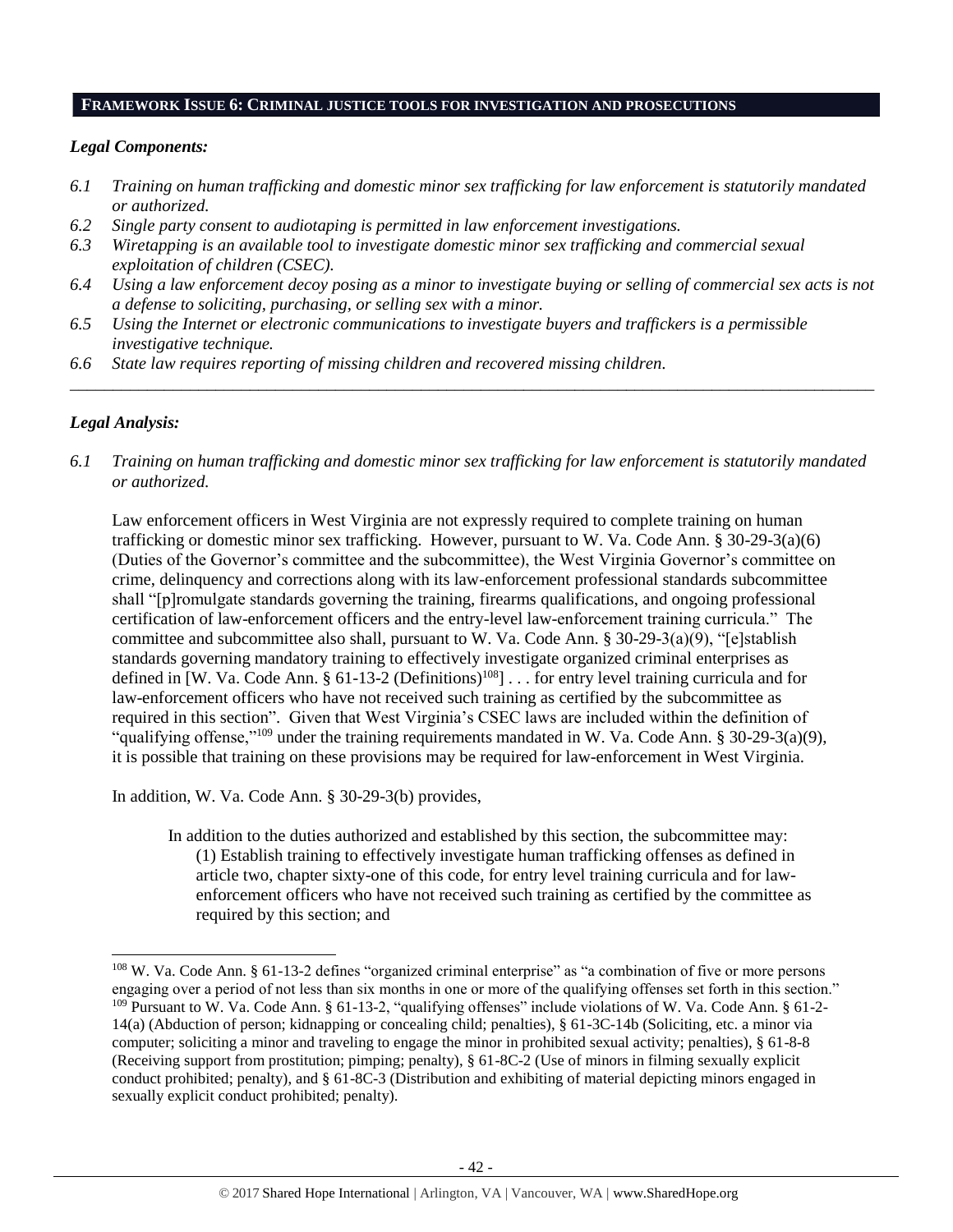(2) Establish procedures for the implementation of a course in investigation of human trafficking offenses. The course may include methods of identifying and investigating human trafficking and methods for assisting trafficking victims. In order to implement and carry out the intent of this subdivision, the committee may promulgate emergency rules pursuant to section fifteen, article three, chapter twenty-nine-a of this code.

## *6.2 Single party consent to audiotaping is permitted in law enforcement investigations.*

Single party consent to audiotaping is permitted in West Virginia. W. Va. Code Ann. § 62-1D-3(e) (Interception of communications generally) states,

It is lawful under this article for a person to intercept a wire, oral or electronic communication where the person is a party to the communication or where one of the parties to the communication has given prior consent to the interception unless the communication is intercepted for the purpose of committing any criminal or tortious act in violation of the constitution or laws of the United States or the constitution or laws of this state.

## *6.3 Wiretapping is an available tool to investigate domestic minor sex trafficking and commercial sexual exploitation of children (CSEC).*

Wiretapping is available to investigate West Virginia's trafficking offenses and W. Va. Code Ann. § 61- 2-14 (Abduction of person; kidnapping, or concealing a child; penalties), a CSEC offense. Under W. Va. Code Ann. § 62-1D-8<sup>110</sup> (County prosecuting attorney or duly appointed special prosecutor may apply for order authorizing interception),

The prosecuting attorney of any county or duly appointed special prosecutor may apply to one of the designated circuit judges referred to in section seven [§ 62-1D-7 (Designated judges)] of this article and such judge, in accordance with the provisions of this article, may grant an order authorizing the interception of wire, oral or electronic communications by an officer of the investigative or law-enforcement agency when the prosecuting attorney or special prosecutor has shown reasonable cause to believe the interception would provide evidence of the commission of (i) Kidnapping or abduction as defined and prohibited by  $\lceil \xi \rceil$  61-2-14 (Abduction of person; kidnapping or concealing child; penalties) and § 61-2-14a (Penalty for enticing away, kidnapping or holding hostage any person)] and including threats to kidnap or demand ransom as defined and prohibited by  $\lceil \frac{8}{9} 61 - 2 - 14c \rceil$  (Penalty for threats to kidnap or demand ransom)] . . . (iv) of any offense included and prohibited by  $\lceil \frac{6}{5} 61 - 14 \rceil$  et seq. (Human Trafficking)]; or (v) any aider or abettor to any of the foregoing offenses or any conspiracy to commit any of the foregoing offenses if any aider, abettor or conspirator is a party to the communication to be intercepted.

Any information obtained through a wiretap authorized by an order granted under W. Va. Code Ann. § 62-1D-8, whether obtained by a law enforcement officer or other person receiving the information, may be disclosed in testimony given during "any criminal proceeding held under the authority of this state or of any political subdivision of this state." W. Va. Code Ann. § 62-1D-9(c), (f) (Lawful disclosure or use of contents of communication). 111

<sup>110</sup> The text of W. Va. Code Ann. § 62-1D-8 cited here and elsewhere in this report includes amendments made by the enactment of House Bill 2318 during the 2017 Regular Session of the West Virginia Legislature (effective June 15, 2017).

<sup>&</sup>lt;sup>111</sup> To the extent evidence of other crimes not the basis for authorizing the wiretap is obtained through use of an authorized wiretap, W. Va. Code Ann. § 62-1D-9(e) and (g) authorize the use of such evidence by law enforcement and its introduction in evidence through testimony in the criminal prosecution. W. Va. Code Ann. § 62-1D-9(e) and (g) provide,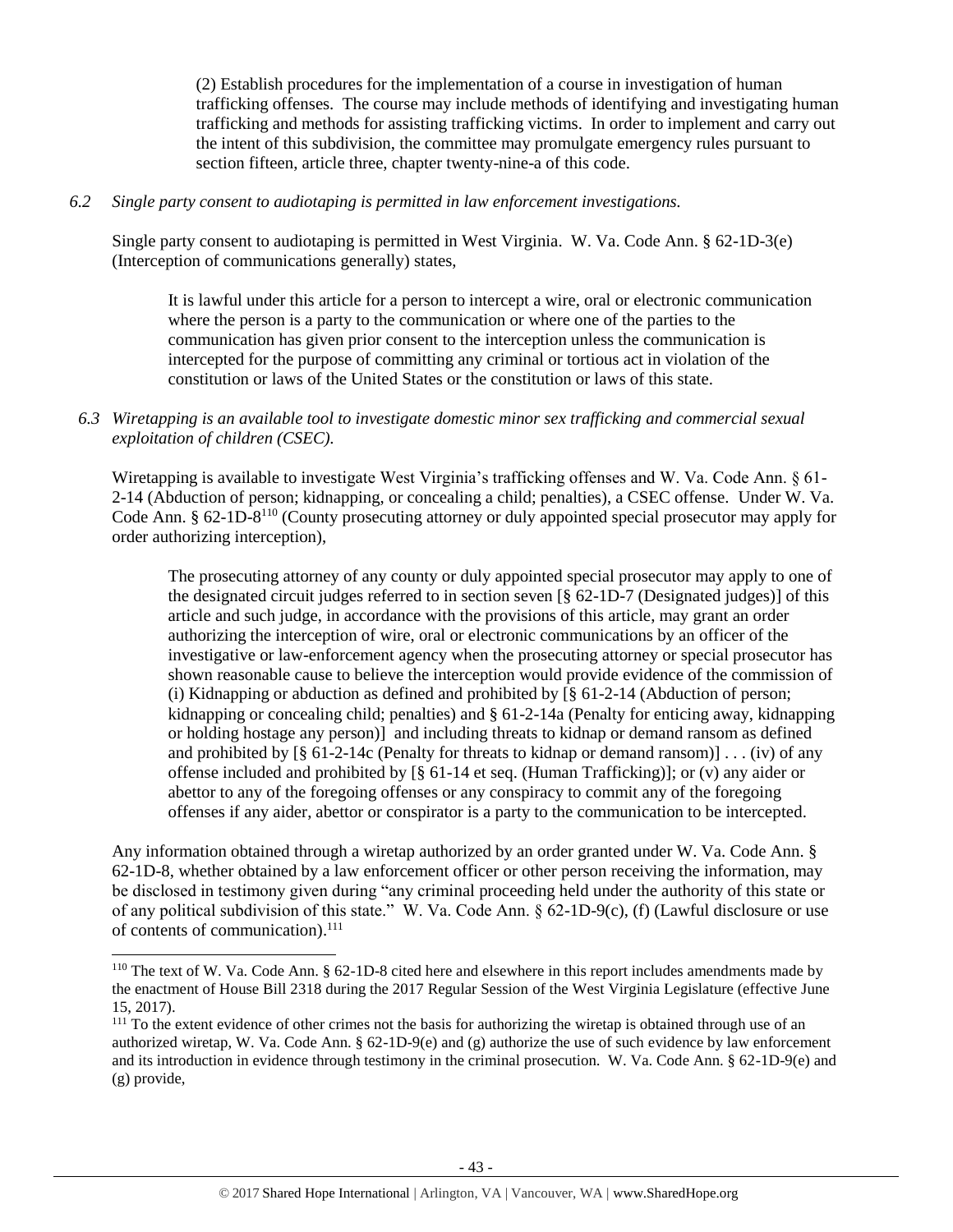*6.4 Using a law enforcement decoy posing as a minor to investigate buying or selling of commercial sex acts is not a defense to soliciting, purchasing, or selling sex with a minor.*

Although West Virginia's trafficking law does not expressly prohibit a defense to prosecution based on the use of a law enforcement decoy posing as a minor, W. Va. Code Ann. § 61-3C-14b (Soliciting, etc. a minor via computer; soliciting a minor and traveling to engage the minor in prohibited sexual activity; penalties), a buyer applicable CSEC offense, prohibits a defendant from asserting this defense when charged with using the computer to solicit a minor for commercial sex. Specifically, W. Va. Code Ann. § 61-3C-14b uses the phrases "a person he or she believes to be such a minor . . ." and "the person believed to be a minor's . . . ." W. Va. Code Ann. § 61-3C-14b(a), (b). Based on this language, buyers charged with attempting to solicit or purchase sex with a minor under W. Va. Code Ann. § 61-3C-14b would be prohibited from asserting a defense based on the fact that an actual minor was not involved.

*6.5 Using the Internet or electronic communications to investigate buyers and traffickers is a permissible investigative technique.*

Use of the Internet to investigate buyers and traffickers appears to be a permissible investigative technique under W. Va. Code Ann. § 61-3C-14b (Soliciting, etc. a minor via computer; soliciting a minor and traveling to engage the minor in prohibited sexual activity; penalties). According to W. Va. Code Ann. § 61-3C-14b,

(a) Any person over the age of eighteen, who knowingly uses [or attempts to use] a computer to solicit, entice, seduce or lure . . . a minor known or believed to be at least four years younger than the person using the computer or a person he or she believes to be such a minor, in order to engage in  $\dots$  [several crimes, including prostitution], is guilty of a felony  $\dots$ (b) Any person over the age of eighteen who uses a computer in the manner proscribed by the provision of subsection (a) of this section and who additionally engages in any overt act designed to bring himself or herself into the minor's, or the person believed to be a minor's, physical presence with the intent to engage in any sexual activity or conduct with such minor that is prohibited by law, is guilty of a felony . . . .

. . . .

 $\overline{a}$ 

(g) Any information relating to criminal activities other than those activities for which an order to intercept communications may be granted pursuant to section eight of this article may be disclosed only if such relates to the commission of a felony under the laws of this state, and such information may be offered, if otherwise admissible, as evidence in any such criminal proceeding, but shall not be used for the purpose of obtaining an arrest warrant, or an indictment under laws of this state.

<sup>(</sup>e) When an investigative or law-enforcement officer, while engaged in intercepting wire, oral or electronic communications in the manner authorized herein, intercepts wire, oral or electronic communications relating to offenses other than those specified in the order of authorization, the contents thereof, and evidence derived therefrom, may be disclosed or used as provided in subsections (a) and (b) of this section. Such contents and any evidence derived therefrom may be used under subsection (c) of this section when authorized or approved by the designated circuit judge where such judge finds on subsequent application that the contents were otherwise intercepted in accordance with the provisions of this article. The application shall be made as soon as may be practicable after such contents or the evidence derived therefrom is obtained.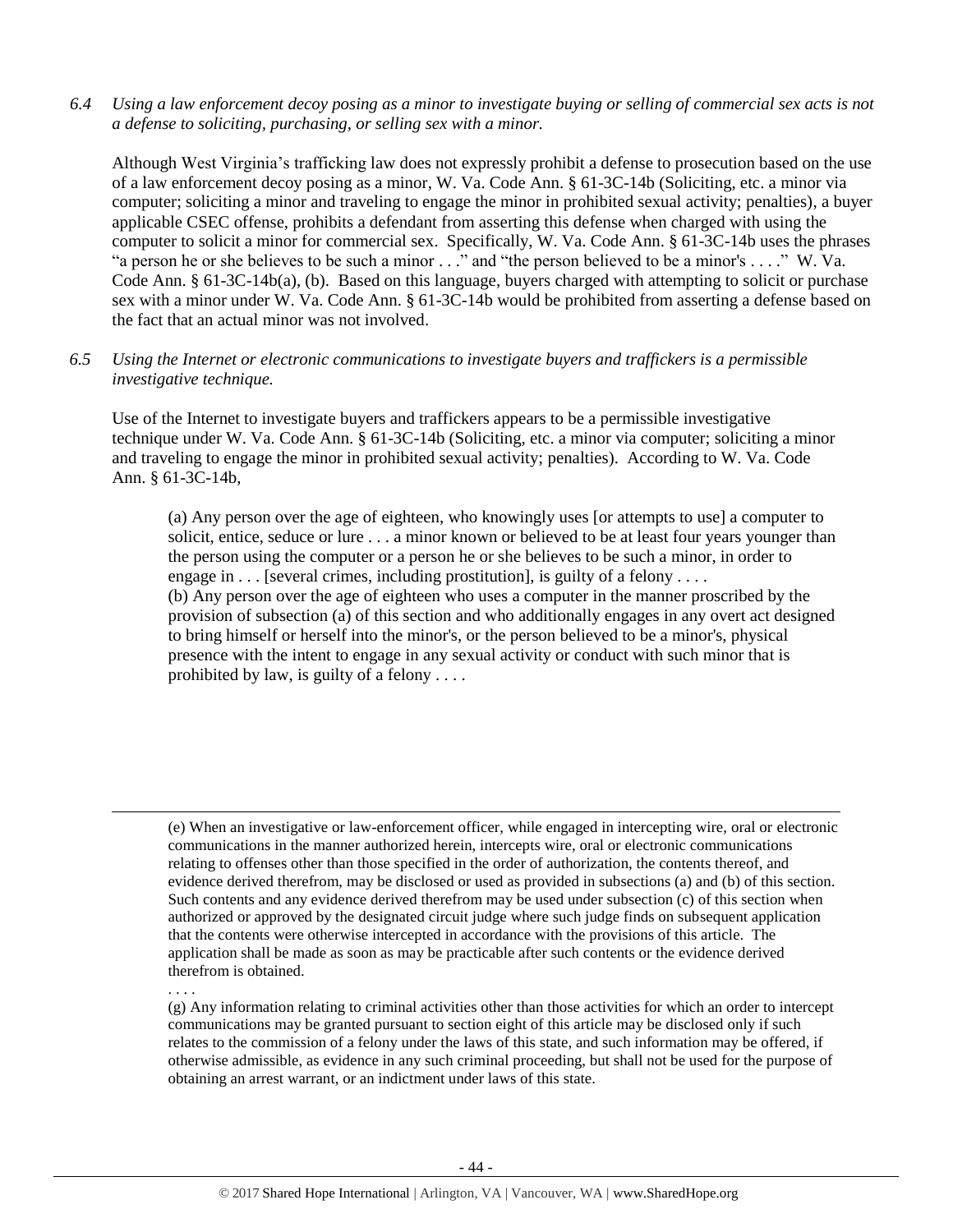## *6.6 State law requires reporting of missing children and recovered missing children.*

Investigating law enforcement agencies are required to update reports of missing children pursuant to W. Va. Code Ann. § 49-6-112(c) (Agencies to receive report; law-enforcement agency requirements), which provides,

A law-enforcement agency involved in the investigation of a missing child shall:

(1) Update the initial report filed by the agency that received notification of the missing child upon the discovery of new information concerning the investigation;

(2) Forward the updated report to the appropriate agencies and organizations;

(3) Search the national crime information center's wanted person file for reports of arrest warrants issued for persons who allegedly abducted or unlawfully retained children and compare these reports to the missing child's national crime information center's missing person file; and

(4) Notify all law-enforcement agencies involved in the investigation, the missing children information clearinghouse, and the national crime information center when the missing child is located.

Pursuant to W. Va. Code Ann. § 49-6-101 (Clearinghouse function; State Police requirements, rulemaking), the West Virginia Missing Children Information Clearinghouse was established to serve as a "central repository of information on missing children" and, under subsection (c), it shall do the following:

(1) Establish a system of intrastate communication of information relating to missing children; (2) Provide a centralized file for the exchange of information on missing children and unidentified bodies of children within the state;

(3) Communicate with the National Crime Information Center for the exchange of information on missing children suspected of interstate travel;

(4) Collect, process, maintain and disseminate accurate and complete information on missing children;

(5) Provide a statewide toll-free telephone line for the reporting of missing children and for receiving information on missing children;

(6) Disseminate to custodians, law-enforcement agencies, the state Department of Education, the Bureau for Children and Families and the general public information that explains how to prevent child abduction and what to do if a child becomes missing;

(7) Compile statistics relating to the incidence of missing children within the state;

(8) Provide training materials and technical assistance to law-enforcement agencies and social services agencies pertaining to missing children; and

(9) Establish a media protocol for disseminating information pertaining to missing children.

Under W. Va. Code Ann. § 49-6-106(a) (Missing child reports; law-enforcement agency requirements; unidentified bodies), when law enforcement receives a report of a missing child, it shall,

(1) Immediately start an investigation to determine the present location of the child if it determines that the child is in danger; and

(2) Enter the name of the missing child into the clearinghouse and the national crime information center missing person file if the child meets the center's criteria, with all available identifying features, including dental records, fingerprints, other physical characteristics and a description of the clothing worn when the missing child was last seen.

If the missing child is under 13, law enforcement may forward the contents of the missing person report to the child's last known "[c]hild care center or child care home in which the child was enrolled" or "[s]chool the child attended in West Virginia, if any." W. Va. Code Ann. § 49-6-112(b).